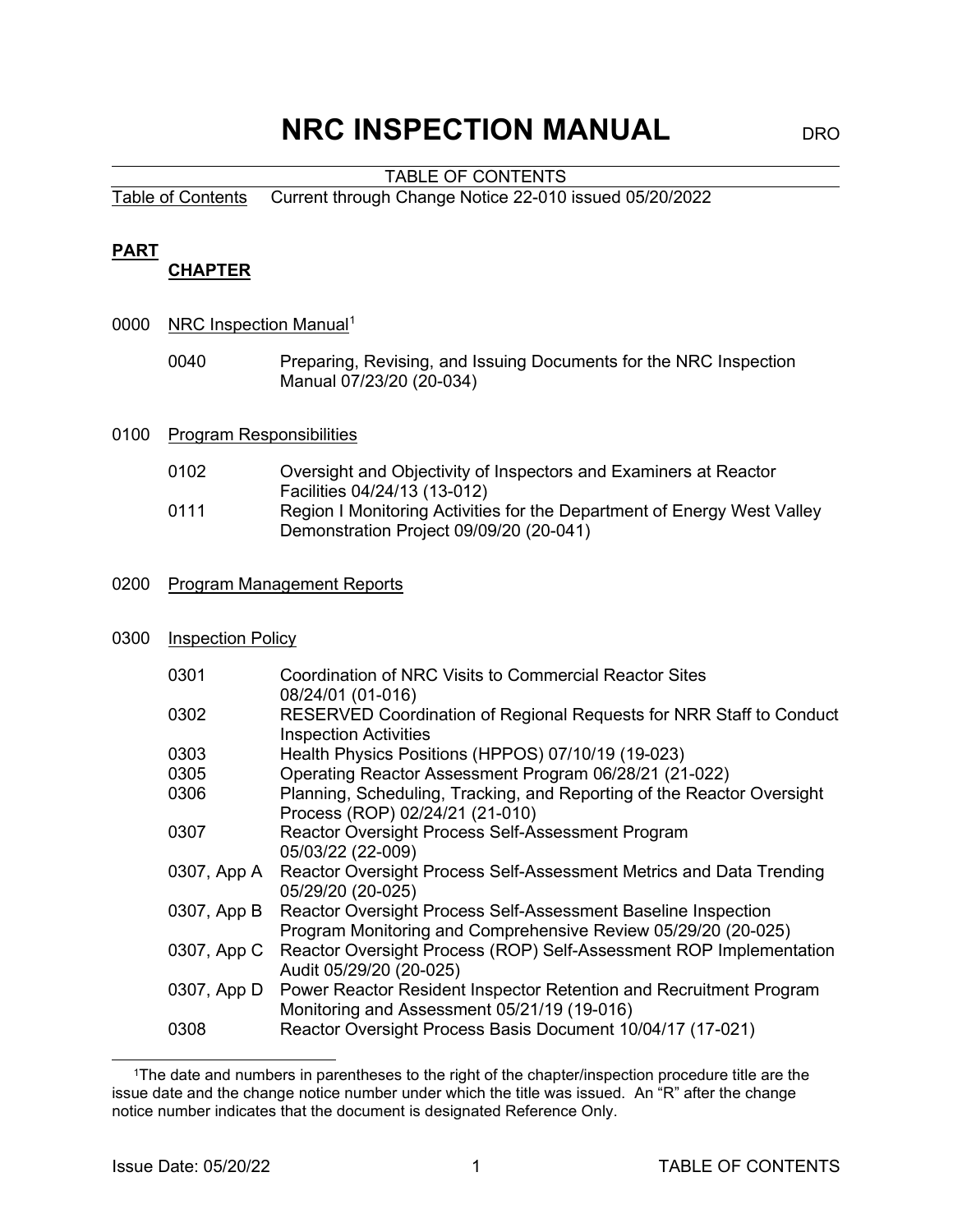- 0308, Att 1 Technical Basis for Performance Indicators 10/16/20 (20-051)
- 0308, Att 2 Technical Basis for Inspection Program 05/29/19 (19-017)
- 0308, Att 3 Technical Basis for Significance Determination Process 11/05/21 (21- 037)
- 0308, Att 3, App A Technical Basis for the At-Power Significance Determination Process 11/30/20 (20-066)
- 0308, Att 3, App B Technical Basis for Emergency Preparedness Significance Determination Process 12/19/12 (12-029)
- 0308, Att 3, App C Technical Basis for Occupational Radiation Safety Significance Determination Process 07/28/05 (05-022)
- 0308, Att 3, App D Technical Basis for Public Radiation Safety Significance Determination Process 09/24/21 (21-032)
- 0308, Att 3, App E Technical Basis for the Baseline Security Significance Determination Process 01/31/22 (22-002)
- 0308, Att 3, App F Technical Basis Fire Protection Significance Determination Process (Supplemental Guidance for Implementing IMC 0609, Appendix F) At Power Operations 05/02/18 (18-010)
- 0308, Att 3, App G Technical Basis for Shutdown Operations Significance Determination Process 01/11/22 (22-001)
- 0308, Att 3, App H Containment Integrity Significance Determination Process Technical Basis 10/27/20 (20-056)
- 0308, Att 3, App I Technical Basis for Operator Requalification Human Performance Significance Determination Process 07/28/05 (05-022)
- 0308, Att 3, App J Technical Basis for Steam Generator Tube Integrity Findings 07/06/11 (11-011)
- 0308, Att 3, App K Technical Basis for Maintenance Risk Assessment and Risk Management Significance Determination Process 10/16/20 (20-051)
- 0308 Att 3 App L Technical Basis for Extensive Damage Mitigation Guidelines Significance Determination Process 12/07/21 (21-039)
- 0308 Att 3 App M Technical Basis for the Significance Determination Process (SDP) Using Qualitative Criteria 01/10/19 (19-002)
- 0308, Att 4 Technical Basis for Assessment 05/15/17 (17-010)
- 0308, Att 5 Technical Basis for Enforcement 11/04/20 (20-057)
- 0308, Att 6 Basis Document for Security Cornerstone of the Reactor Oversight Process 11/09/20 (20-061)
- 0309 Reactive Inspection Decision Basis for Reactors 10/28/11 (11-023)
- 0310 Aspects Within the Cross-Cutting Areas 02/25/19 (19-008)<br>0312 Gechnical Assistance for Radiation Safety Inspections at Ni
- Technical Assistance for Radiation Safety Inspections at Nuclear Fuel Cycle Facilities and Materials Licensees' Sites 06/06/02 (02-023)
- 0326 Operability Determinations 09/30/19 (19-032)
- 0327 Steam Generator Tube Primary-to-Secondary Leakage 11/01/18 (18-037)
- 0330 Guidance for NRC Review of Licensee Draft Documents 07/08/96 (96-015)
- 0335 Changes, Tests, and Experiments 01/29/21 (21-007)
- 0350 Oversight of Reactor Facilities in a Shutdown Condition Due to Significant Performance and/or Operational Concerns 03/01/18 (18-006)
- 0351 Now IMC 0375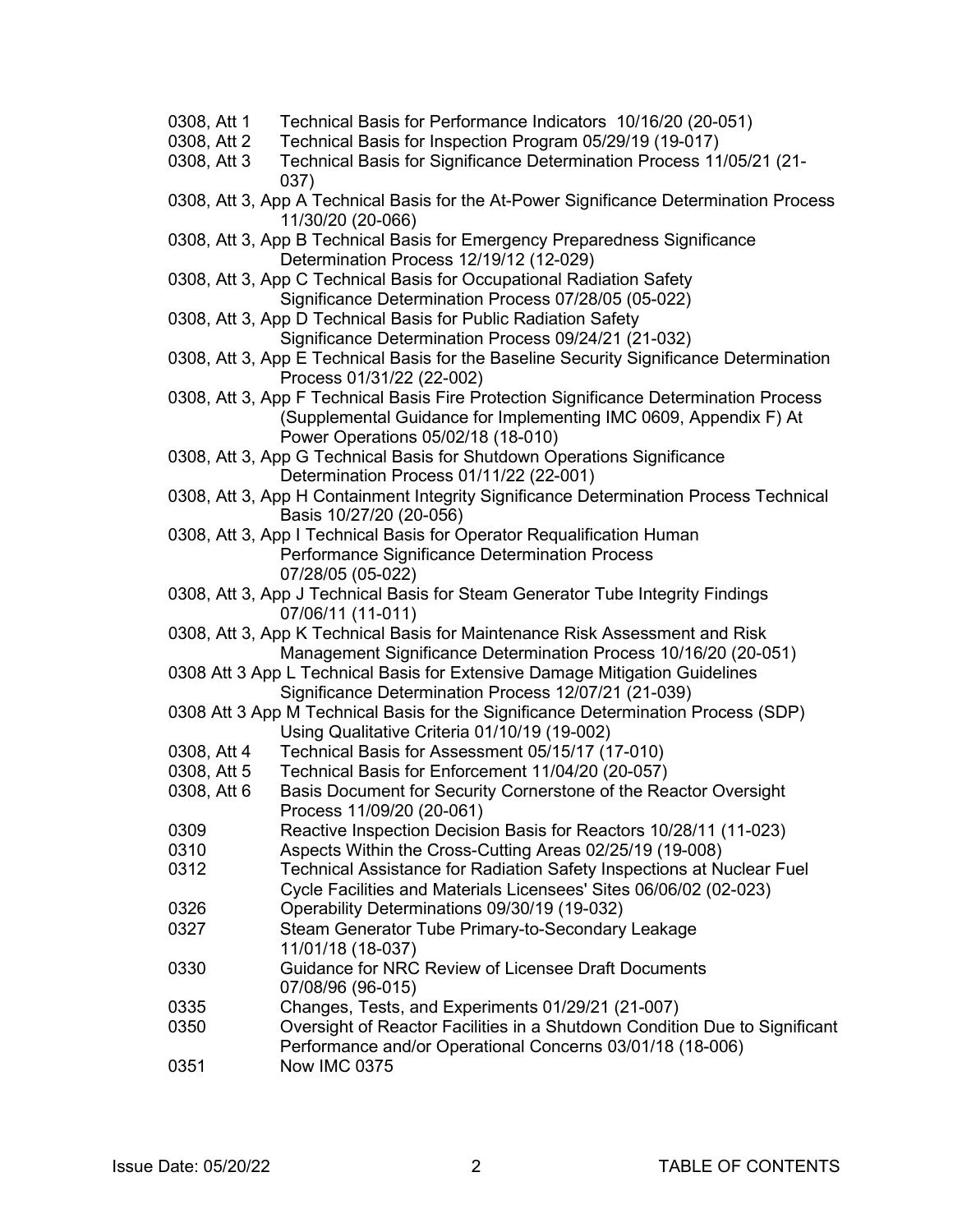- 0375 Implementation of the Reactor Oversight Process at Reactor Facilities in an Extended Shutdown Condition for Reasons Not Related to Performance 08/12/20 (20-038)
- 0400 Enforcement Policy
- 0500 Tracking Systems

### 0600 Documentation of Program Findings

| 0608        | Performance Indicator Program 02/05/19 (19-005)                                                                           |
|-------------|---------------------------------------------------------------------------------------------------------------------------|
| 0609        | Significance Determination Process 11/09/20 (20-061)                                                                      |
| 0609.01     | Significance and Enforcement Review Panel (SERP) Process<br>08/19/21 (21-028)                                             |
| 0609.02     | Process for Appealing NRC Characterization of Inspection                                                                  |
|             | Findings (SDP Appeal Process) 01/25/21 (21-006)                                                                           |
| 0609.03     | Senior Reactor Analyst and Risk Analyst Support Expectations<br>10/09/20 (20-050)                                         |
| 0609.04     | Initial Characterization of Findings 12/13/19 (19-040)                                                                    |
| 0609.05     | Inspection Finding Review Board 12/07/18 (18-041)                                                                         |
| 0609, App A | The Significance Determination Process for Findings At-Power<br>11/30/20 (20-066)                                         |
| 0609, App B | <b>Emergency Preparedness Significance Determination Process</b><br>09/22/15 (15-017)                                     |
| 0609, App C | Occupational Radiation Safety Significance Determination<br>Process 08/19/08 (08-024)                                     |
| 0609, App D | <b>Public Radiation Safety Significance Determination Process</b><br>09/24/21 (21-032)                                    |
| 0609, App E | Security Significance Determination Process for<br>Power Reactors 04/02/21 (21-018)                                       |
| 0609, App E | Part I Baseline Security Significance Determination Process for<br>Power Reactors 09/17/18 (18-032)                       |
| 0609, App E | Part II Force-on-Force Significance Determination Process<br>01/15/14 (14-001)                                            |
| 0609, App E | Part III Construction Fitness-for-Duty Significance Determination Process<br>for New Reactors 07/26/18 (18-021)           |
| 0609, App E | Part IV Cyber Security Significance Determination Process for Power<br>Reactors 08/15/17 (17-014)                         |
| 0609, App F | Fire Protection Significance Determination Process 05/02/18 (18-010)                                                      |
|             | 0609, App F, Att 1 Fire Protection Significance Determination Process Worksheet<br>05/02/18 (18-010)                      |
|             | 0609, App F, Att 2 Degradation Rating Guidance 05/02/18 (18-010)                                                          |
|             | 0609, App F, Att 3 Guidance for Identifying Credible Fire Scenarios<br>05/02/18 (18-010)                                  |
|             | 0609, App F, Att 4 Guidance for Determining Fire Ignition Frequency 05/02/18 (18-010)                                     |
|             | 0609, App F, Att 5 Characterizing Fire Ignition Sources 05/02/18 (18-010)                                                 |
|             | 0609, App F, Att 6 Guidance for the Identification of Targets and Their Ignition<br>and Damage Criteria 05/02/18 (18-010) |
|             | 0609, App F, Att 7 Guidance for Fire Non-Suppression Probability Analysis                                                 |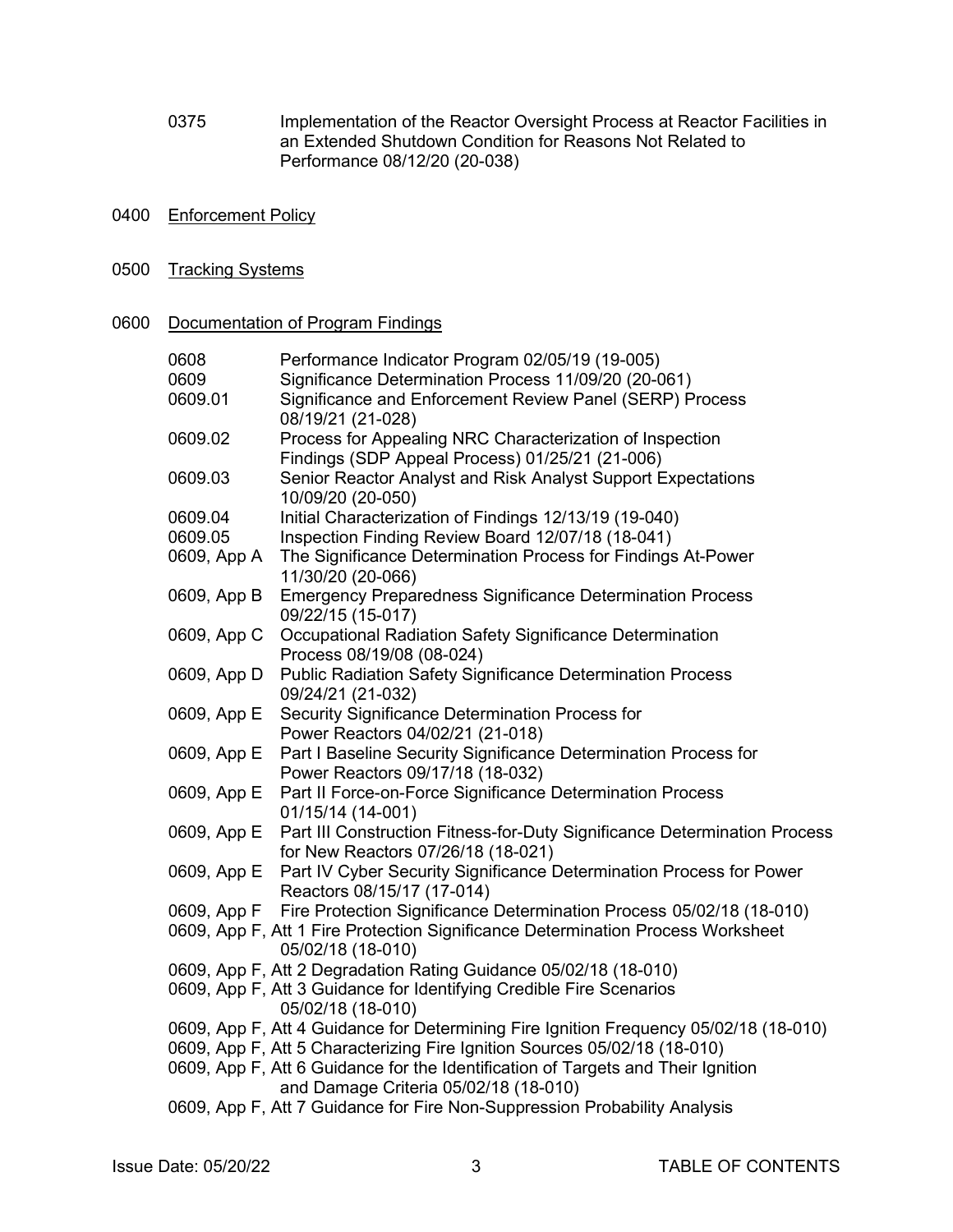|             | 05/02/18 (18-010)                                                                       |
|-------------|-----------------------------------------------------------------------------------------|
|             | 0609, App F, Att 8 Tables and Plots Supporting the Phase 2 Risk Quantification          |
|             | 05/02/18 (18-010)                                                                       |
|             | 0609, App G Shutdown Operations Significance Determination Process<br>01/08/20 (01-004) |
|             | 0609, App G, Att 1 Shutdown Operations Significance Determination Process               |
|             | Phase 1 Initial Screening and Characterization of Findings                              |
|             | 05/20/22 (22-010)                                                                       |
|             | 0609, App G, Att 2 Phase 2 Significance Determination Process Template for              |
|             | PWR During Shutdown 01/08/20 (20-004)                                                   |
|             | 0609, App G, Att 3 Phase 2 Significance Determination Process Template for              |
|             | BWR During Shutdown 01/08/20 (20-004)                                                   |
| 0609, App H | <b>Containment Integrity Significance Determination Process</b>                         |
|             | 03/23/20 (20-017)                                                                       |
| 0609, App I | Licensed Operator Requalification Significance Determination Process                    |
|             | 01/10/19 (19-001)                                                                       |
| 0609, App J | Steam Generator Tube Integrity Findings Significance Determination                      |
|             | Process                                                                                 |
|             | 10/16/20 (20-051)                                                                       |
| 0609, App K | Maintenance Risk Assessment and Risk Management Significance                            |
|             | Determination Process 10/16/20 (20-051)                                                 |
| 0609, App L | Extensive Damage Mitigation Guidelines Significance Determination                       |
|             | Process 12/07/21 (21-039)                                                               |
| 0609, App M | Significance Determination Process Using Qualitative Criteria                           |
|             | 01/10/19 (19-002)                                                                       |
| 0609 App N  | RESERVED SDP for ISFSI at Operating Plants                                              |
| 0610        | Nuclear Material Safety and Safeguards Inspection Reports                               |
|             | 05/18/04 (04-014)                                                                       |
| 0611        | Power Reactor Inspection Reports 01/07/20 (20-003)                                      |
| 0611.02     | Guidance for Reactive Inspection Reports 07/30/19 (19-025)                              |
| 0611, Exh 1 | Standard Reactor Inspection Report Outline 12/13/17 (17-029)                            |
| 0611, Exh 2 | Inspection Report Documentation Matrix 12/13/17 (17-029)                                |
| 0611, Exh 4 | Inspection Report Cover Letter Templates 10/09/19 (19-033)                              |
| 0611, App A | Acronyms Used in Inspection Reports 12/13/17 (17-029)                                   |
| 0611, App C | Documenting Supplemental Inspections 10/21/20 (20-054)                                  |
| 0611, App D | Guidance for Problem Identification and Resolution Inspection Reports                   |
| 0612        | 12/13/17 (17-029)                                                                       |
| 0612, App B | Issue Screening 12/12/19 (19-039)<br>Issue Screening Directions 07/23/21 (21-026)       |
| 0612, App E | Examples of Minor Issues 12/10/20 (20-070)                                              |
| 0612, App G | Emergency Planning Cornerstone- Specific Supplemental Guidance for                      |
|             | Appendix B Screening Figures 1 and 2, 02/24/21 (21-010)                                 |
| 0613        | Power Reactor Construction Inspection Reports 11/04/20 (20-057)                         |
| 0615        | Research and Test Reactor Inspection Reports                                            |
|             | 06/23/04 (04-018)                                                                       |
| 0616        | Fuel Cycle Safety and Safeguards Inspection Reports 04/01/21 (21-017)                   |
| 0617        | Vendor and Quality Assurance Implementation Inspection Reports<br>02/25/20 (20-011)     |
| 0620        | Inspection Documents and Records 07/09/21 (21-023)                                      |
|             |                                                                                         |

 $\begin{array}{c} \rule{0pt}{2ex} \rule{0pt}{2ex} \rule{0pt}{2ex} \rule{0pt}{2ex} \rule{0pt}{2ex} \rule{0pt}{2ex} \rule{0pt}{2ex} \rule{0pt}{2ex} \rule{0pt}{2ex} \rule{0pt}{2ex} \rule{0pt}{2ex} \rule{0pt}{2ex} \rule{0pt}{2ex} \rule{0pt}{2ex} \rule{0pt}{2ex} \rule{0pt}{2ex} \rule{0pt}{2ex} \rule{0pt}{2ex} \rule{0pt}{2ex} \rule{0pt}{2ex} \rule{0pt}{2ex} \rule{0pt}{2ex} \rule{0pt}{2ex} \rule{0pt}{$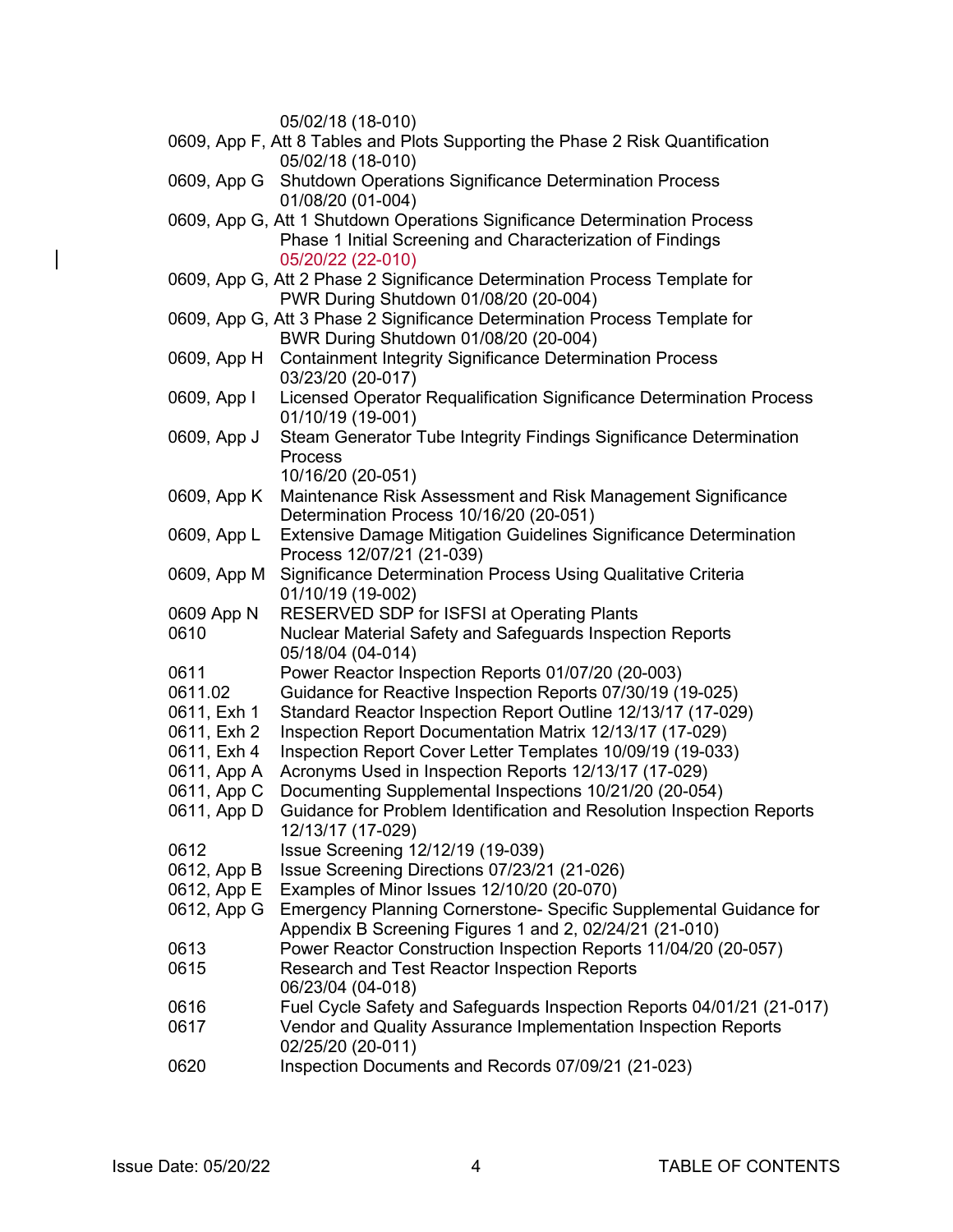### 0700 Communications with Licensees

0730 Generic Communications Regarding Materials and Fuel Cycle Issues 03/21/08 (08-011)

| 0800 | Feedback - Improving the Regulatory Process |                                                       |
|------|---------------------------------------------|-------------------------------------------------------|
|      | 0801                                        | Inspection Program Feedback Process 03/17/20 (20-016) |
|      | 0802                                        | RESERVED for the Part 52 Program                      |

# 0900 Reporting of Events/Incidents

1000 Regional Office Program Interfaces

| 1007 | Interfacing Activities between Regional Offices of NRC and |
|------|------------------------------------------------------------|
|      | OSHA 05/06/16 (16-012)                                     |
|      |                                                            |

### 1100 Notifications of Meetings and Conferences

1120 Preliminary Notifications 01/05/21 (21-001)

### 1200 Inspector Requirements

| 1201        | Conduct of Employees 07/29/16 (16-019)                                                 |
|-------------|----------------------------------------------------------------------------------------|
| 1202        | Senior Resident and Resident Inspector Site Turnover 06/28/18 (18-017)                 |
| 1230        | Quality Assurance Program for Radiological Confirmatory                                |
|             | Measurements 10/01/83 (83-12)                                                          |
| 1232        | Collection, Preparation, and Shipment of Independent                                   |
|             | Measurement Samples 11/18/86 (86-52)                                                   |
| 1240        | Unescorted Access at Commercial Nuclear Power Plants, Selected Fuel                    |
|             | Cycle Facilities, or Independent Spent Fuel Storage Installations 01/28/19             |
|             | $(19-003)$                                                                             |
| 1245        | Qualification Program for Reactor Inspectors 06/26/20 (20-026)                         |
| 1245, Att 1 | General Overview of the Inspector Training and Qualification                           |
|             | Program 06/26/20 (20-026)                                                              |
| 1245, Att 2 | Inspector Competencies 06/26/20 (20-026)                                               |
|             | 1245, App A Basic-Level Training and Qualification Journal 09/24/21 (21-032)           |
|             | 1245, App B General Proficiency-Level Training and Qualification Journal               |
|             | 09/24/21 (21-032)                                                                      |
|             | 1245, App C1 Reactor Operations Inspector Technical Proficiency Training and           |
|             | Qualification Journal 11/09/20 (20-061)                                                |
|             | 1245, App C2 Reactor Engineering Inspector Technical Proficiency Training and          |
|             | Qualification Journal 11/09/20 (20-061)                                                |
|             | 1245, App C3 Health Physics Inspector Technical Proficiency Training and Qualification |
|             | Journal 02/20/17 (17-004)                                                              |
|             | 1245, App C4 Reactor Security Inspector Technical Proficiency Training and             |
|             | Qualification Journal 11/18/20 (20-063)                                                |
|             |                                                                                        |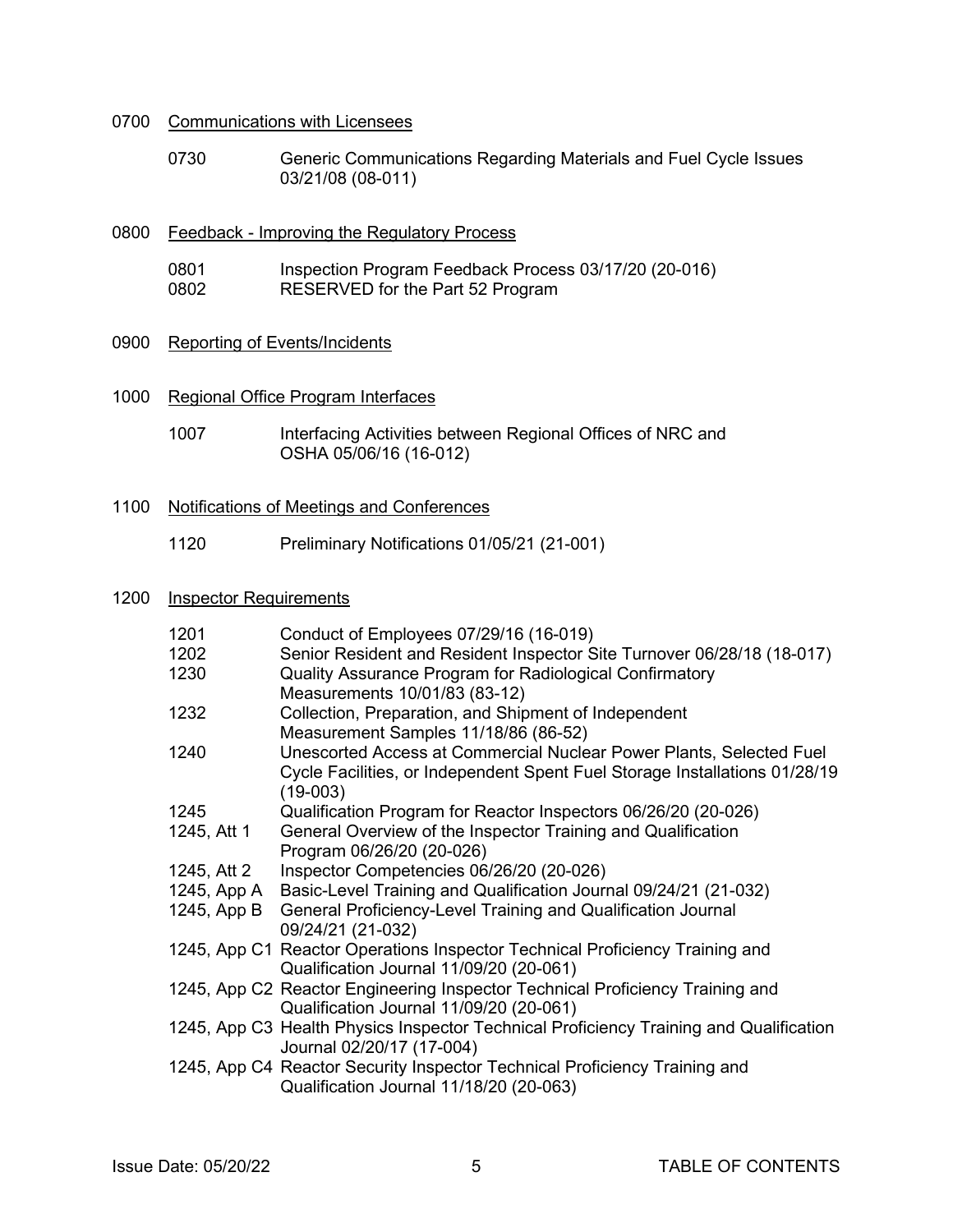1245, App C5 Research and Test Reactor Inspector Technical Proficiency Training and Qualification Journal 06/26/20 (20-026) 1245, App C6 Emergency Preparedness Inspector Technical Proficiency Training and Qualification Journal 08/23/18 (18-029) 1245, App C7 Fire Protection Inspector Technical Proficiency Training and Qualification Journal 09/24/21 (21-032) 1245, App C8 Vendor Inspector Technical Proficiency Training and Qualification Journal 03/27/20 (20-018) 1245, App C9 Senior Reactor Analyst Training and Qualification Program 06/26/20 (20- 026) 1245, App C10 Operator Licensing (OL) Examiner Technical Proficiency Training and Qualification Journal 09/29/21 (21-033) 1245, App C11 Security Risk Analyst Technical Proficiency Training and Qualification Journal 11/05/20 (20-059) 1245, App C12 Safety Culture Assessor Training and Qualification Journal 01/13/20 (20-005) 1245, App C13 Independent Spent Fuel Storage Installation Security Inspector Technical Proficiency Training and Qualification Journal 08/08/13 (13- 016) 1245, App C14 Cyber Security Inspector Technical Proficiency Training and Qualification Journal 08/03/15 (15-014) 1245, App C15 Construction Inspector Technical Proficiency Training and Qualification Journal 04/22/21 (21-019) 1245 App C16 Research and Test Reactor Operator Licensing Examiner Technical Proficiency Training and Qualification Journal 09/09/21 (21-030) 1245, App D1 Maintaining Qualifications 12/16/20 (20-073) 1245, App D2 Inservice Inspection Advanced-Level Training 06/26/20 (20-026) 1245, App D3 Fire Protection Advanced-Level Training 06/26/20 (20-026) 1245, App D4 Electrical Advanced Level Training and Qualification Journal 11/04/20 (20-057) 1246 Formal Qualification Programs in the Nuclear Material Safety and Safeguards Program Area 10/26/11 (11-022) 1246, App A Training Activities for Staff in the Nuclear Material Safety and Safeguards Program Area 10/26/11 (11-022) 1246, App B1 Training Requirements and Qualification Journal for Spent Fuel Storage and Transportation Project Manager and Technical Reviewer 10/26/11 (11-022) 1246, App B2 Training Requirements and Qualification Journal for Spent Fuel Storage and Transportation Inspector 10/26/11 (11-022) 1246, App B3 Training Requirements and Qualification Journal for Independent Spent Fuel Storage Installation Inspector 11/07/11 (11-028) 1246, App B4 Independent Spent Fuel Storage Installation Security Inspector Training and Qualification Journal 08/08/13 (13-016) 1246, App C1 Training Requirements and Qualification Journal for Fuel Cycle Technical Reviewer 10/26/11 (11-022) 1246, App C2 Training Requirements and Qualification Journal for Fuel Cycle Project Manager 10/26/11 (11-022) 1246, App C3 Training Requirements and Qualification Journal for Material Control and Accounting License Reviewer 10/26/11 (11-022) 1246, App C4 Training Requirements and Qualification Journal for Fuel Cycle Safeguards Physical Security Inspector 10/26/11 (11-022)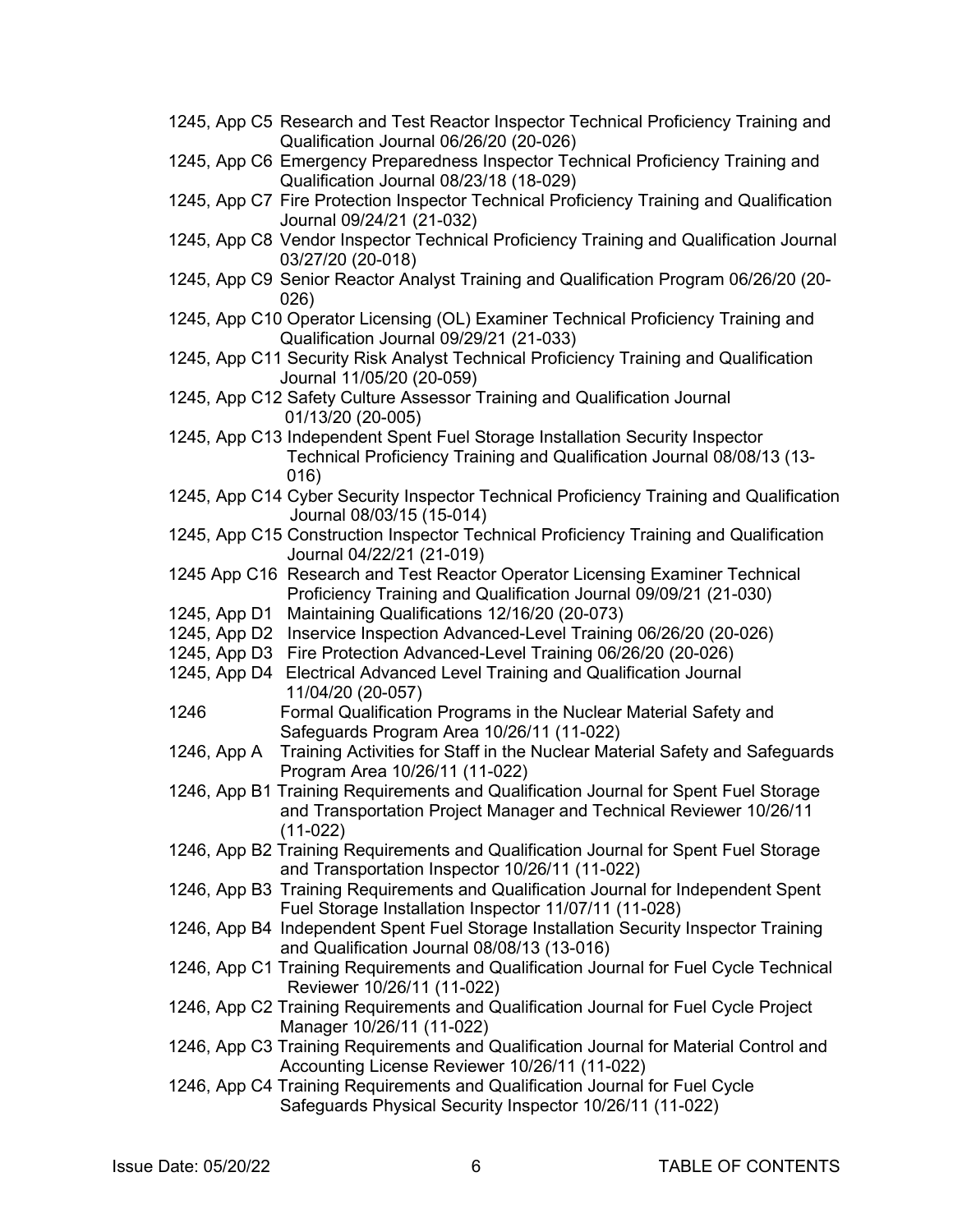|             | 1246, App C5 Training Requirements and Qualification Journal for International<br>Safeguards Analysts, Nuclear Materials Management and Safeguards  |
|-------------|-----------------------------------------------------------------------------------------------------------------------------------------------------|
|             | System (NMMSS) Analysts, and Import/Export Analysts<br>06/27/16 (16-014)                                                                            |
|             | 1246, App D1 Training Requirements and Qualification Journal for High-Level Waste<br>Repository License Technical Reviewer 10/26/11 (11-022)        |
|             | 1246, App D2 Training Requirements and Qualification Journal for High-Level Waste<br>Repository Inspector 10/26/11 (11-022)                         |
| 1247        | Qualification Program for Fuel Facility Inspectors in the Nuclear Material<br>Safety and Safeguards Program Area 10/28/14 (14-026)                  |
| 1247, App A | Basic-Level Training and Certification Journal Fuel Facility Inspector<br>06/27/14 (14-014)                                                         |
| 1247, App B | General Proficiency-Level Training and Qualification Journal<br>06/11/14 (14-012)                                                                   |
|             | 1247, App C1 Fuel Facility Operations Inspector Technical Proficiency Training and<br>Qualification Journal 06/11/14 (14-012)                       |
|             | 1247, App C2 Fuel Facility Health Physics Inspector Technical Proficiency Training and<br>Qualification Journal 06/20/2014 (14-013)                 |
|             | 1247, App C3 Fuel Facility Emergency Preparedness Inspector Technical Proficiency<br>Training and Qualification Journal 06/11/14 (14-012)           |
|             | 1247, App C5 Fuel Facility Material Control & Accounting Inspector Technical<br>Proficiency Training and Qualification Journal 06/11/14 (14-012)    |
|             | 1247, App C6 Fuel Facility Nuclear Criticality Safety Inspector Technical Proficiency<br>Training and Qualification Journal 06/11/14 (14-012)       |
| 1247, App D | RESERVED for Advanced and Specialized Training Courses and<br><b>Qualification Programs</b>                                                         |
|             | 1247, App D1 Fuel Facility Information Security Inspector Specialized Qualification<br>Program Training and Qualification Journal 10/28/14 (14-026) |
| 1248        | Qualification Programs for Federal and State Materials and<br>Environmental Management Programs 04/19/13 (13-011)                                   |
| 1248, App A | Materials Health Physics License Reviewer Qualification Journal<br>04/19/13 (13-011)                                                                |
| 1248, App B | Materials Health Physics Inspector Qualification Journal<br>04/19/13 (13-011)                                                                       |
| 1248, App C | Training Requirements and Qualification Journal for Materials Exempt<br>Distribution License Reviewers 04/19/13 (13-011)                            |
| 1248, App D | Training Requirements and Qualification Journal for Byproduct Material<br>Sealed Source Device Reviewers 04/19/13 (13-011)                          |
| 1248, App E | Training Requirements and Qualification Journal for Division of Waste<br>Management Inspector and License Reviewers 04/19/13 (13-011)               |
| 1248, App F | Training Requirements and Qualification Journal for Decommissioning<br>Inspectors 03/03/22 (22-005)                                                 |
| 1248, App G | Training Requirements and Qualification Journal for Decommissioning<br>Project Managers/Technical Reviewers 01/13/16 (16-002)                       |
| 1248, App H | Training Requirements and Qualification Journal for Uranium Recovery<br>Inspectors 04/19/13 (13-011)                                                |
| 1248, App I | Training Requirements and Qualification Journal for Uranium Recovery<br>Project Managers/Technical Reviewers 07/02/19 (19-021)                      |
| 1248 App J  | <b>RESERVED</b>                                                                                                                                     |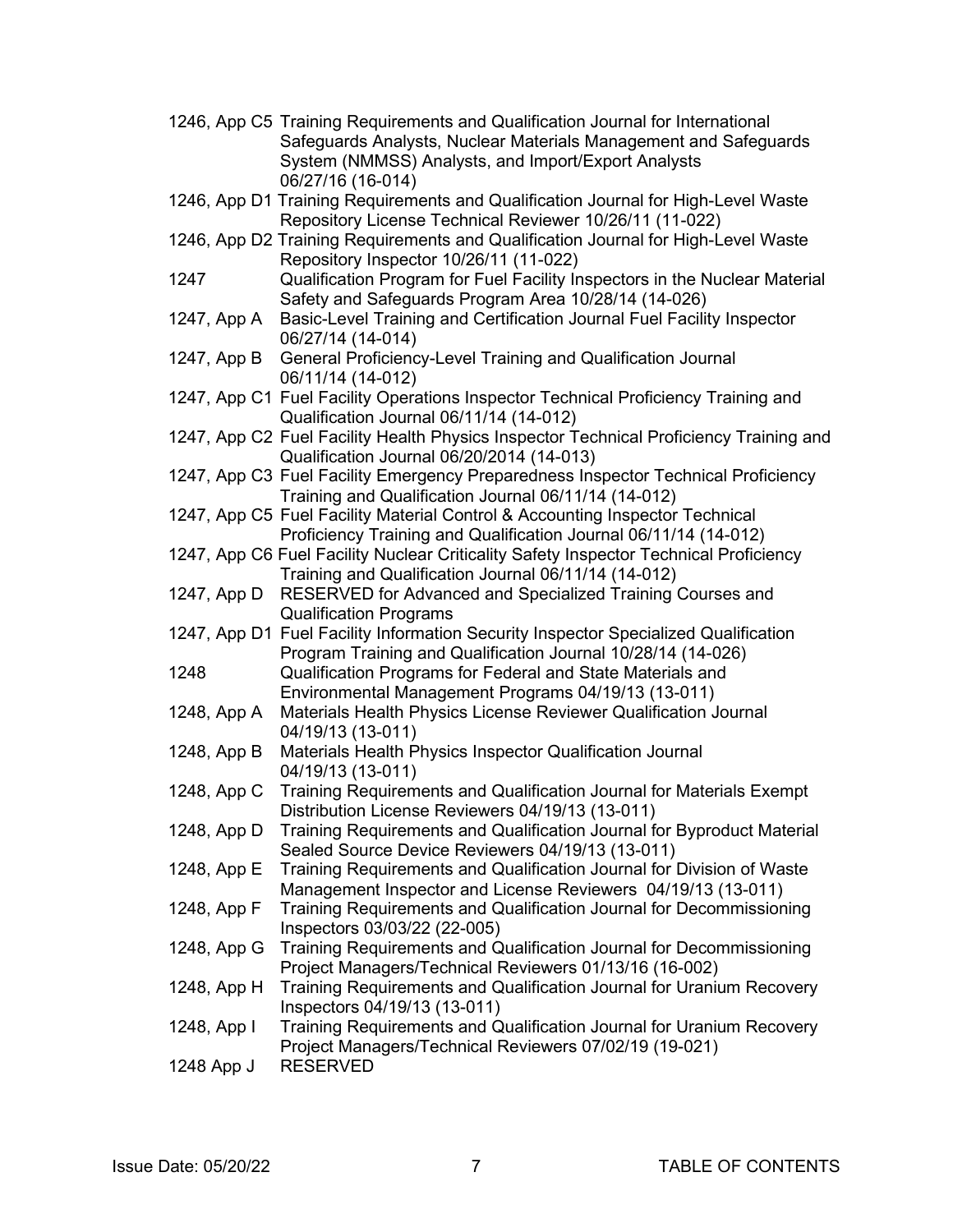#### 1300 Incident Response

| 1301 | Response to Radioactive Material Incidents that Do Not Require<br>Activation of the NRC Incident Response Plan 10/20/00 (00-022)                         |
|------|----------------------------------------------------------------------------------------------------------------------------------------------------------|
| 1302 | Follow-Up Actions and Action Levels for Radiation Exposures Associated<br>with Materials Incidents Involving Members of the Public 07/14/05 (05-<br>019) |
| 1303 | Requesting Emergency Acceptance of Radioactive Material by the U.S.<br>Department of Energy 11/29/07 (07-037)                                            |
| 1304 | RESERVED for Independent Split Sampling Program for Residual<br>Radioactivity                                                                            |
| 1330 | Response to Transportation Accidents Involving Radioactive<br>Materials 10/06/04 (04-025)                                                                |
| 1360 | Use of Physician and Scientific Consultants in the Medical<br>Consultant Program 11/02/06 (06-033)                                                       |

### 1400 Environmental Monitoring

1415 State Contracts Program for Environmental Monitoring 06/28/91 (91-009) R

### 1500 Reserved

### 1600 Emergency Preparedness

- 1601 Communication and Coordination Protocol for Determining the Status of Offsite Emergency Preparedness 06/29/18 (18-018)
- 1700 Reserved
- 1800 Reserved
- 1900 Reserved
- 2000 Reserved
- 2100 Reserved

### 2200 Nuclear Security and Incident Response

2200 Security Inspection Program for Construction 09/07/12 (12-020)

2200, App A Security Construction Inspection Program 01/29/19 (19-004)

Security Inspection Program for Operating Commercial Nuclear Power Reactors 08/20/18 (18-026)

2201, App A Security Baseline Inspection Program 04/22/21 (21-019)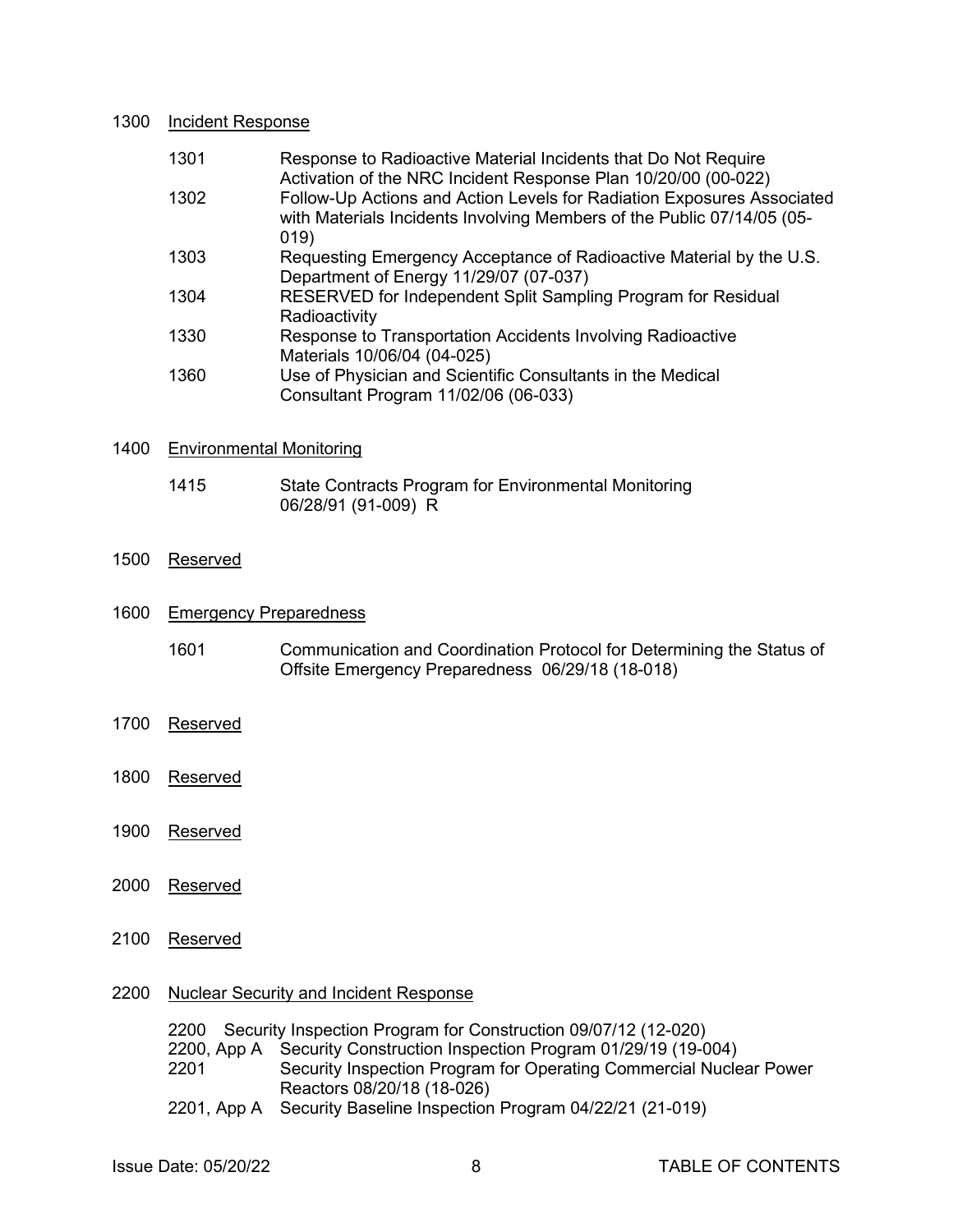|             | 2201, App B Supplemental Inspection Program 08/20/18 (18-026)              |
|-------------|----------------------------------------------------------------------------|
|             | 2201, App C Generic, Special, and Infrequent Inspections 02/09/22 (22-003) |
| 2201, App D | Facility Status Reviews for Security and Safeguards Inspection Program     |
|             | 11/01/18 (18-037)                                                          |
| 2201/003    | RESERVED for Fitness for Duty Part 26 Subpart K                            |
| 2201/006    | RESERVED for COVID-19 Public Health Emergency (PHE)                        |
| 2202        | Security Inspection Program for Decommissioning Nuclear Power              |
|             | Reactors 07/28/20 (20-035)                                                 |
| 2202, App A | Security Core Inspection Program 07/28/20 (20-035)                         |
| 2202, App B | Security Discretionary Inspection Program 07/28/20 (20-035)                |
|             |                                                                            |

# 2300 High Level Waste

- 2300 Yucca Mountain Inspection Program: License Application Review Period 09/11/08 (08-026)
- 2400 Low Level Waste Program

| 2401 | Near-Surface Low-Level Radioactive Waste Disposal |
|------|---------------------------------------------------|
|      | Facility Inspection Program 11/27/01 (01-028)     |
| 2410 | Conduct of Observation Audits 07/12/00 (00-012)   |

# 2500 Reactor Inspection Program

| 2501        | Construction Inspection Program: Early Site Permit (ESP)<br>07/02/20 (20-029)                                                                        |
|-------------|------------------------------------------------------------------------------------------------------------------------------------------------------|
| 2502        | Construction Inspection Program: Pre-Combined License (Pre-<br>COL) Phase 07/02/20 (20-029)                                                          |
| 2503        | Construction Inspection Program: Inspections of Inspections, Tests,<br>Analyses, and Acceptance Criteria (ITAAC) Related Work 10/06/20 (20-<br>(048) |
| 2504        | Construction Inspection Program: Inspections of Construction and<br>Operational Programs 12/15/20 (20-72)                                            |
| 2505        | Periodic Assessment of Construction Inspection Program Results<br>02/18/22 (22-004)                                                                  |
| 2506        | <b>Construction Reactor Oversight Process General Guidance and Basis</b><br>Document 11/25/20 (20-065)                                               |
| 2507        | Vendor Inspections 10/12/21 (21-035)                                                                                                                 |
| 2508        | Construction Inspection Program: Design Certification 05/03/22 (22-009)                                                                              |
| 2514        | AP1000 Reactor Inspection Program - Startup Testing Phase<br>01/12/21 (21-003)                                                                       |
| 2515        | Light-Water Reactor Inspection Program—Operations Phase<br>03/08/21 (21-012)                                                                         |
| 2515, App A | Risk-Informed Baseline Inspection Program 07/26/19 (19-024)                                                                                          |
| 2515, App B | Supplemental Inspection Program 10/21/20 (20-054)                                                                                                    |
|             | 2515, App C Special and Infrequently Performed Inspections 12/22/20 (20-076)<br>2515, App D Plant Status 12/14/21 (21-040)                           |
| 2515, App E | Inspection Program Modifications During Pandemics, Epidemics, or Other<br>Widespread Illnesses or Diseases 03/27/20 (20-018)                         |
|             |                                                                                                                                                      |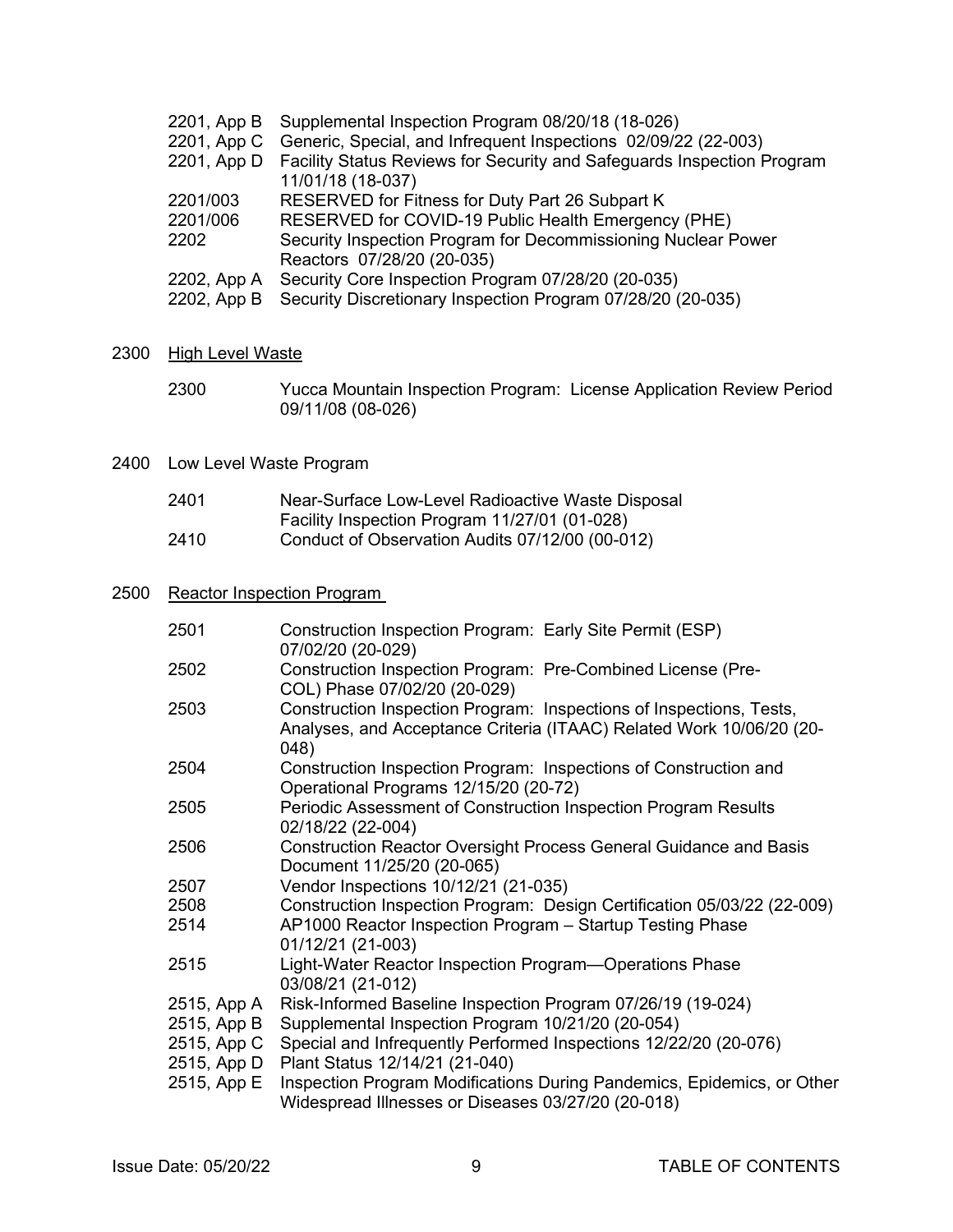| 2515, App F<br>2515, App G | Reactor Construction Activities near Operating Unit(s) 09/22/20 (20-044)<br>Baseline Inspection Guidance for Power Reactors Preparing for<br>Transition to Decommissioning Phase 02/01/16 (16-004) |
|----------------------------|----------------------------------------------------------------------------------------------------------------------------------------------------------------------------------------------------|
| 2515/194                   | Inspection of the Licensees' Implementation of Industry Initiative<br>Associated                                                                                                                   |
| Rev. 1                     | with the Open Phase Condition Design Vulnerabilities in Electric Power<br>Systems (NRC Bulletin 2012-01) 08/18/20 (20-039)                                                                         |
| 2516                       | Policy and Guidance for the License Renewal Inspection Program<br>08/13/13 (13-017)                                                                                                                |
| 2518                       | RESERVED for Construction Inspection Program: Advanced Reactors,<br>Pre-Construction Permit (CP)                                                                                                   |
| 2519                       | Construction Significance Determination Process 10/26/20 (20-055)                                                                                                                                  |
| 2522                       | <b>Construction Reactor Oversight Process Self-Assessment Program</b><br>07/28/14 (14-017)                                                                                                         |
| 2522, App A                | <b>Construction Reactor Oversight Process Self-Assessment Metrics</b><br>10/03/17 (17-021)                                                                                                         |
| 2523                       | NRC Application of the Reactor Operating Experience Program in NRC<br>Oversight Processes 01/15/21 (21-005)                                                                                        |
| 2545                       | Research and Test Reactor Inspection Program 03/13/20 (20-015)                                                                                                                                     |
| 2550                       | Non-Power Production and Utilization Facilities (NPUFs) Licensed Under<br>10 CFR Part 50: Construction Inspection Program (CIP) 12/07/21 (21-<br>039)                                              |
| 2561                       | Decommissioning Power Reactor Inspection Program<br>01/06/21 (21-002)                                                                                                                              |
| 2565                       | Regional Inspection Activities for Naval Reactors Naval Vessels Undergoing<br>Decommissioning 08/28/20 (20-040)                                                                                    |

# 2600 Fuel Cycle Facility Inspection Program

| 2600        | Fuel Cycle Facility Operational Safety and Safeguards Inspection<br>Program 12/14/20 (20-071)                                |
|-------------|------------------------------------------------------------------------------------------------------------------------------|
| 2600, App A | Guidance for Conducting Fuel Cycle Inspections Fuel Cycle Facility<br>Terminology 09/24/15 (15-018)                          |
| 2600, App B | NRC Core Inspection Requirements 02/18/21 (21-009)                                                                           |
| 2600, App C | Fuel Cycle Resident Inspection Program 10/09/19 (19-033)                                                                     |
|             | 2600, App D Fuel Cycle Facility Inspection Planning 06/12/18 (18-015)                                                        |
| 2600 App E  | Inspection Program Modifications During Pandemics, Epidemics, or Other<br>Widespread Illnesses or Diseases 12/15/20 (20-072) |
| 2600/016    | Inspection of Activities Associated with NRC Generic Letter 2015-01<br>11/09/16 (16-029)                                     |
| 2601        | Reactive Inspection Decision Making Process for Fuel Facilities<br>09/20/16 (16-023)                                         |
| 2602        | Decommissioning Oversight and Inspection Program for Fuel                                                                    |
|             | Cycle Facilities and Materials Licensees 07/29/08 (08-021)                                                                   |
| 2603        | RESERVED for Fuel Cycle Facility Construction Inspection Program<br>Assessment                                               |
| 2604        | Licensee Performance Review 01/31/22 (22-002)                                                                                |
| 2606        | Assessment of the Risk Resulting From a Potential Safety<br>Noncompliance at a Fuel Cycle Facility 04/01/16 (16-010)         |
| 2606, E-2   | Evaluations Based on Specific Licensee ISAs 09/26/12 (12-022)                                                                |
|             |                                                                                                                              |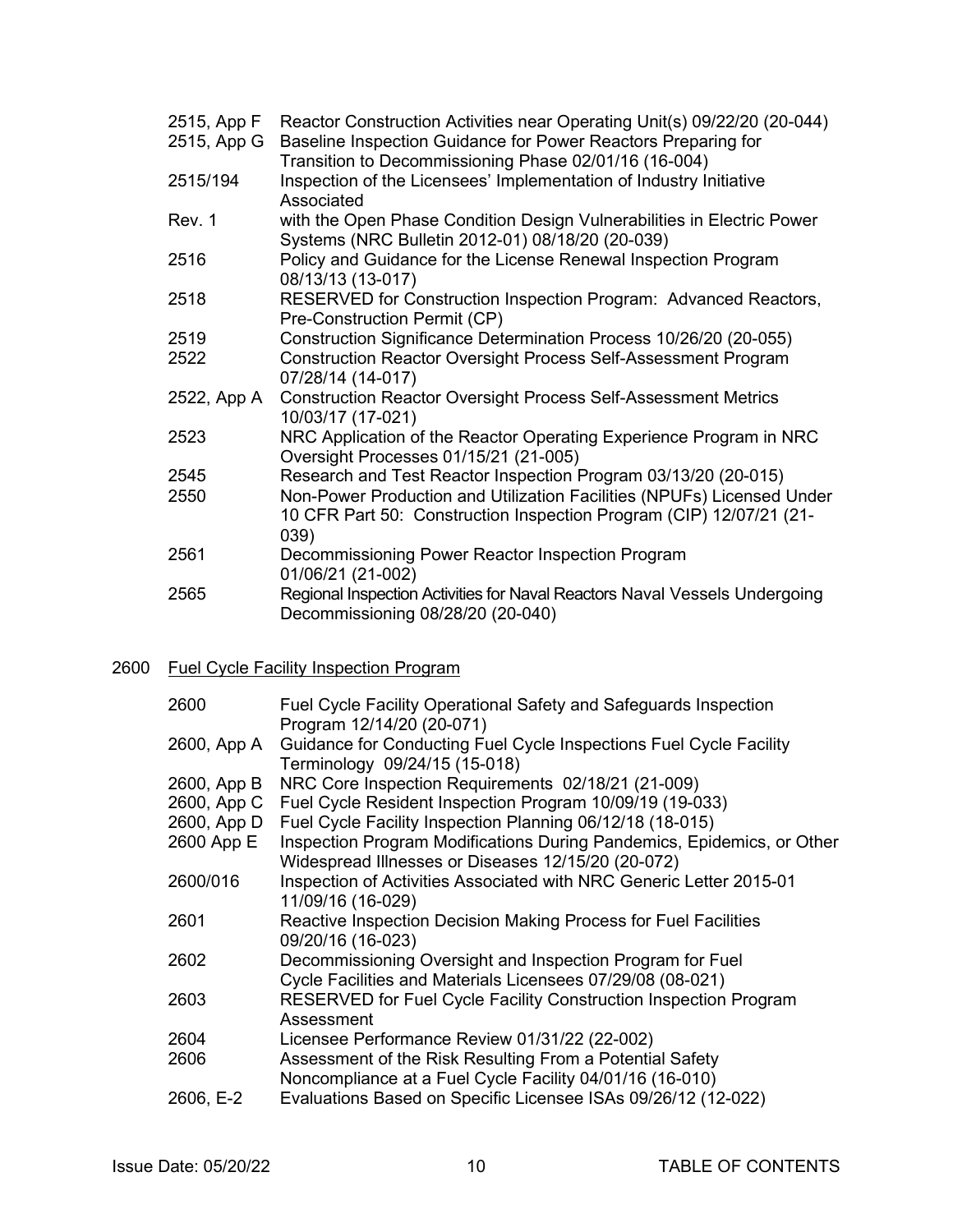| 2620     | On-Site Construction Reviews of Remedial Action at Inactive Uranium Mill<br>Tailing Sites (Title I, Uranium Mill Tailings Radiation Control Act)<br>10/05/01 (01-020)                                                                                                                              |
|----------|----------------------------------------------------------------------------------------------------------------------------------------------------------------------------------------------------------------------------------------------------------------------------------------------------|
| 2630     | Mixed Oxide Fuel Fabrication Facility Construction Inspection Program<br>09/20/16 (16-023)                                                                                                                                                                                                         |
| 2635     | RESERVED for Uranium Enrichment Facility Construction and Pre-<br><b>Operational Readiness Review Inspection Programs</b>                                                                                                                                                                          |
| 2641     | In-Situ Leach Facilities Inspection Program 08/25/00 (00-014)                                                                                                                                                                                                                                      |
| 2650     | Fuel Cycle Inspection Assessment Program 11/08/18 (18-038)                                                                                                                                                                                                                                         |
| 2681     | Physical Protection and Transport of Special Nuclear Material and<br>Irradiated Fuel Inspections of Fuel Facilities 10/27/17 (17-023)                                                                                                                                                              |
| 2681/009 | Inspection Guidance and Requirements for Physical Protection of the<br>Transfer, Loading and Shipment of Irradiated Special Nuclear Material<br>from General Atomics Facility, San Diego, California to U.S. Department<br>of Energy, Idaho National Laboratory, Scoville, Idaho 08/12/10 (10-017) |
| 2682     | Technical Assistance for Safeguards MC&A Inspections at<br>Fuel Facilities 06/18/84 (84-18)                                                                                                                                                                                                        |
| 2683     | Material Control and Accounting Inspection of Fuel Facilities 12/07/20<br>$(20-069)$                                                                                                                                                                                                               |
| 2690     | Inspection Program for Storage of Spent Reactor Fuel and Reactor-<br>Related Greater-Than-Class C Waste at Independent Spent Fuel Storage<br>Installations and for 10 CFR Part 71 Transportation Packagings 12/15/20<br>$(20-072)$                                                                 |
| 2690/011 | Review of Aging Management Programs at Independent Spent Fuel<br>Storage                                                                                                                                                                                                                           |
| Rev 1    | Installations 02/20/20 (20-010)                                                                                                                                                                                                                                                                    |
| 2691     | Technical Basis for the Independent Spent Fuel Storage Installation<br>Inspection Program 12/07/20 (20-069)                                                                                                                                                                                        |
| 2694     | Fuel Cycle Facility Construction and Pre-operational Readiness Review<br>Inspection Programs 0830/17 (17-017)                                                                                                                                                                                      |
| 2696     | Louisiana Energy Services Gas Centrifuge Facility Construction and Pre-<br>Operational Readiness Review Inspection Programs 10/19/06 (06-028)                                                                                                                                                      |

# 2700 Licensee Contractor and Vendor Inspection Program

# 2800 Materials Inspection Program

| 2800<br>2800/041 | Materials Inspection Program 03/02/20 (20-012)<br>10 CFR Part 37 Physical Protection of Category 1 and Category 2<br>Quantities of Radioactive Material at Facilities with a 10 CFR Part 73 |
|------------------|---------------------------------------------------------------------------------------------------------------------------------------------------------------------------------------------|
|                  | Physical Protection Program 07/01/15 (15-013)                                                                                                                                               |
| 2800/043         | Inspection of Facilities Potentially Contaminated with Discrete Radium                                                                                                                      |
| Rev <sub>4</sub> | 226 Sources 12/22/20 (20-076)                                                                                                                                                               |
| 2800/044         | <b>RESERVED Assessment of Physical Protection Requirements Under</b><br>10 CFR 150.14 for Agreement State Licensees Possessing Special<br>Nuclear Material-Low Strategic Significance       |
| 2801             | Uranium Recovery and 11e.(2) Byproduct Material Facility Inspection<br>Program 10/08/21 (21-034)                                                                                            |
| 2810             | Master Material License Oversight and Inspection Program                                                                                                                                    |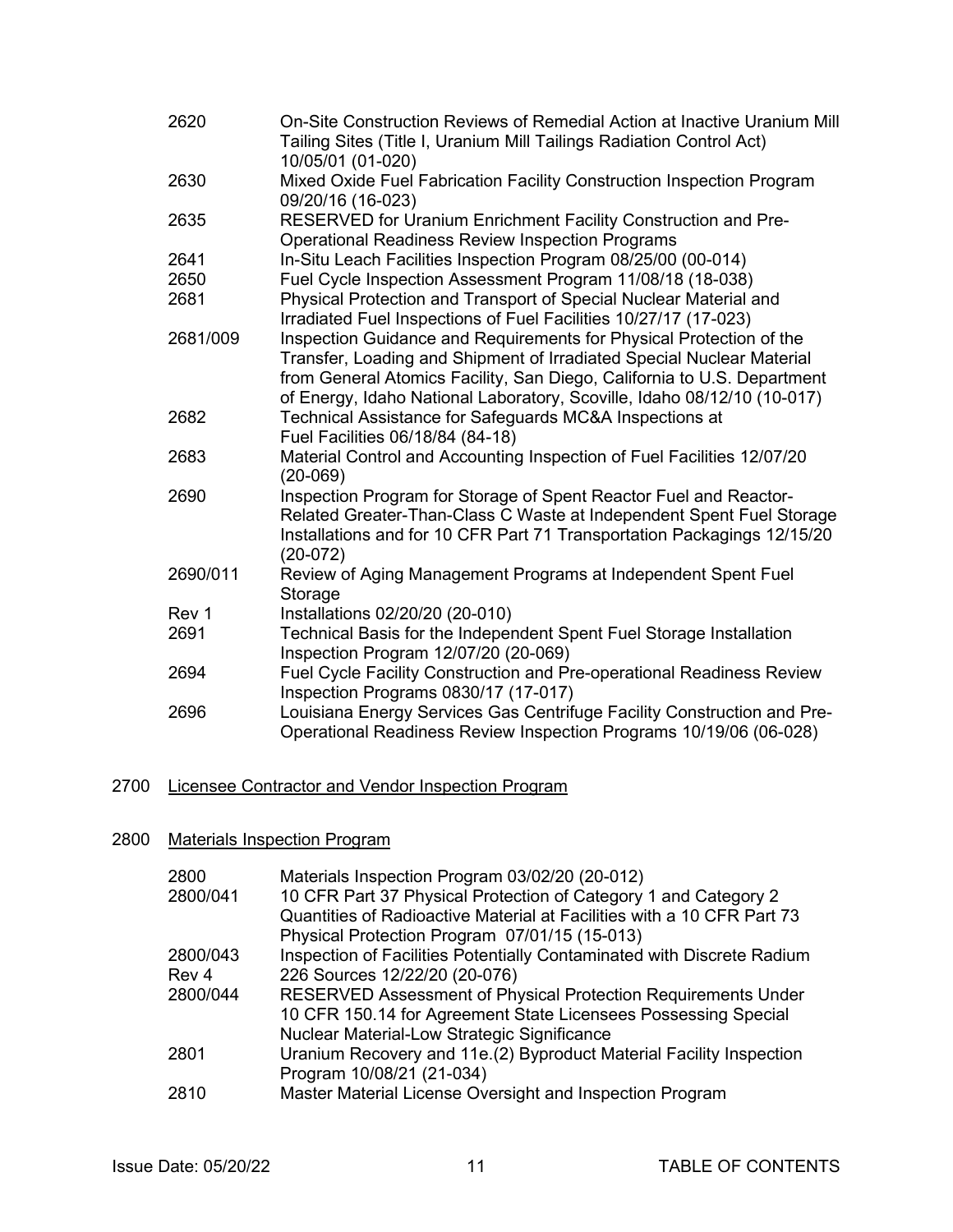|      | 10/29/21 (21-036)                                        |
|------|----------------------------------------------------------|
| 2815 | Construction and Preoperational Inspection of Panoramic, |
|      | Wet-Source-Storage Gamma Irradiators 03/27/01 (01-010)   |

| 2900 | Performance Appraisal Program |                                                                                                       |  |
|------|-------------------------------|-------------------------------------------------------------------------------------------------------|--|
|      | 2901<br>2920                  | Team Inspections 05/20/22 (22-010)<br>Construction Appraisal Team Inspection Program 03/29/85 (85-11) |  |
| 3000 | <b>Management Meetings</b>    |                                                                                                       |  |
|      | 30800                         | Initial Management Meeting Materials Licensees 10/01/76 (76-26)                                       |  |
| 3100 | Reserved                      |                                                                                                       |  |
| 3200 | Reserved                      |                                                                                                       |  |
|      |                               |                                                                                                       |  |

3400 Reserved

3300 Reserved

# 3500 Quality Assurance

| 35007 | Quality Assurance Program Implementation During Construction and<br>Pre-Construction Activities 02/09/22 (22-003) |
|-------|-------------------------------------------------------------------------------------------------------------------|
| 35017 | Quality Assurance Implementation Inspection 12/10/20 (20-070)                                                     |
| 35023 | RESERVED for Design Reliability Assurance Program                                                                 |
| 35031 | <b>RESERVED for Design Certification Pre-Meeting</b>                                                              |
| 35032 | RESERVED for Pre-Docketing Design Certification Quality Assurance                                                 |
|       | <b>Controls Inspection</b>                                                                                        |
| 35033 | RESERVED for Post-Docketing Design Certification Quality Assurance                                                |
|       | <b>Controls Inspection</b>                                                                                        |
| 35034 | Design Certification Testing Inspection 03/23/20 (20-017)                                                         |
| 35101 | QA Program Implementation Inspection for Operational Programs                                                     |
|       | 12/29/21 (21-041)                                                                                                 |
| 35710 | Quality Assurance Inspection of Software Used in Nuclear Applications                                             |
|       | 01/30/18 (18-002)                                                                                                 |
| 35962 | RESERVED for Part 52 QA Program Evaluation of Engineering Service                                                 |
|       | Organization                                                                                                      |

### 3600 Organization and Administration

36100 Inspection of 10 CFR Part 21 and Programs for Reporting Defects and Noncompliance 05/16/19 (19-015)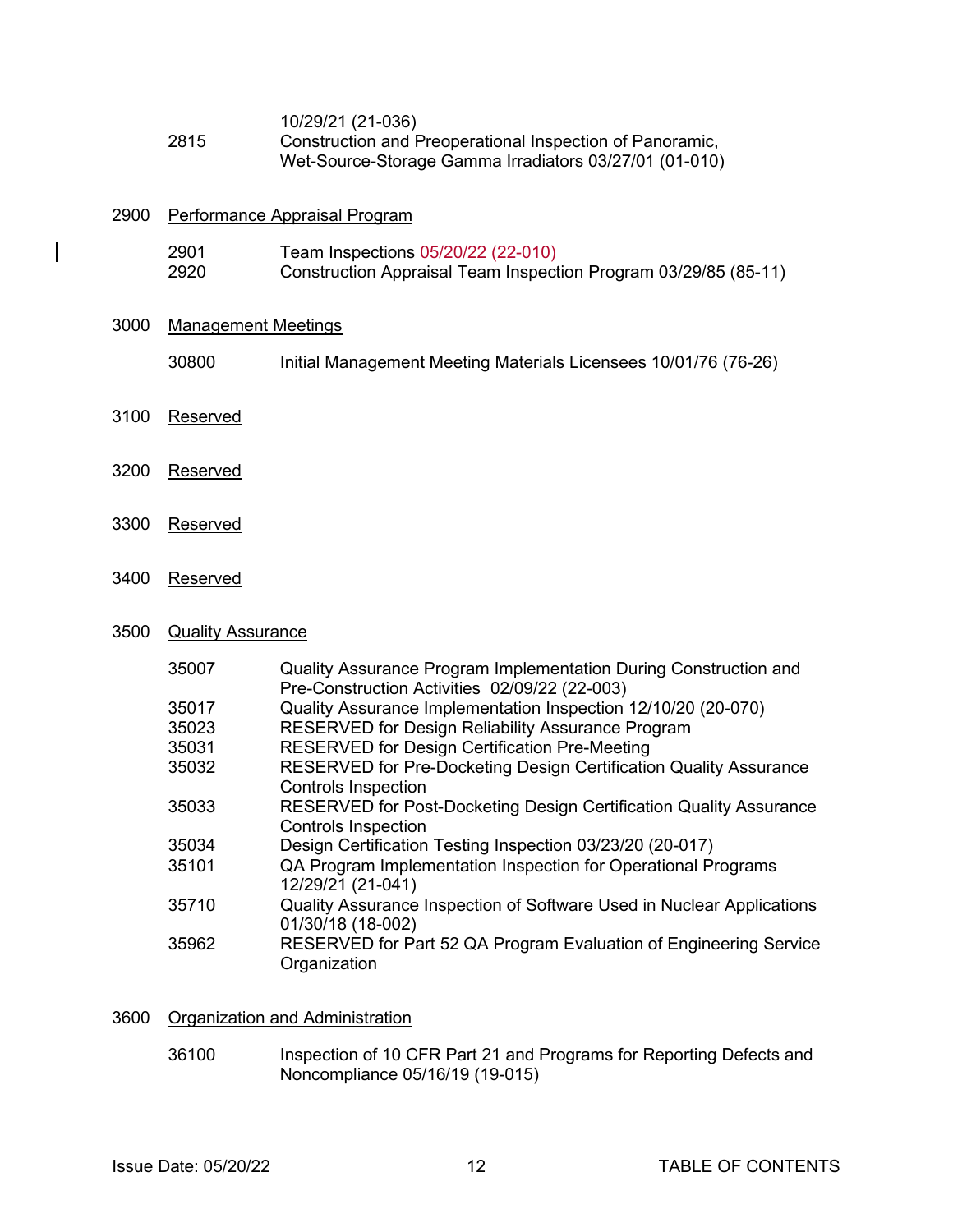| 36100.01 | Inspection of 10 CFR 50.55(e) Programs for Reporting Defects and |
|----------|------------------------------------------------------------------|
|          | Noncompliance During Construction 11/13/19 (19-035)              |
| 36302    | Part 52. Operational Staffing 08/19/08 (08-024)                  |

### 3700 Design, Design Changes, Modifications

| 37060 | 10 CFR 50.69 Risk-Informed Categorization and Treatment of Structures, |
|-------|------------------------------------------------------------------------|
|       | Systems, and Components Inspection 11/29/21 (21-038)                   |
| 37700 | Design Changes and Modifications 09/17/01 (01-017) R                   |
| 37801 | Safety Reviews, Design Changes, and Modifications at                   |
|       | Permanently Shutdown Reactors 09/09/20 (20-041)                        |
| 37803 | <b>RESERVED</b>                                                        |
| 37804 | Aircraft Impact Assessment 03/23/20 (20-017)                           |
| 37805 | Engineering Design Verification Inspections 04/08/20 (20-020)          |
|       |                                                                        |

- 3800 Procurement
- 3900 Records

### 4000 Review and Audit

| 40002<br>40100 | Inspections to Review Allegations 06/28/02 (02-024)<br>Independent Safety Culture Assessment Followup 07/26/18 (18-022) |
|----------------|-------------------------------------------------------------------------------------------------------------------------|
|                |                                                                                                                         |
| 40505          | RESERVED for Effectiveness of Process to Identify, Resolve, and                                                         |
|                | <b>Prevent Construction Problems</b>                                                                                    |
| 40600          | Licensee Program for Managing Inspections, Tests, Analyses, and                                                         |
|                | Acceptance Criteria (ITAAC) Closure 05/29/20 (20-025)                                                                   |
| 40801          | Problem Identification and Resolution at Permanently Shutdown Reactors<br>08/11/97 (97-012)                             |

### 4100 Training

| 41500 | Training and Qualification Effectiveness 06/13/95 (95-007) R |
|-------|--------------------------------------------------------------|
| 41501 | Part 52, Review of Training and Qualification Programs       |
|       | 06/04/19 (19-018)                                            |
| 41502 | Nuclear Power Plant Simulation Facilities 10/16/12 (12-024)  |

### 4200 Procedures

| 42001 | Emergency Operating Procedures 06/28/91 (91-009) R         |
|-------|------------------------------------------------------------|
| 42401 | Part 52, Plant Procedures 10/27/10 (10-022)                |
| 42453 | Part 52, Operating Procedures Inspection 08/19/08 (08-024) |
| 42454 | Part 52, Emergency Operating Procedures 09/09/13 (13-020)  |
| 42700 | Plant Procedures 11/15/95 (95-015) R                       |
|       |                                                            |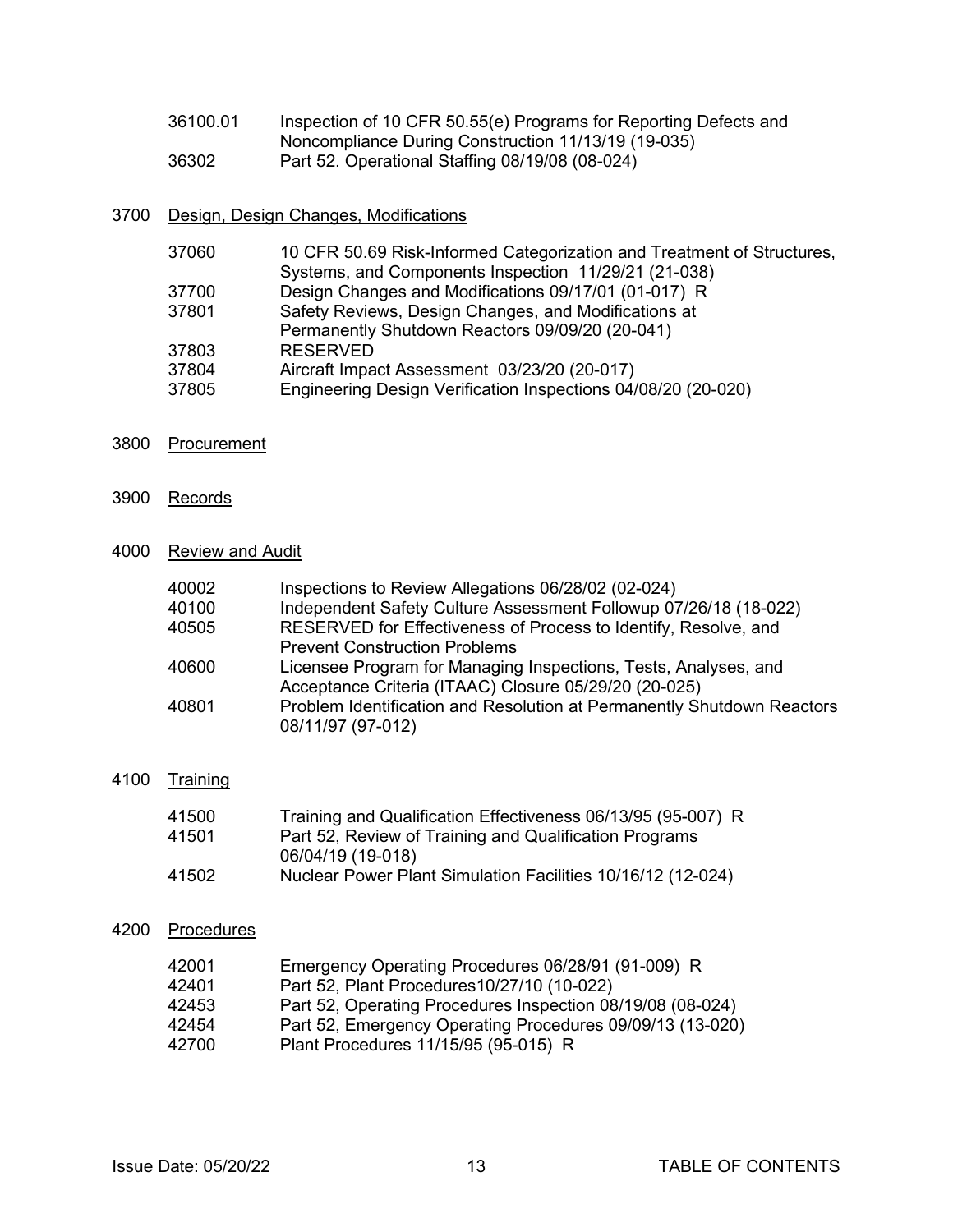#### 4300 Vendor Procedures

| 43002 | Routine Inspections of Nuclear Vendors 04/05/22 (22-006)             |
|-------|----------------------------------------------------------------------|
| 43003 | Reactive Inspections of Nuclear Vendors 04/08/20 (20-020)            |
| 43004 | Inspection of Commercial-Grade Dedication Programs 04/05/22 (22-006) |
| 43005 | NRC Oversight of Third-Party Organizations Implementing Quality      |
|       | Assurance Requirements 10/08/15 (15-019)                             |
| 43006 | Inspection of The Implementation Of Mitigation Strategies Regulation |
|       | Regarding The Use of National Safer Response Centers                 |
|       | 10/16/20 (20-051)                                                    |

### 4400 Reserved

- 4500 Geotechnical/Foundation
	- 45052 Review of Geotechnical and Site Characterization Activities 04/05/22 (22-006)
- 4600 Structural Concrete
- 4700 Containment (Post-Tensioning)
- 4800 Structural Steel and Supports
- 4900 Piping
	- 49001 Inspection of Erosion-Corrosion / Flow-Accelerated-Corrosion Monitoring Programs 12/11/98 (98-019) R
- 5000 Mechanical Components and Equipment

| 50001 | Steam Generator Replacement Inspection 09/12/17 (17-018)       |
|-------|----------------------------------------------------------------|
| 50002 | Steam Generators 12/31/96 (96-024) R                           |
| 50003 | Pressurizer Replacement Inspection 09/12/17 (17-018)           |
| 50054 | Reactor Vessel Material Surveillance Program 12/04/08 (08-034) |
| 50056 | RESERVED for Reactor Vessel Material Surveillance Program      |
|       |                                                                |

- 5100 Electrical Components and Systems
	- 51080 Part 52, Environmental Qualification (EQ) Program for Electrical and Mechanical Equipment 06/26/17 (17-013)

### 5200 Instrumentation Systems and Components

52003 Digital Instrumentation and Control Modification Inspection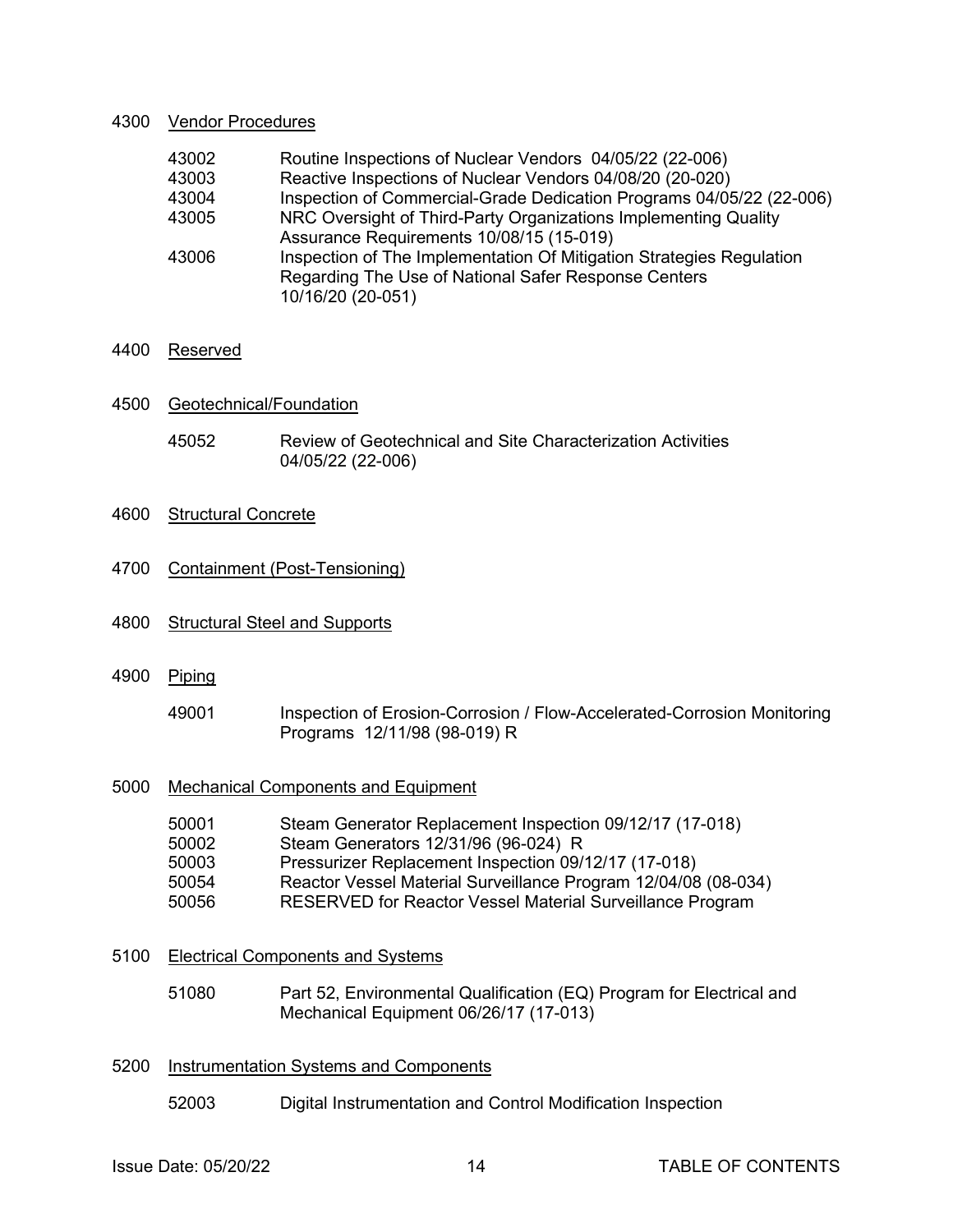### 07/09/21 (21-023)

### 5300 Containment Penetrations

- 5400 Cleanliness
- 5500 Welding

| 55050 | Nuclear Welding General Inspection Procedure 06/20/83 (83-06) R    |
|-------|--------------------------------------------------------------------|
| 55100 | Structural Welding General Inspection Procedure 06/20/83 (83-06) R |

# 5600 Calibration

56700 Calibration 03/23/05 (05-008) R

### 5700 Nondestructive Examination, Destructive Examination and Fabrication Testing

| 57050 | Visual Testing Examination 03/09/99 (99-003) R              |
|-------|-------------------------------------------------------------|
| 57060 | Liquid Penetrant Testing Examination 03/09/99 (99-003) R    |
| 57070 | Magnetic Particle Testing Examination 03/09/99 (99-003) R   |
| 57080 | Ultrasonic Testing Examination 03/09/99 (99-003) R          |
| 57090 | Nondestructive Examination Procedure Radiographic           |
|       | <b>Examination Procedure Review/Work Observation/Record</b> |
|       | Review 06/14/93 (93-005) R                                  |

# 5800 Special Processes

5900 Reserve Shutdown System

### 6000 Fuel Fabrication, Handling and Storage

| 60705<br>60710 | Preparation for Refueling 07/27/95 (95-009) R<br>Refueling Activities 07/27/95 (95-009) R     |
|----------------|-----------------------------------------------------------------------------------------------|
|                |                                                                                               |
| 60715          | Spent Fuel Pool Safety at Operating Reactors 09/16/20 (20-043)                                |
| 60801          | Spent Fuel Pool Maintenance, Surveillance, and Safety at Permanently                          |
|                | Shutdown Reactors 09/09/20 (20-041)                                                           |
| 60845          | Operation of Inter-Unit Fuel Transfer Canister and Cask System                                |
|                | 05/16/19 (19-015)                                                                             |
| 60851          | Design Control of ISFSI Components 01/16/08 (08-003)                                          |
| 60852          | ISFSI Component Fabrication by Outside Fabricators 01/16/08 (08-003)                          |
| 60853          | On-Site Fabrication of Components and Construction of an                                      |
|                | Independent Spent Fuel Storage Installation 09/11/20 (20-042)                                 |
| 60854          | Preoperational Testing of an Independent Spent Fuel Storage Installation<br>10/20/20 (20-052) |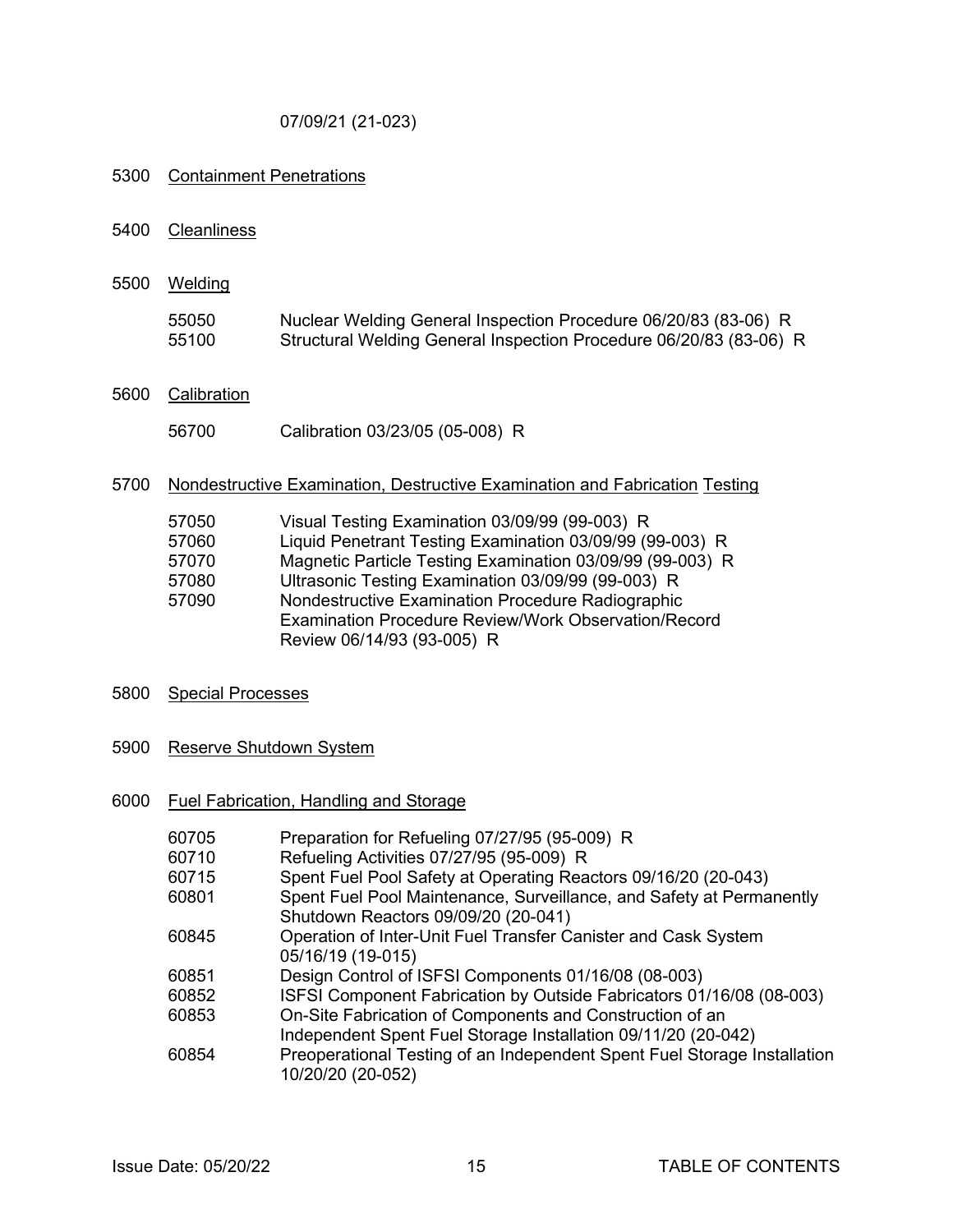| 60855 | Operation of an Independent Spent Fuel Storage Installation<br>11/25/20 (20-065)                                                                                                      |
|-------|---------------------------------------------------------------------------------------------------------------------------------------------------------------------------------------|
| 60856 | Review of 10 CFR 72.212(b) Evaluations 10/20/20 (20-052)                                                                                                                              |
| 60857 | Review of 10 CFR 72.48 Evaluations 10/20/20 (20-052)                                                                                                                                  |
| 60858 | Away-From-Reactor Independent Spent Fuel Storage Installation<br>Inspection Guidance 11/12/20 (20-062)                                                                                |
| 60859 | RESERVED for Initial Review of Aging Management Programs at<br>Independent Spent Fuel Storage Installations                                                                           |
| 60860 | RESERVED for Welding Verification Checklist for Transportation and<br><b>ISFSI Components</b>                                                                                         |
| 60861 | <b>RESERVED for Nondestructive Examination Procedure Visual</b><br>Examination Procedure Review/Work Observation/Record Review of<br><b>Transportation and ISFSI Components</b>       |
| 60862 | RESERVED for Nondestructive Examination Procedure Liquid Penetrant<br>Examination Procedure Review/Work Observation/Record Review of<br><b>Transportation ISFSI Components</b>        |
| 60863 | RESERVED for Nondestructive Examination Procedure Magnetic Particle<br>Examination Procedure Review/Work Observation/Record Review of<br><b>Transportation ISFSI Components</b>       |
| 60864 | <b>RESERVED for Nondestructive Examination Procedure Ultrasonic</b><br><b>Examination Procedure Review/Work Observation/Record Review</b>                                             |
| 60865 | <b>RESERVED for Nondestructive Examination Procedure Radiographic</b><br>Examination Procedure Review/Work Observation/Record Review of<br><b>Transportation and ISFSI Components</b> |

# 6100 Surveillance

| 61705 | Calibration of Nuclear Instrumentation Systems 05/12/86 (86-25) R |
|-------|-------------------------------------------------------------------|
| 61706 | Core Thermal Power Evaluation 07/14/86 (86-36) R                  |
| 61707 | Determination of Reactor Shutdown Margin 10/11/85 (85-31) R       |
| 61708 | Isothermal and Moderator Temperature Coefficient                  |
|       | Determinations 10/11/85 (85-31) R                                 |
| 61709 | <b>Total Power Coefficient of Reactivity at Pressurized</b>       |
|       | Water Reactors 07/14/86 (86-36) R                                 |
| 61710 | Control Rod Worth Measurements for Pressurized Water Reactors     |
|       | 10/11/85 (85-31) R                                                |
| 61715 | Verification of Containment Integrity 12/23/86 (86-60) R          |
| 61720 | Containment Local Leak Rate Testing 10/03/85 (85-30) R            |
| 61726 | Surveillance Observations 06/24/98 (98-010) R                     |
| 61728 | Independent Measurement of RCS Leak Rates for a PWR               |
|       | 01/01/84 (84-02) R                                                |
|       |                                                                   |

# 6200 Maintenance

| 62002 | Inspection of Structures, Passive Components, and Civil            |
|-------|--------------------------------------------------------------------|
|       | Engineering Features at Nuclear Power Plants 12/31/96 (96-024) R   |
| 62003 | Inspection of Steel and Concrete Containment Structures at Nuclear |
|       | Power Plants 06/11/97 (97-008) R                                   |
| 62700 | Maintenance Program Implementation 04/04/00 (00-005) R             |
| 62706 | Maintenance Rule 12/13/00 (00-028) R                               |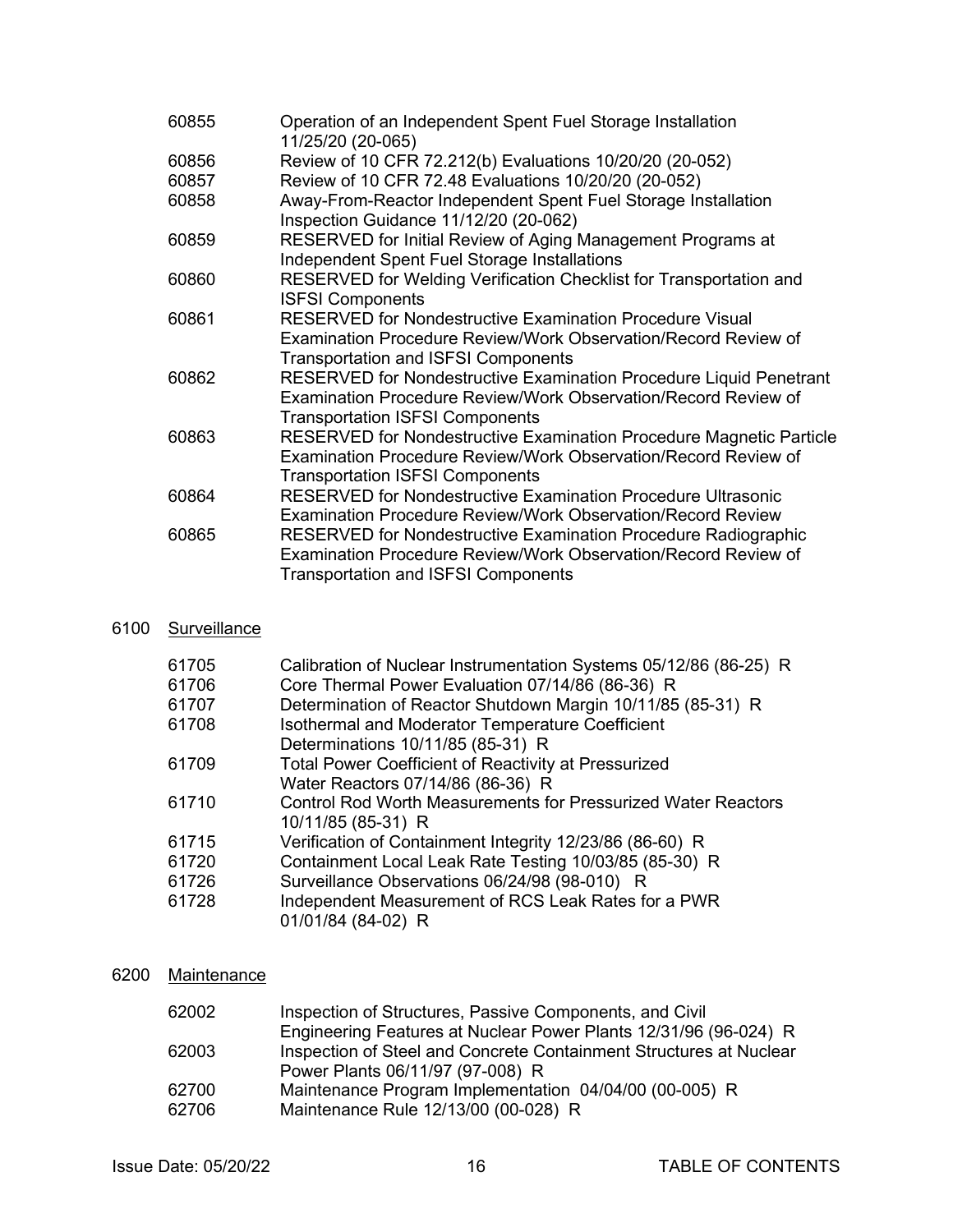| 62708 | Motor-Operated Valve Capability 07/16/20 (20-033) |  |
|-------|---------------------------------------------------|--|
|       |                                                   |  |

- 62709 Configuration Risk Assessment and Risk Management Process 12/28/00 (00-029) R<br>Power-Operated Gate
- **FIGURE COVERS**<br>Fower-Operated Gate Valve Pressure Locking and Thermal Binding 04/30/10 (10-013) R
- 62711 RESERVED for Operational Reliability Assurance Process
- 62712 Part 52, Maintenance Rule 08/13/13 (13-017) R
- 6300 Construction Testing
- 6400 Fire Prevention/Protection

| 64102 | RESERVED for Part 52 Post fire Safe Shutdown, Emergency Lighting |
|-------|------------------------------------------------------------------|
|       | and Oil Collection Capabilities                                  |
| 64704 | Fire Protection Program at Permanently Shutdown Reactors         |
|       | 11/05/20 (20-059)                                                |
| 64705 | Part 52, Fire Protection Operational Program 06/04/19 (19-018)   |

### 6500 10 CFR Part 52 ITAAC Inspections

| 65001                | Inspections of Inspections, Tests, Analyses, and Acceptance Criteria<br>(ITAAC) Related Work 08/13/13 (13-017)                                                        |
|----------------------|-----------------------------------------------------------------------------------------------------------------------------------------------------------------------|
| 65001.01<br>65001.02 | Inspection of ITAAC-Related Foundations & Buildings 04/18/14 (14-010)<br>Inspection of ITAAC-Related Installation of Structural Concrete<br>11/22/11 (11-037)         |
| 65001.03<br>65001.04 | Inspection of ITAAC-Related Installation of Piping 08/19/08 (08-024)<br>Inspection of ITAAC-Related Installation of Pipe Supports and Restraints<br>08/13/14 (14-018) |
| 65001.05             | Inspection of ITAAC-Related Installation of Reactor Pressure Vessel and<br>Internals 08/19/08 (08/19/08)                                                              |
| 65001.06             | Inspection of ITAAC-Related Installation of Mechanical Components<br>01/27/15 (15-001)                                                                                |
| 65001.07             | Inspection of ITAAC-Related Installation of Valves 07/29/08 (08-021)                                                                                                  |
| 65001.08             | Inspection of ITAAC-Related Installation of Electric Components and<br>Systems 08/19/08 (08-024)                                                                      |
| 65001.09             | Inspection of ITAAC-Related Installation of Electric and Fiber Optic Cable<br>08/05/09 (09-019)                                                                       |
| 65001.10             | Inspection of ITAAC-Related Installation of Instrument Components and<br>Systems 10/20/08 (08-029)                                                                    |
| 65001.11             | Construction Inspection Program Inspection of ITAAC-Related<br>Containment Integrity and Containment Penetration 08/19/08 (08-024)                                    |
| 65001.11A            | Part 52, Containment Structural Integrity Test 12/20/19 (19-041)                                                                                                      |
| 65001.12             | Inspection of ITAAC-Related Installation of Heating, Ventilating, and Air<br>Conditioning Systems 07/29/08 (08-021)                                                   |
| 65001.13             | Inspection of ITAAC-Related Installation of Load Handling Equipment and<br>Fuel Racks 08/05/09 (09-019)                                                               |
| 65001.14             | Inspection of ITAAC-Related Installation of Complex Systems with<br>Multiple Components 06/24/15 (15-012)                                                             |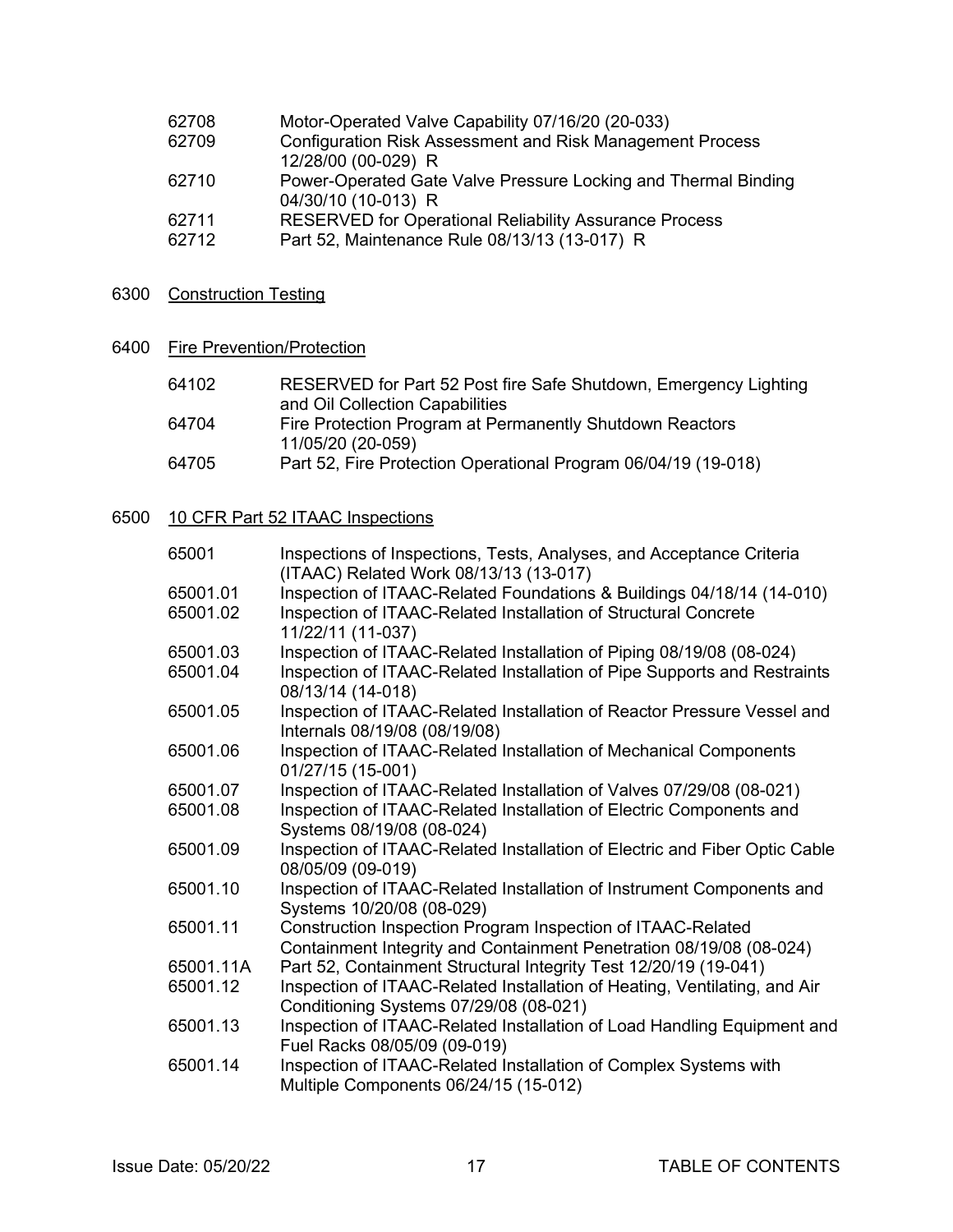| 65001.15           | Inspection of ITAAC-Related Installation of Fire Protection Equipment<br>07/01/08 (08-019)                                                                          |
|--------------------|---------------------------------------------------------------------------------------------------------------------------------------------------------------------|
| 65001.16           | Inspection of ITAAC-Related Engineering 06/20/14 (14-013)                                                                                                           |
| 65001.17           | Inspection of ITAAC-Related Security Structures, Systems, and<br>Components 09/30/16 (16-025)                                                                       |
| 65001.18           | Inspection of Emergency Planning ITAAC 10/30/08 (08-030)                                                                                                            |
| 65001.19           | Inspection of Installation of ITAAC-Related Radiation Monitoring<br>Components and Systems 10/20/08 (08-029)                                                        |
| 65001.20           | Inspection of Safety-Related Piping Design Acceptance Criteria (DAC)-<br>Related ITAAC 06/02/11 (11-009)                                                            |
| 65001.21           | Inspection of Pipe Rupture Hazards Analyses (Inside and Outside<br>Containment) Design Acceptance Criteria (DAC)-Related ITAAC<br>11/07/11 (11-029)                 |
| 65001.22           | Inspection of Digital Instrumentation and Control (DI&C) System/Software<br>Design Acceptance Criteria (DAC) - Related ITAAC 12/19/11 (11-041)                      |
| 65001.23           | Inspection of Human Factors Engineering Verification and Validation<br>ITAAC 12/22/14 (14-031)                                                                      |
| 65001.A            | Inspection of the As-Built Attributes for Structures, Systems, and<br>Components (SSCs) Associated with ITAAC 09/25/13 (13-023)                                     |
| 65001.B            | Inspection of the ITAAC-Related Welding and Nondestructive<br>Examination Programs 11/04/19 (19-034)                                                                |
| 65001.C            | Inspection of the ITAAC-Related Construction Test Program<br>04/18/14 (14-010)                                                                                      |
| 65001.D            | Inspection of the ITAAC-Related Operational Testing Program<br>05/09/14 (14-011)                                                                                    |
| 65001.E<br>65001.F | Inspection of the ITAAC-Related Qualification Program 06/20/14 (14-013)<br>Inspection of the ITAAC-Related Design and Fabrication Requirements<br>09/20/13 (13-022) |

- 6600 Reserved
- 6700 Reserved
- 6800 Reserved

# 6900 Non-Power Reactor Inspection

| 69001 | Class II Research and Test Reactors 02/03/04 (04-004)               |
|-------|---------------------------------------------------------------------|
| 69002 | Class III Research and Test Reactors 02/03/04 (04-004)              |
| 69003 | Class I Research and Test Reactor Operator Licenses,                |
|       | Requalification, and Medical Examinations 02/03/04 (04-004)         |
| 69004 | <b>Class I Research and Test Reactor Effluent and Environmental</b> |
|       | Monitoring 02/03/04 (04-004)                                        |
| 69005 | Class I Research and Test Reactor Experiments 02/03/04 (04-004)     |
| 69006 | Class I Research and Test Reactors Organization and Operations      |
|       | and Maintenance Activities 02/03/04 (04-004)                        |
| 69007 | Class I Research and Test Reactor Review and Audit and Design       |
|       | Change Functions 02/03/04 (04-004)                                  |
|       |                                                                     |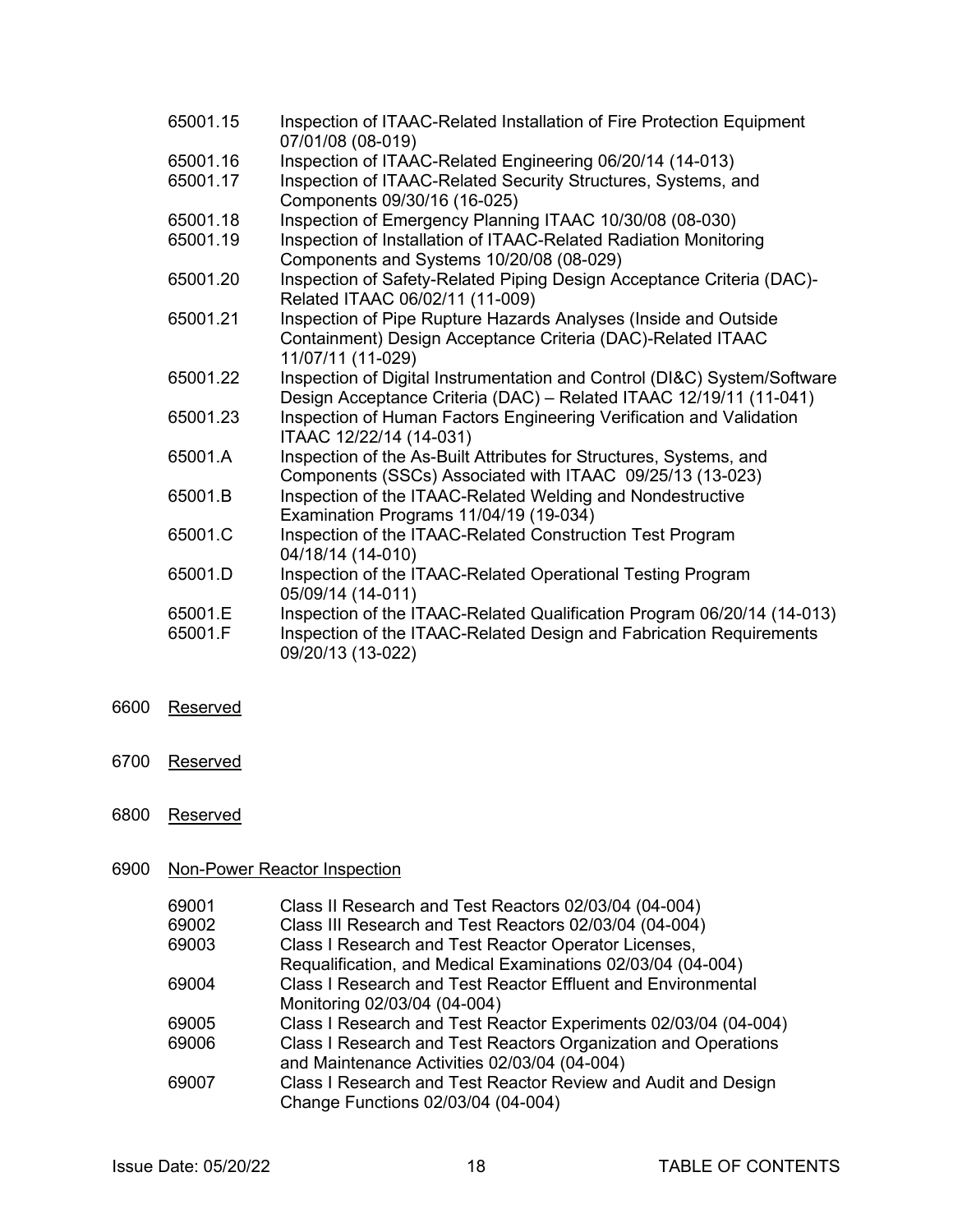| 69008<br>69009 | Class I Research and Test Reactor Procedures 02/03/04 (04-004)<br><b>Class I Research and Test Reactor Fuel Movement</b><br>02/03/04 (04-004)                 |
|----------------|---------------------------------------------------------------------------------------------------------------------------------------------------------------|
| 69010          | Class I Research and Test Reactor Surveillance 02/03/04 (04-004)                                                                                              |
| 69011          | Class I Research and Test Reactor Emergency Preparedness<br>02/03/04 (04-004)                                                                                 |
| 69012          | Class I Research and Test Reactors Radiation Protection<br>02/03/04 (04-004)                                                                                  |
| 69013          | Research and Test Reactor Decommissioning 02/03/04 (04-004)                                                                                                   |
| 69020          | Inspections of Safety-Related Items (and Services) During Construction<br>of Non-Power Production and Utilization Facilities 12/14/15 (15-029)                |
| 69021          | Inspections of Quality Assurance Program Implementation During<br><b>Construction of Non-Power Production and Utilization Facilities</b><br>09/12/17 (17-018) |
| 69022          | Inspections of Operational Readiness During Construction of Non-Power<br>Production and Utilization Facilities 10/09/19 (19-033)                              |

### 7000 Preoperational Testing

| Containment Integrated Leak Rate Test Surveillance 11/12/85 (85-36) R<br>70313<br>Containment Leak Rate Test Results Evaluation 10/03/85 (85-30) R<br>70323<br>Part 52, Inspection of Preoperational Test Program 10/20/20 (20-052)<br>70367<br>Part 52 Containment Leak Rate Testing Program (Programmatic)<br>70368<br>06/26/17 (17-013)<br>70369<br>RESERVED for Part 52 Containment Leak Rate Testing<br>RESERVED for Part 52 Testing of Pipe Support and Restraint System<br>70371<br><b>RESERVED</b><br>70701 | 70307 | Containment Integrated Leak Rate Test Procedure Review 03/07/86 (86-<br>13) R |
|---------------------------------------------------------------------------------------------------------------------------------------------------------------------------------------------------------------------------------------------------------------------------------------------------------------------------------------------------------------------------------------------------------------------------------------------------------------------------------------------------------------------|-------|-------------------------------------------------------------------------------|
|                                                                                                                                                                                                                                                                                                                                                                                                                                                                                                                     |       |                                                                               |
|                                                                                                                                                                                                                                                                                                                                                                                                                                                                                                                     |       |                                                                               |
|                                                                                                                                                                                                                                                                                                                                                                                                                                                                                                                     |       |                                                                               |
|                                                                                                                                                                                                                                                                                                                                                                                                                                                                                                                     |       |                                                                               |
|                                                                                                                                                                                                                                                                                                                                                                                                                                                                                                                     |       |                                                                               |
|                                                                                                                                                                                                                                                                                                                                                                                                                                                                                                                     |       |                                                                               |
|                                                                                                                                                                                                                                                                                                                                                                                                                                                                                                                     |       |                                                                               |
|                                                                                                                                                                                                                                                                                                                                                                                                                                                                                                                     | 70702 | Part 52, Inspection of Preoperational Test Performance 12/06/17 (17-028)      |

# 7100 Operations (License & TS Requirements)

| 71002    | License Renewal Inspection 06/30/20 (20-028)                                                     |
|----------|--------------------------------------------------------------------------------------------------|
| 71003    | Post-Approval Site Inspection for License Renewal 07/08/16 (16-015)                              |
| 71004    | Power Uprate 02/09/22 (22-003)                                                                   |
| 71007    | Reactor Vessel Head Replacement Inspection 10/03/17 (17-020)                                     |
| 71111    | Reactor Safety-Initiating Events, Mitigating Systems, Barrier Integrity<br>10/28/11 (11-025)     |
| 71111.01 | Adverse Weather Protection 12/20/19 (19-041)                                                     |
| 71111.04 | Equipment Alignment 03/29/21 (21-015)                                                            |
| 71111.05 | Fire Protection 10/06/20 (20-047)                                                                |
| 71111.06 | Flood Protection Measures 07/09/21 (21-023)                                                      |
| 71111.07 | Heat Exchanger/Sink Performance 02/18/22 (22-004)                                                |
| 71111.08 | Inservice Inspection Activities 12/14/18 (18-043)                                                |
| 71111.11 | Licensed Operator Requalification Program and Licensed Operator<br>Performance 12/19/21 (21-041) |
| 71111.12 | Maintenance Effectiveness 03/31/21(21-016)                                                       |
| 71111.13 | Maintenance Risk Assessments and Emergent Work Control<br>10/05/20 (20-046)                      |
|          |                                                                                                  |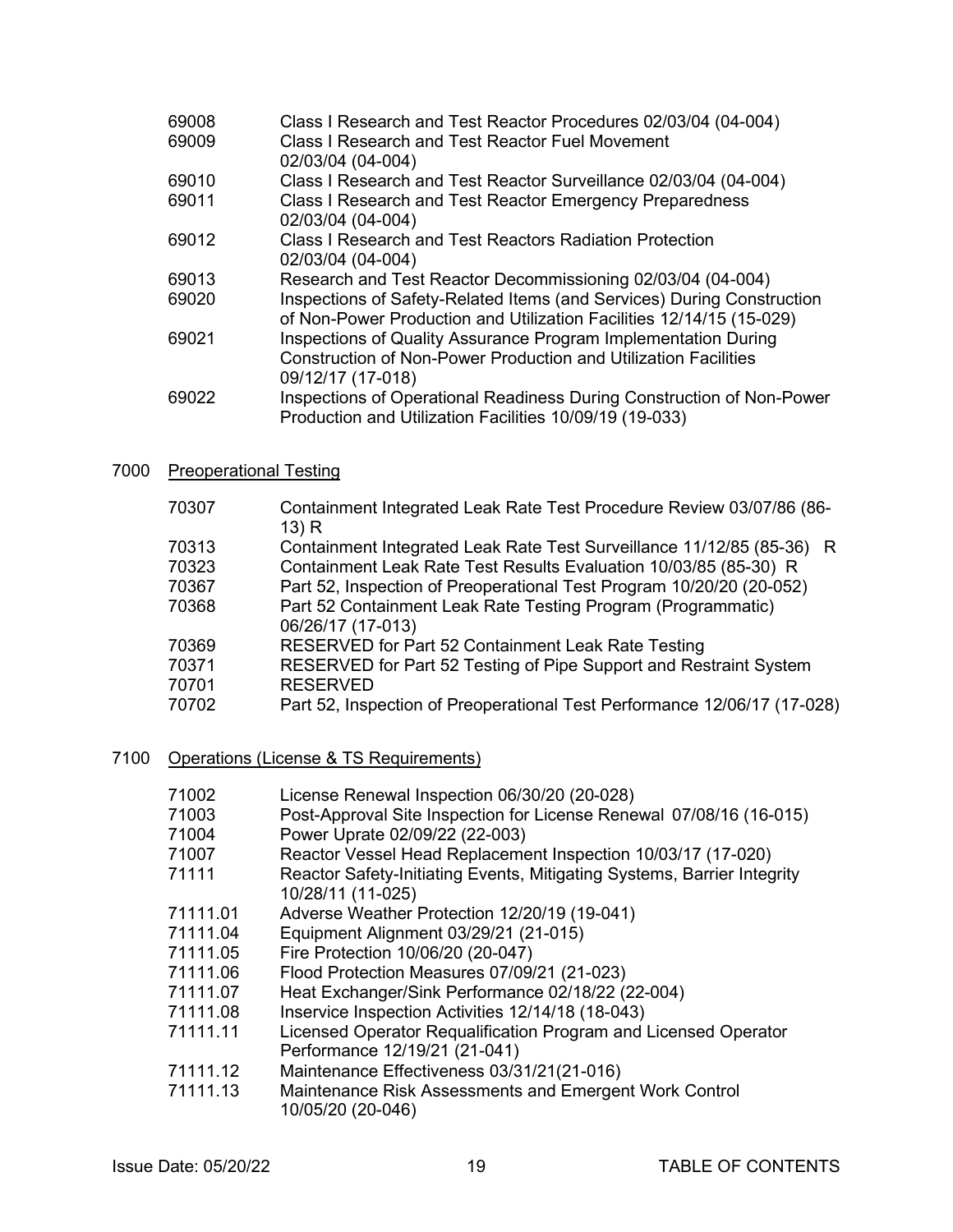| 71111.15  | <b>Operability Determinations and Functionality Assessments</b><br>10/05/20 (20-046)  |
|-----------|---------------------------------------------------------------------------------------|
| 71111.17T | Evaluations of Changes, Tests, and Experiments 12/08/16 (16-032)                      |
| 71111.18  | Plant Modifications 03/31/21(21-016)                                                  |
| 71111.19  | Post-Maintenance Testing 10/06/20 (20-047)                                            |
| 71111.20  | Refueling and Other Outage Activities 04/06/22 (22-007)                               |
| 71111.21M | Design Bases Assurance Inspection (Team) 12/08/16 (16-032)                            |
| 71111.21N | Design Bases Assurance Inspection (Programs) 02/05/19 (19-005)                        |
|           |                                                                                       |
|           | 71111.21N.02 Design-Basis Capability of Power-Operated Valves Under 10 CFR 50.55a     |
|           | Requirements 07/26/19 (19-024)                                                        |
|           | 71111.21N.05 Fire Protection Team Inspection (FPTI) 06/12/19 (19-019)                 |
| 71111.22  | Surveillance Testing 03/29/21 (21-015)                                                |
| 71113     | RESERVED for Review of License Renewal Commitments for Plants in                      |
|           | <b>Timely Renewal</b>                                                                 |
| 71114     | Reactor Safety-Emergency Preparedness 04/02/21 (21-018)                               |
| 71114.01  | Exercise Evaluation 07/21/16 (16-017)                                                 |
| 71114.02  | Alert and Notification System Evaluation 07/21/16 (16-017)                            |
| 71114.03  | Emergency Response Organization Staffing and Augmentation System<br>07/21/16 (16-017) |
| 71114.04  | <b>Emergency Action Level and Emergency Plan Changes</b>                              |
|           | 07/21/16 (16-017)                                                                     |
| 71114.05  | Maintenance of Emergency Preparedness 07/21/16 (16-017))                              |
| 71114.06  | Drill Evaluation 07/21/16 (16-017)                                                    |
| 71114.07  | Exercise Evaluation-Hostile Action (HA) Event 07/21/16 (16-017)                       |
| 71114.08  | Exercise Evaluation-Scenario Review 07/21/16 (16-017)                                 |
| 71124     | Radiation Safety - Public and Occupational 12/21/17 (17-031)                          |
| 71124.01  | Radiological Hazard Assessment and Exposure Controls                                  |
|           | 12/29/21 (21-041)                                                                     |
| 71124.03  | In-Plant Airborne Radioactivity Control and Mitigation 12/23/19 (19-042)              |
| 71124.04  | Occupational Dose Assessment 12/23/19 (19-042)                                        |
| 71124.05  | Radiation Monitoring Instrumentation 03/04/20 (20-014)                                |
| 71124.06  | Radioactive Gaseous and Liquid Effluent Treatment 03/04/20 (20-014)                   |
| 71124.07  | Radiological Environmental Monitoring Program 03/04/20 (20-014)                       |
| 71124.08  | Radioactive Solid Waste Processing and Radioactive Material Handling,                 |
|           | Storage, and Transportation 03/04/20 (20-014)                                         |
| 71130     | Security 07/23/20 (20-034)                                                            |
| 71130.01  | Access Authorization 09/30/16 (16-024)                                                |
| 71130.02  | Access Control 09/30/16 (16-024)                                                      |
| 71130.03  | Contingency Response - Force-On-Force Testing 02/08/21 (21-008)                       |
| 71130.04  | Equipment Performance, Testing and Maintenance 09/30/16 (16-024)                      |
| 71130.05  | Protective Strategy Evaluation and Performance Evaluation Program                     |
|           | 12/10/18 (18-042)                                                                     |
| 71130.06  | Protection of Safeguards Information 09/30/16 (16-024)                                |
| 71130.07  |                                                                                       |
|           | Security Training 09/30/16 (16-024)                                                   |
| 71130.08  | Fitness-for-Duty Program 10/22/18 (18-035)                                            |
| 71130.10  | Cyber Security 12/14/21 (21-040)                                                      |
| 71130.11  | Material Control & Accounting (MC&A) 01/07/20 (20-003)                                |
| 71130.12  | RESERVED for Physical Protection of Shipments of Irradiated Fuel                      |
| 71130.13  | RESERVED for Security Inspections Conducted by Resident Inspectors                    |
| 71130.14  | Review of Power Reactor Target Sets 09/12/17 (17-018)                                 |
| 71150     | Discrepant or Unreported Performance Indicator Data 04/30/19 (19-013)                 |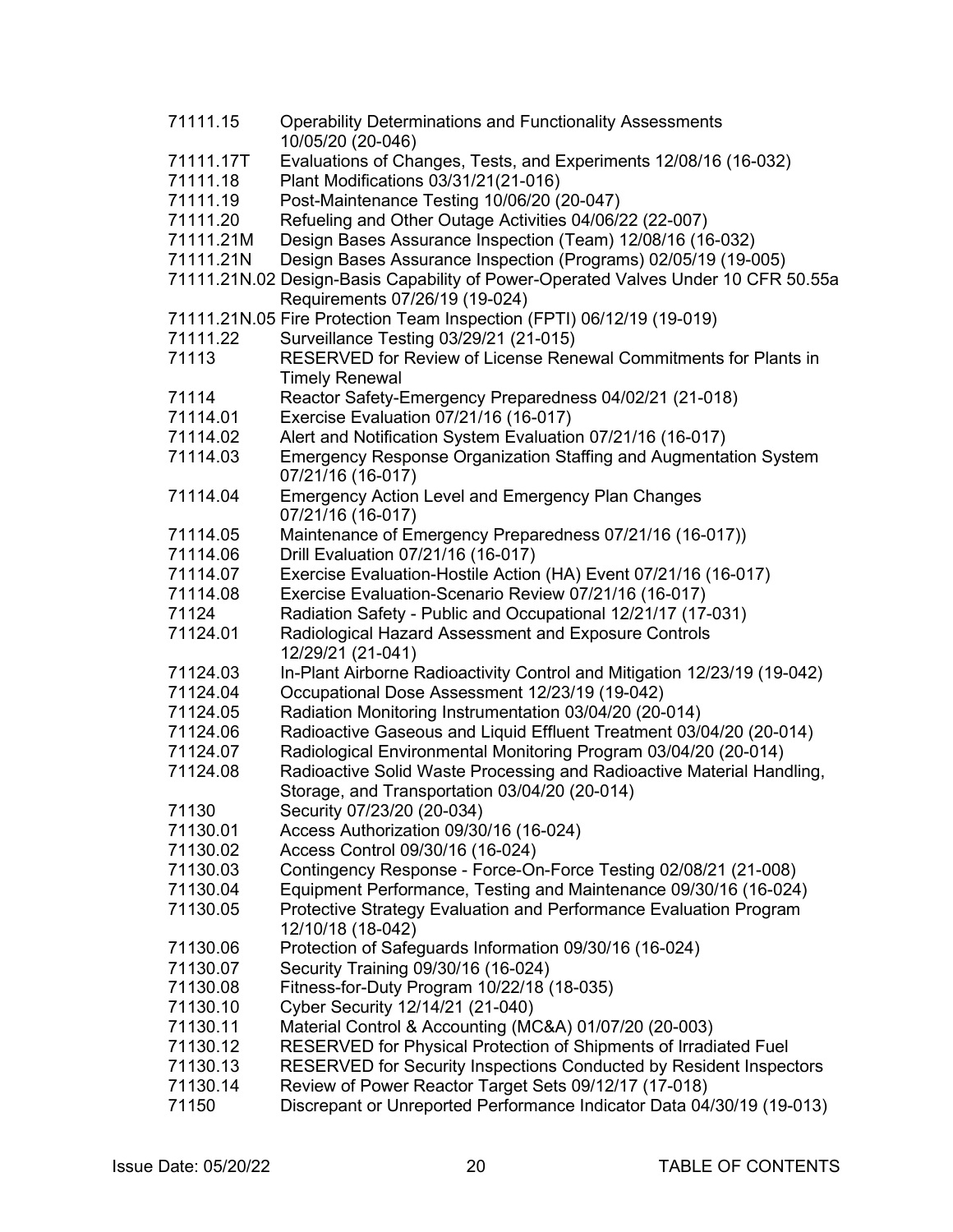# 71151 Performance Indicator Verification 04/06/20 (20-019)<br>71152 Problem Identification and Resolution 12/14/21 (21-0

- Problem Identification and Resolution 12/14/21 (21-040)
- 71153 Follow up of Events and Notices of Enforcement Discretion
- 09/16/20 (20-043)<br>71303 Part 52. Technical 71303 Part 52, Technical Specifications Review 07/08/20 (20-031)
- 
- 71715 Sustained Control Room and Plant Observation 04/14/92 (92-004) R<br>71801 Decommissioning Performance and Status Reviews at Permanently Decommissioning Performance and Status Reviews at Permanently
- Shutdown Reactors 09/30/20 (20-045)
- 71841 Human Performance 12/12/00 (00-027) R

### 7200 Startup Testing

| 72303 | Startup Testing for ABWR: Test Procedure Review, Test Witnessing, and |
|-------|-----------------------------------------------------------------------|
|       | Test Results Evaluation 09/05/06 (06-021)                             |
| 72304 | AP1000 Startup Test Inspections 02/28/19 (19-009)                     |
| 72401 | Part 52, Inspection of Startup Test Program 12/07/20 (20-069)         |
| 72501 | <b>RESERVED for Part 52 Initial Fuel Load Procedure Review</b>        |
| 72525 | <b>RESERVED for Part 52 Initial Fuel Load Witnessing</b>              |
| 72701 | Modification Testing 04/14/92 (92-004) R                              |

### 7300 In-service Inspection

| 73051 | Inservice Inspection – Review of Program 01/14/86 (86-003) R                                                                                                 |
|-------|--------------------------------------------------------------------------------------------------------------------------------------------------------------|
| 73052 | In-service Inspection - Review of Procedures 01/14/86 (86-03) R                                                                                              |
| 73054 | Part 52, Preservice and Inservice Inspection - Review of Program<br>03/04/20 (20-013)                                                                        |
| 73753 | Inservice Inspection 06/24/98 (98-010) R                                                                                                                     |
| 73754 | Part 52 - Preservice Inspection - Non-Destructive Examination<br>09/23/19 (19-029)                                                                           |
| 73755 | Inservice Inspection - Data Review and Evaluation 10/27/10 (10-022) R                                                                                        |
| 73756 | In-service Testing of Pumps and Valves 07/27/95 (95-009) R                                                                                                   |
| 73757 | Part 52 In-service Inspection - Data Review and Evaluation<br>09/23/19 (19-029)                                                                              |
| 73758 | Part 52, Functional Design and Qualification, and Preservice and<br>Inservice Testing Programs for Pumps, Valves and Dynamic Restraints<br>02/06/20 (20-007) |
|       |                                                                                                                                                              |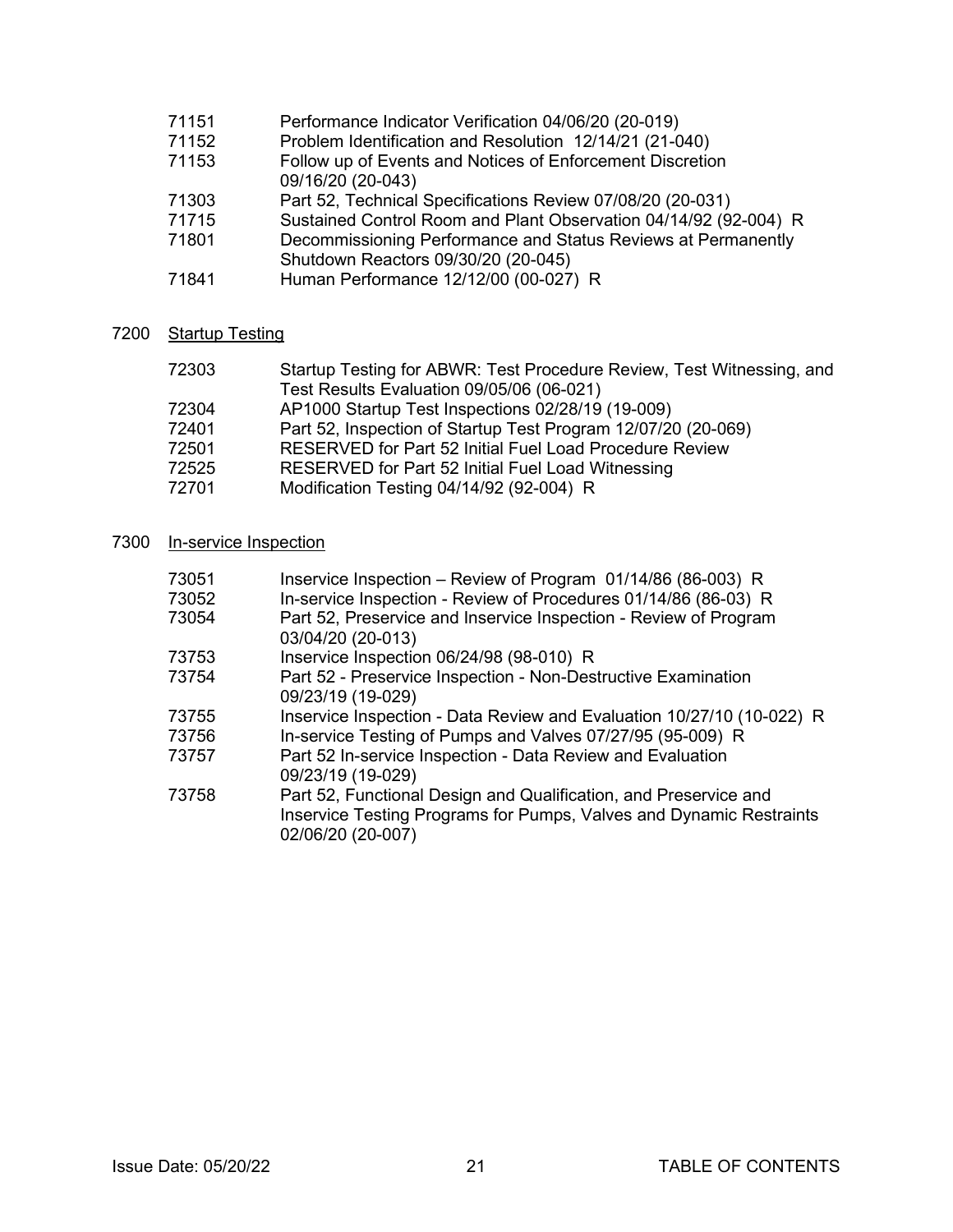- 7400 Reserved
- 7500 Reserved
- 7600 Reserved
- 7700 Reserved
- 7800 High Level Waste
	- 78010 10 CFR Part 21 Program 09/11/08 (08-026)

### 7900 Water Chemistry

| RESERVED for Part 52 LWR Water Chem. Control & Chem. Analysis<br>79503<br>(Pre-Op and Supp) |  |
|---------------------------------------------------------------------------------------------|--|
| 79504<br>RESERVED for Part 52 Plant systems Affecting Plant Water Chem.                     |  |
| Control and Monitoring of Radiological Source Term 04/17/00 (00-006) R<br>79702             |  |

# 8000 Environmental Protection

| 80211 | RESERVED for Part 52 Environmental Protection - Initial & Periodic  |
|-------|---------------------------------------------------------------------|
|       | Inspection                                                          |
| 80522 | Part 52, Radiological Environmental Monitoring Program (REMP)       |
|       | 05/07/20 (20-024)                                                   |
| 80600 | RESERVED for Independent Assessment of Site Radiological Conditions |

# 8100 Physical Security

| 81000    | Security 01/29/19 (19-004)                                                                       |
|----------|--------------------------------------------------------------------------------------------------|
| 81000.01 | Access Authorization 04/01/19 (19-011)                                                           |
| 81000.02 | Access Control 04/01/19 (19-011)                                                                 |
| 81000.03 | Performance Evaluation Program 09/07/12 (12-020)                                                 |
| 81000.04 | Equipment Performance, Testing and Maintenance 07/01/19 (19-020)                                 |
| 81000.05 | Protective Strategy Evaluation 09/24/19 (19-030)                                                 |
| 81000.06 | Protection of Safeguards Information 02/13/19 (19-007)                                           |
| 81000.07 | Security Training 09/24/19 (19-030)                                                              |
| 81000.08 | Fitness-for-Duty (FFD) Operational Program 09/07/12 (12-020)                                     |
| 81000.09 | Cyber Security Inspection for Construction 09/30/16 (16-025)                                     |
| 81000.10 | Security Organization, Management Effectiveness, Program Reviews and<br>Audits 09/07/12 (12-020) |
| 81000.11 | Material Control and Accounting (MC&A) 09/07/12 (12-020)                                         |
| 81000.14 | Review of New Power Reactor Target Sets 01/29/19 (19-004)                                        |
| 81072    | Access Control (Power Reactor) - Packages 05/09/84 (84-15)                                       |
|          |                                                                                                  |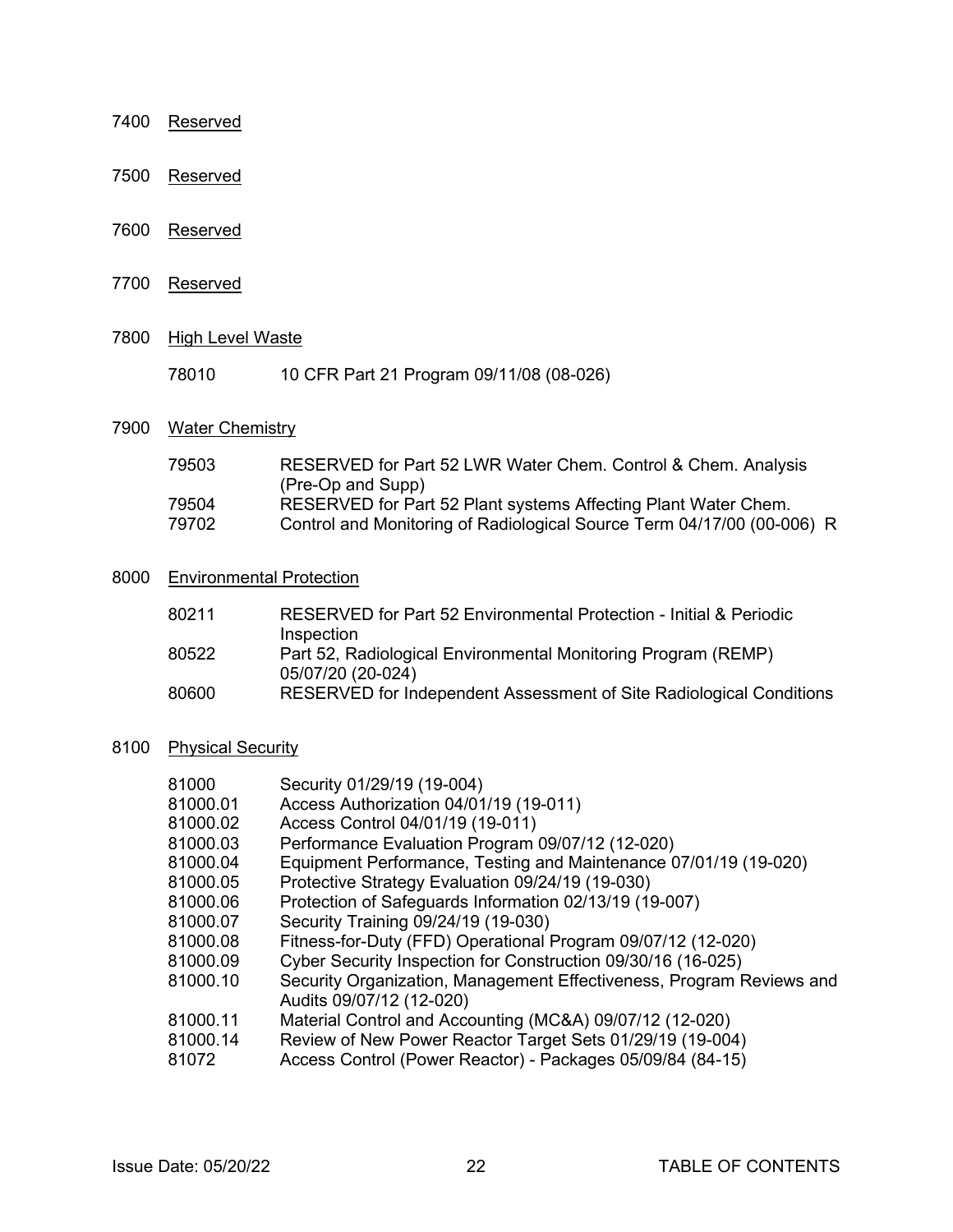| 81120    | Inspection Requirements and Guidance for Additional Security Measures<br>for the Physical Protection in Transit for Radioactive Material Quantities of<br>Concern 04/01/10 (10-010) (Note this IP contains safeguards material) |
|----------|---------------------------------------------------------------------------------------------------------------------------------------------------------------------------------------------------------------------------------|
| 81200    | Security 07/28/20 (20-035)                                                                                                                                                                                                      |
| 81200.01 | Access Authorization for Decommissioning Nuclear Power Reactors<br>05/07/20 (20-024)                                                                                                                                            |
| 81200.02 | Access Control for Decommissioning Nuclear Power Reactors<br>10/16/20 (20-051)                                                                                                                                                  |
| 81200.03 | RESERVED for Decommissioning Force-on-Force Testing                                                                                                                                                                             |
| 81200.04 | Equipment Performance, Testing, and Maintenance for Decommissioning<br>Nuclear Power Reactors 01/05/21 (21-001)                                                                                                                 |
| 81200.05 | Protective Strategy Evaluation and Performance Evaluation Program for<br>Decommissioning Nuclear Power Reactors 01/05/21 (21-001)                                                                                               |
| 81200.06 | Protection of Safeguards Information for Decommissioning Nuclear<br>Power Reactors 01/05/21 (21-001)                                                                                                                            |
| 81200.07 | Security Training for Decommissioning Nuclear Power Reactors<br>04/01/21 (21-017)                                                                                                                                               |
| 81200.08 | RESERVED for Decommissioning Fitness for Duty Program                                                                                                                                                                           |
| 81200.09 | Security Plan Changes for Decommissioning Power Reactors<br>02/18/21 (21-009)                                                                                                                                                   |
| 81200.10 | <b>RESERVED for Decommissioning Cyber Security</b>                                                                                                                                                                              |
| 81200.11 | RESERVED for Decommissioning Material Control and Accounting                                                                                                                                                                    |
| 81200.14 | Review of Decommissioning Target Sets 01/05/21 (21-001)                                                                                                                                                                         |
| 81310    | Physical Protection of Shipments of Irradiated Fuel<br>12/22/08 (08-037)                                                                                                                                                        |
| 81311    | Physical Security Requirements for Independent Spent Fuel Storage<br>Installations 10/06/20 (20-048)                                                                                                                            |
| 81335    | Physical Protection of Shipments of Special Nuclear Material of Moderate<br>Strategic Significance (SNM-MSS) 12/02/09 (09-029)                                                                                                  |
| 81340    | Physical Protection of Shipments of Special Nuclear Material of Low<br>Strategic Significance (SNM-LSS) 11/23/09 (09-028)                                                                                                       |
| 81360    | General Requirements for Physical Protection of Formula<br>Quantities of Special Nuclear Material in Transit 12/02/09 (09-029)                                                                                                  |
| 81365    | Records, Reports, and Planning for Physical Protection of Formula<br>Quantities of Special Nuclear Material in Transit 11/23/09 (09-028)                                                                                        |
| 81370    | Specific Requirements for Physical Protection of Formula Quantities of<br>Special Nuclear Material in Transit 12/22/08 (08-037)                                                                                                 |
| 81402    | Reporting of Safeguards Events 11/23/09 (09-028)                                                                                                                                                                                |
| 81421    | Fixed Site Physical Protection of Special Nuclear Material of Moderate<br>Strategic Significance 11/23/09 (09-028)                                                                                                              |
| 81431    | Fixed Site Physical Protection of Special Nuclear<br>Material of Low Strategic Significance 10/24/12 (12-025)                                                                                                                   |
| 81501    | Personnel Training and Qualification - General Requirements<br>12/02/09 (09-029)                                                                                                                                                |
| 81504    | Fitness for Duty Program for Construction 10/15/09 (09-024)                                                                                                                                                                     |
| 81505    | Protection of Safeguards Information for Construction<br>02/13/19 (19-007)                                                                                                                                                      |
| 81601    | Fixed Site Physical Protection of Formula Quantities of Strategic Special<br>Nuclear Material - Non-Power Reactors 03/13/20 (20-015)                                                                                            |
| 81602    | Fixed Site Physical Protection of Special Nuclear Material of Moderate<br>Strategic Significance - Non-Power Reactors 03/13/20 (20-015)                                                                                         |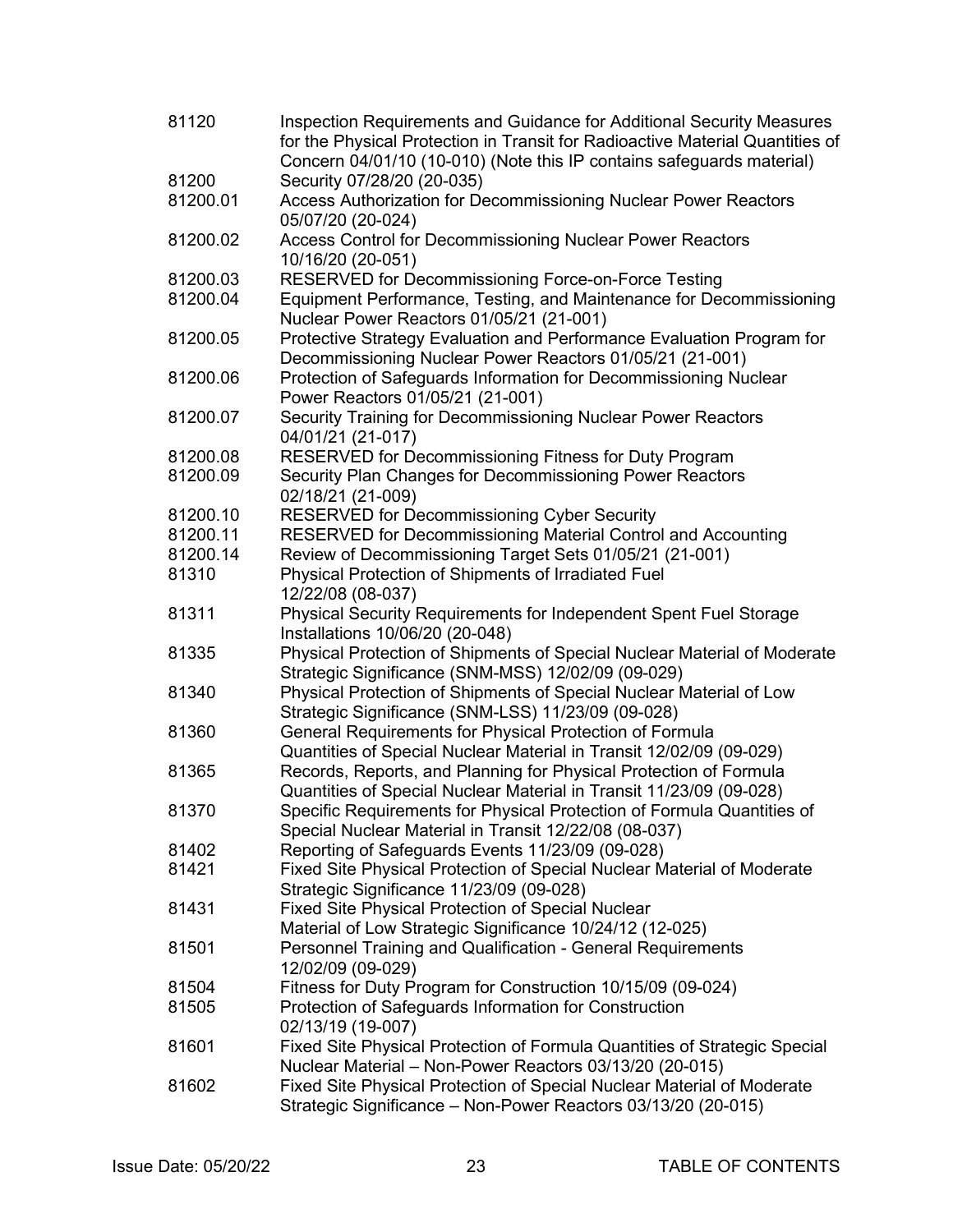| 81603    | Fixed Site Physical Protection of Special Nuclear Material of Low<br>Strategic Significance - Non-Power Reactors 03/13/20 (20-015)               |
|----------|--------------------------------------------------------------------------------------------------------------------------------------------------|
| 81606    | Material Control and Accounting - Non-Power Reactors                                                                                             |
|          | 03/13/20 (20-015)                                                                                                                                |
| 81607    | Protection of Safeguards Information and Safeguards Information<br>Modified Handling - Non-Power Reactors 03/13/20 (20-015)                      |
| 81608    | Reporting of Safeguards Events - Non-Power Reactors                                                                                              |
|          | 03/13/20 (20-015)                                                                                                                                |
| 81612    | In Transit Physical Protection of Special Nuclear Material of Moderate<br>Strategic Significance and Receipt of New Reactor Fuel - Non-Power     |
|          | Reactors 03/13/20 (20-015)                                                                                                                       |
| 81613    | In Transit Physical Protection of Special Nuclear Material of Low Strategic<br>Significance and Receipt of New Reactor Fuel - Non-Power Reactors |
|          | 03/13/20 (20-015)                                                                                                                                |
| 81614    | In Transit Physical Protection of Irradiated Reactor Fuel - Non-Power<br>Reactors 03/13/20 (20-015)                                              |
| 81621    | Fixed Site Physical Protection of Category 1 and Category 2 Quantities of<br>Radioactive Material - Non-Power Reactors 03/13/20 (20-015)         |
| 81622    | In Transit Physical Protection of Category 1 and Category 2 Quantities                                                                           |
|          | of Radioactive Material and 100 Grams or Less of Irradiated Reactor                                                                              |
|          | Fuel - Non-Power Reactors 03/13/20 (20-015)                                                                                                      |
| 81700.01 | Category I Fuel Cycle Facility Strategic Special Nuclear Material Security<br>Controls 05/15/17 (17-010)                                         |
| 81700.02 | Category I Fuel Cycle Facility Access Control Measures<br>05/15/17 (17-010)                                                                      |
| 81700.04 | Category I Fuel Cycle Facility Security Equipment Performance, Testing<br>and Maintenance 05/15/17 (17-010)                                      |
| 81700.05 | Category I Fuel Cycle Facility Physical Protection Program and Protective<br>Strategy 05/15/17 (17-010)                                          |
| 81700.06 | Licensee Conducted Force-on-Force Exercises at Category I Fuel Cycle<br>Facilities 10/27/17 (17-023)                                             |
| 81700.07 | Category I Fuel Cycle Facility Security Training 05/15/17 (17-010)                                                                               |
| 81700.08 | Category I Fuel Cycle Facility Fitness-for-Duty Programs                                                                                         |
|          | 05/15/17 (17-010)                                                                                                                                |
| 81700.09 | Security Measures for Licensed Facilities 03/02/20 (20-012)                                                                                      |
| 81700.10 | Protection of Safeguards Information at Category I Fuel Cycle Facilities<br>05/15/17 (17-010)                                                    |
| 81700.11 | Annual Observation of Licensee Conducted Force-on-Force Exercises at<br>Category I Fuel Cycle Facilities 10/27/17 (17-023)                       |
| 81810    | Protection of Safeguards Information 09/10/07 (07-027)                                                                                           |
| 81811    | Protection of Safeguards Information By Design Certification Applicants                                                                          |
|          | and Vendors 04/08/20 (20-020)                                                                                                                    |
| 81815    | Authorization for Access to National Security Information (NSI) and                                                                              |
|          | Restricted Data (RD) 06/27/14 (14-014)                                                                                                           |
| 81820    | Physical Protection Facility Approval and Safeguarding of National                                                                               |
|          | Security Information and Restricted Data 12/29/21 (21-041)                                                                                       |
|          |                                                                                                                                                  |

# 8200 Emergency Planning

82001 Evaluation of Emergency Preparedness 05/22/00 (00-010)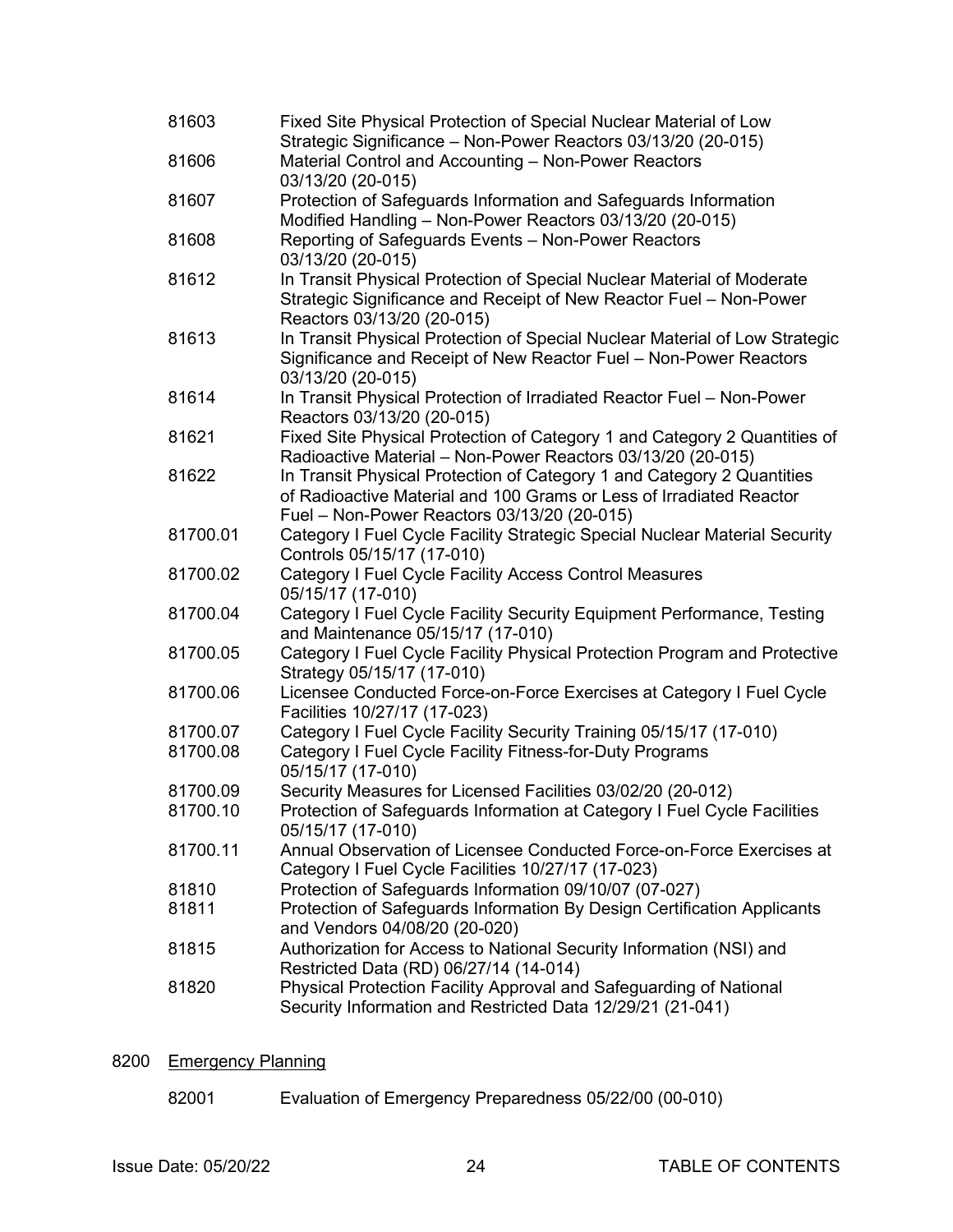82001.01 ERO Performance Drills 05/22/00 (00-010) 82001.02 ERO Performance Drills Dose Assessment 05/22/00 (00-010) 82001.03 ERO Augmentation Drill 05/22/00 (00-010) 82001.04 Facilities and Equipment 05/22/00 (00-010) 82001.05 Procedure Quality 05/22/00 (00-010) 82001.06 Remedial Exercises 05/22/00 (00-010) 82002 Part 52, Emergency Preparedness Program 03/04/20 (20-014) 82002.01 Facilities and Equipment 11/08/11 (11-030) 82002.02 Procedure Quality 11/08/11 (11-030) 82002.03 Review of Exercise Objectives and Exercise Scenario for Power Reactors 11/08/11 (11-030) 82002.04 Emergency Preparedness Exercises 11/08/11 (11-030) 82002.05 Emergency Response Organization On-Shift Staffing and Augmentation Drills 11/08/11 (11-030) 82002.06 Emergency Response Organization, Dose Assessment Drills 11/08/11 (11-030) 82002.07 Operational Status of the Emergency Preparedness Program 11/08/11 (11-030) 82002.08 Inspection of Site Specific Implementation of 10 CFR 50.54(hh)(2) Mitigating Strategies for Nuclear Power Plants Referencing the AP1000 Certified Design 09/17/18 (18-031) 82201 Emergency Detection and Classification 03/23/05 (05-008) 82202 Protective Action Decision Making 03/23/05 (05-008) 82301 Evaluation of Exercises for Power Plants 04/24/13 (13-012)<br>82302 Review of Exercise Obiectives and Scenarios for Power Rea Review of Exercise Objectives and Scenarios for Power Reactors 04/24/13 (13-012) 82401 Decommissioning Emergency Preparedness Scenario Review and Exercise Evaluation 09/04/14 (14-020) 82501 Decommissioning Emergency Preparedness Program Evaluation 09/04/14 (14-020) 82701 Operational Status of the Emergency Preparedness Program 04/24/13 (13-012)

### 8300 Radiation Protection

| 83100    | Occupational Exposure During SAFSTOR and DECON                         |
|----------|------------------------------------------------------------------------|
|          | 12/30/91 (91-022)                                                      |
| 83311    | RESERVED for Part 52, Radiation Protection During Construction         |
| 83501    | Significant Uncontrolled Radiation Exposures 04/17/00 (00-006) R       |
| 83502    | Evaluation of Public Radiation Safety 04/17/11 (00-006) R              |
| 83502.01 | Radioactive Gaseous and Liquid Effluent Treatment and Monitoring       |
|          | Systems 04/17/00 (00-006) R                                            |
| 83502.02 | Radioactive Material Processing and Transportation 04/17/00 (00-006) R |
| 83502.03 | Radiological Environmental Monitoring Program (REMP) and               |
|          | Radioactive Material Control Program 04/17/00 (00-006) R               |
| 83523    | Radiation Protection, Plant Chemistry, Radwaste, Transportation and    |
|          | Environmental: Training and Qualifications 01/01/84                    |
|          | (reactivated 08-032) R                                                 |
| 83529    | RESERVED for Part 52 Radiation Protection - Startup                    |
|          |                                                                        |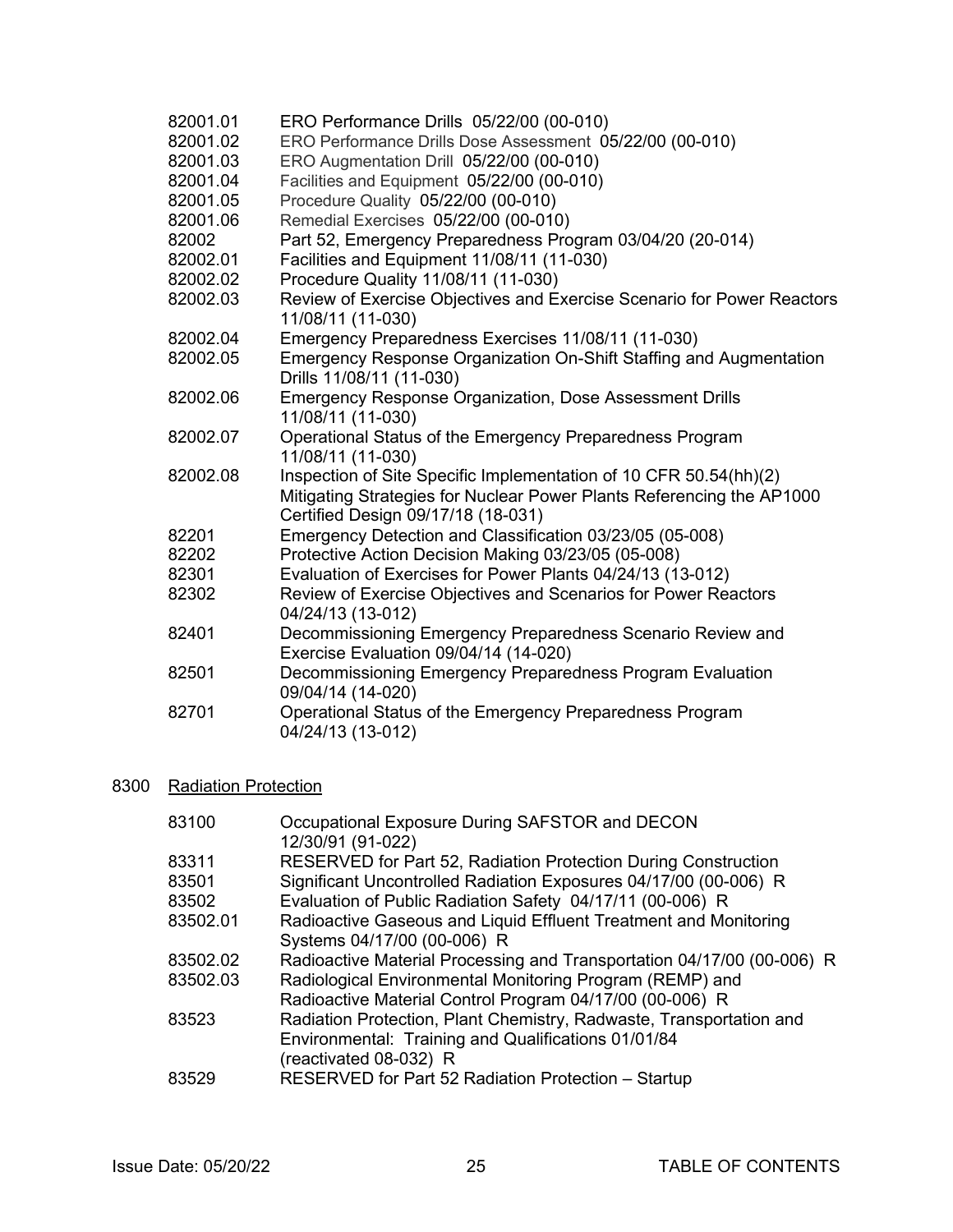| 83531 | Part 52, Life Cycle Minimization of Contamination and Groundwater<br>Protection Program 03/04/20 (20-013) |
|-------|-----------------------------------------------------------------------------------------------------------|
| 83532 | RESERVED for Part 52 Radiation Protection, Plant Chemistry, and                                           |
| 83533 | <b>Radwaste Training</b><br>Part 52, External Occupational Exposure Control and Personal Dosimetry        |
|       | 03/04/20 (20-013)                                                                                         |
| 83534 | Part 52, Internal Exposure Control and Assessment 03/04/20 (20-013)                                       |
| 83535 | Part 52, Control of Radioactive Materials and Contamination, Surveys,<br>and Monitoring 03/04/20 (20-013) |
| 83536 | Part 52, Facilities and Equipment 03/04/20 (20-013)                                                       |
| 83537 | Part 52 Maintaining Occupational Exposures ALARA 03/04/20 (20-013)                                        |
| 83723 | General Employee, Radiation Safety, Plant Chemistry,                                                      |
|       | Radwaste, and Transportation Training 12/16/03 (03-041) R                                                 |
| 83724 | <b>External Occupational Exposure Control and Personal</b>                                                |
|       | Dosimetry 04/17/00 (00-006)                                                                               |
| 83725 | Internal Exposure Control and Assessment 04/17/00 (00-006)                                                |
| 83726 | Control of Radioactive Materials and Contamination, Surveys and<br>Monitoring 11/13/14 (14-027)           |
| 83728 | Maintaining Occupational Exposures ALARA 04/17/00 (00-006) R                                              |
| 83729 | Occupational Exposure during Extended Outages 12/31/91 (91-021) R                                         |
| 83746 | Part 52, Offsite Dose Calculation Manual (ODCM) 05/07/20 (20-024)                                         |
| 83750 | Occupational Radiation Exposure at Permanently Shutdown Reactors<br>11/05/20 (20-059)                     |
| 83801 | Inspection of Remedial and Final Surveys at Permanently<br>Shutdown Reactors 01/06/21 (21-002)            |
| 83822 | Radiation Protection 09/07/00 (00-016)                                                                    |
| 83890 | Closeout Inspection and Survey 05/01/03 (03-013)                                                          |
|       |                                                                                                           |

# 8400 Radioactive Waste Management

| 84100 | Special Nuclear Material Inspections At Near Surface Low-Level<br>Waste Disposal Facilities In Agreement States 11/27/01 (01-028) |
|-------|-----------------------------------------------------------------------------------------------------------------------------------|
| 84101 | Radioactive Waste Management 12/30/91 (91-022)                                                                                    |
| 84522 | Solid Wastes (Preoperational and Supplemental)                                                                                    |
|       | 01/01/84 (reactivated 08-032) R                                                                                                   |
| 84525 | Quality Assurance and Confirmatory Measurements for In-Plant                                                                      |
|       | Radiochemical Analysis (Preoperational and Supplemental)                                                                          |
|       | 5/23/85 (reactivated 08-032)                                                                                                      |
| 84526 | RESERVED for Part 52 Radwaste - Startup                                                                                           |
| 84527 | Part 52, Solid Waste Management Program 04/30/20 (20-022)                                                                         |
| 84528 | Part 52, Liquid Waste Management Program 04/30/20 (20-022)                                                                        |
| 84529 | Part 52, Gaseous Waste Management Program 05/07/20(20-024)                                                                        |
| 84750 | Radioactive Waste Treatment, and Effluent and Environmental                                                                       |
|       | Monitoring 11/05/20 (20-059)                                                                                                      |
| 84850 | Radioactive Waste Management - Inspection of Waste Generator                                                                      |
|       | Requirements of 10 CFR Part 20 and 10 CFR Part 61 12/22/08 (08-037)                                                               |
| 84900 | Low-Level Radioactive Waste Storage 12/22/08 (08-037)<br>(Preoperational and Supplemental)                                        |
|       |                                                                                                                                   |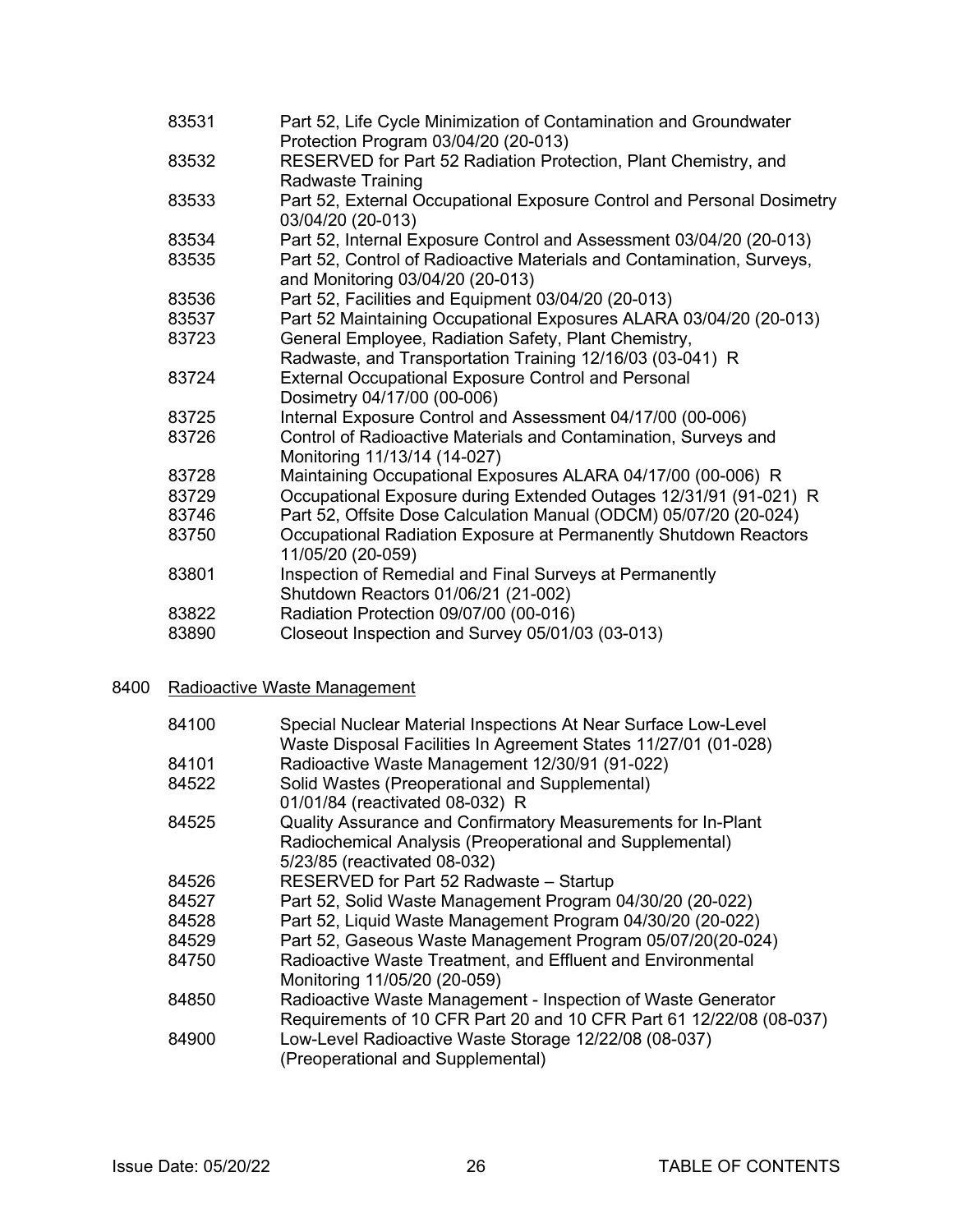### 8500 Material Control and Accountability

|      | 85102<br>85103<br>Reactors | Material Control and Accounting - Reactors 03/29/85 (85-10)<br>Material Control and Accounting at Decommissioning Nuclear Power |
|------|----------------------------|---------------------------------------------------------------------------------------------------------------------------------|
|      |                            | 07/03/18 (18-019)                                                                                                               |
|      | 85200                      | MC&A for Licensees Possessing Less Than or Equal to<br>One Effective Kilogram of SNM 04/10/85 (85-15)                           |
|      | 85203                      | Management Structure and Controls 08/10/16 (16-020)                                                                             |
|      | 85205                      | Item Control Program 08/10/16 (16-020)                                                                                          |
|      | 85207                      | Measurement Systems 01/17/86 (86-04)                                                                                            |
|      | 85209                      | Measurement Control and Statistics 04/10/85 (85-15)                                                                             |
|      | 85211                      | Physical Inventory 01/17/86 (86-04)                                                                                             |
|      | 85303                      | Material Control and Accounting Management Structure and Personnel<br>Training and Qualification 12/17/20 (20-074)              |
|      | 85305                      | Item Monitoring 12/16/20 (20-073)                                                                                               |
|      | 85307                      | Process Monitoring 12/16/20 (20-073)                                                                                            |
|      | 85309                      | Measurement Systems and Control 11/06/20 (20-060)                                                                               |
|      | 85311                      | Physical Inventory Program 11/06/20 (20-060)                                                                                    |
|      | 85313                      | Alarm Resolution Program 11/06/20 (20-060)                                                                                      |
|      | 85315                      | Internal Control 12/16/20 (20-073)                                                                                              |
|      | 85401                      | Management Structure 11/06/20 (20-060)                                                                                          |
|      | 85402                      | Measurement Program 12/22/20 (20-075)                                                                                           |
|      | 85403                      | Measurement Control Program 12/22/20 (20-075)                                                                                   |
|      | 85404                      | Physical Inventory Program for Low Enriched Uranium Fuel Facilities<br>01/13/21 (21-004)                                        |
|      | 85405                      | Item Control 01/13/21 (21-004)                                                                                                  |
|      | 85406                      | Resolution Program for Low Enriched Uranium Fuel Facilities<br>01/13/21 (21-004)                                                |
|      | 85407                      | Assessment Program 12/17/20 (20-074)                                                                                            |
|      | 85408                      | Recordkeeping Program 12/17/20 (20-074)                                                                                         |
|      | 85420                      | Inspection of IAEA Safeguards for Inspectors at Power<br>Reactors 06/22/88 (88-007)                                             |
|      | 85501                      | Physical Inventory Program for Uranium Enrichment Facilities<br>12/20/20 (20-075)                                               |
|      | 85502                      | Detection Program for Uranium Enrichment Facilities 12/22/20 (20-075)                                                           |
|      | 85503                      | Resolution Program for Uranium Enrichment Facilities                                                                            |
|      |                            | 01/13/21 (21-004)                                                                                                               |
| 8600 |                            | Spent Fuel and Other Radioactive Material Packaging and Shipping                                                                |
|      |                            |                                                                                                                                 |
|      | 86001                      | Design, Fabrication, Testing, and Maintenance of                                                                                |

- Transportation Packagings 01/16/08 (08-003) 86730 Transportation of Radioactive Materials (49 CFR Parts 100-179 and 10 CFR Part 71) 04/17/00 (00-006)
	- 86740 Inspection of Transportation Activities 12/14/20 (20-071)<br>86750 Solid Radioactive Waste Management and Transportation Solid Radioactive Waste Management and Transportation of Radioactive Materials 10/27/20 (20-056)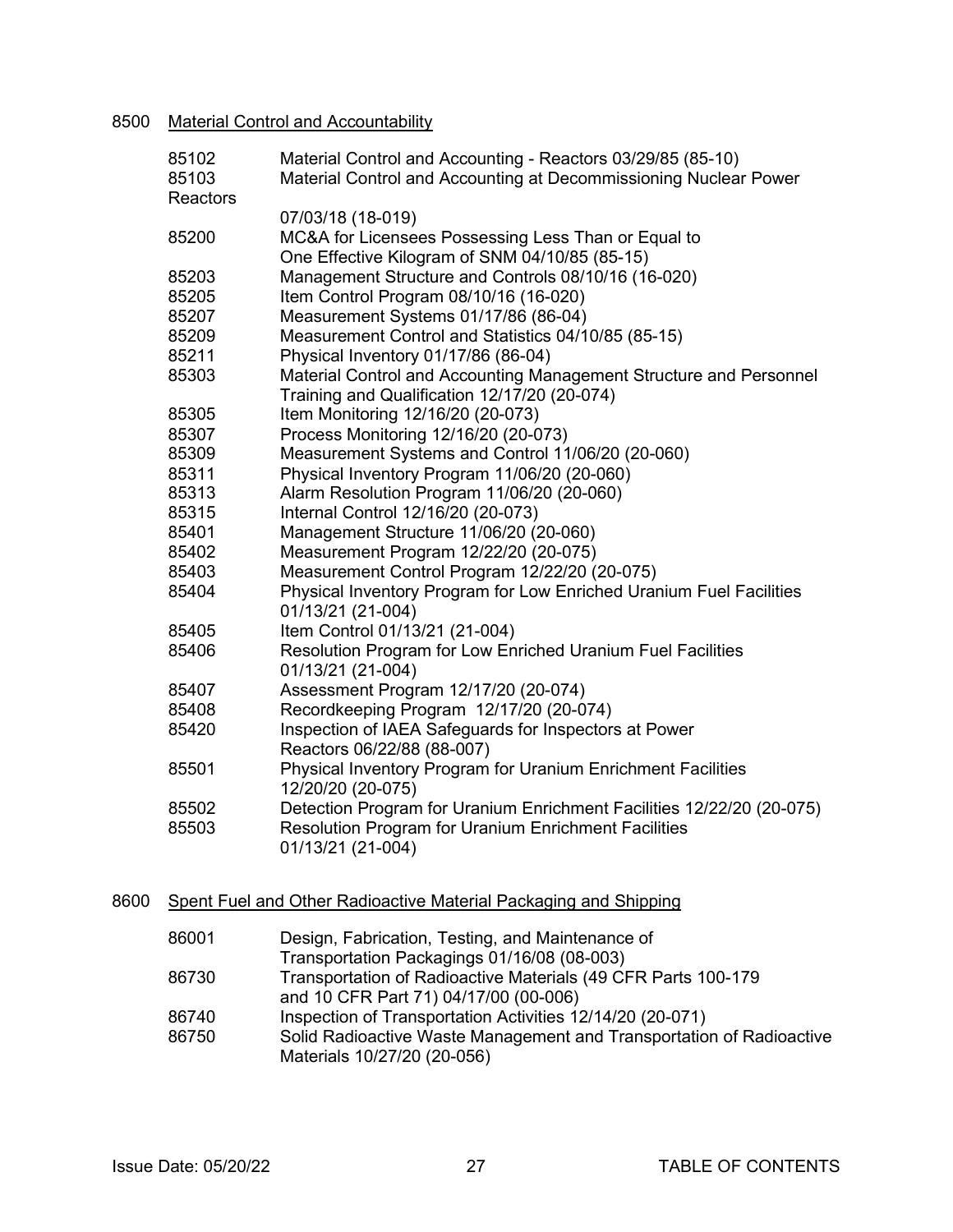# 8700 Materials Safety Inspection

| 87102 | Maintaining Effluents from Materials Facilities As Low As Is Reasonably<br>Achievable (ALARA) 04/04/00 (00-005)                                                                         |
|-------|-----------------------------------------------------------------------------------------------------------------------------------------------------------------------------------------|
| 87103 | Inspection of Material Licensees Involved in an Incident or<br>Bankruptcy Filing 11/03/00 (00-023)                                                                                      |
| 87104 | Decommissioning Inspection Procedure for Materials Licensees<br>10/09/19 (19-033)                                                                                                       |
| 87121 | Industrial Radiography Programs 12/17/14 (14-030)                                                                                                                                       |
| 87122 | Irradiator Programs 12/31/02 (02-047)                                                                                                                                                   |
| 87123 | Well Logging and Tracer Study Programs 04/26/22 (22-008)                                                                                                                                |
| 87124 | Fixed Nuclear Gauge Programs 04/26/22 (22-008)                                                                                                                                          |
| 87125 | Materials Processor/Manufacturer Programs 09/28/05 (05-027)                                                                                                                             |
| 87126 | Broad Scope Academic and Research & Development Programs<br>04/26/22 (22-008)                                                                                                           |
| 87127 | Radiopharmacy Programs 07/01/08 (08-018)                                                                                                                                                |
| 87128 | Manufacturing and Distribution of Exempt Products 08/07/19 (19-026)                                                                                                                     |
| 87129 | Master Materials Program 10/29/21 (21-036)                                                                                                                                              |
| 87130 | Nuclear Medicine Programs 04/26/22 (22-008)                                                                                                                                             |
| 87131 | Nuclear Medicine Programs, Written Directive Required<br>08/24/11 (11-014)                                                                                                              |
| 87132 | Brachytherapy Programs 02/26/15 (15-003)                                                                                                                                                |
| 87133 | Medical Gamma Sterotactic Radiosurgery and Teletherapy<br>Programs 08/24/11 (11-014)                                                                                                    |
| 87134 | Medical Broad-Scope Programs 08/24/11 (11-014)                                                                                                                                          |
| 87137 | 10 CFR Part 37 Materials Security Programs 12/03/20 (20-068)                                                                                                                            |
| 87138 | RESERVED for 10 CFR Part 37, "Physical Protection Of Category 1 And<br>Category 2 Quantities Of Radioactive Material At Facilities With A 10 CFR<br>Part 73 Physical Protection Program |
| 87139 | Portable Nuclear Gauge Programs 04/26/22 (22-008)                                                                                                                                       |
| 87140 | Source, Special Nuclear Material, and Other Alpha Emitter Use Programs<br>04/26/22 (22-008)                                                                                             |
| 87141 | Limited Scope Academic and Research & Development Programs<br>Including Animal Use 04/26/22 (22-008)                                                                                    |
| 87142 | Sealed Sources and Devices (Other) Used in Measuring Systems,<br>Analytical Instruments, Calibration and Checking of Instruments, and<br>Similar Purposes 04/26/22 (22-008)             |
| 87143 | Self-Shielded Irradiator and Calibrator Devices 04/26/22 (22-008)                                                                                                                       |
| 87144 | Veterinary Use Programs 04/26/22 (22-008)                                                                                                                                               |
| 87250 | Locating Missing Materials Licensees 10/29/01 (01-022)                                                                                                                                  |
| 87654 | Uranium Mill, In-Situ Leach Uranium Recovery, and 11e.(2) Byproduct<br>Material Disposal Site Decommissioning Inspection 03/19/02 (02-010)                                              |

# 8800 Fuel Facility Inspection

| 88001 | On-Site Construction 04/15/94 (94-011)                  |
|-------|---------------------------------------------------------|
| 88003 | Reactive Inspection for Events at Fuel Cycle Facilities |
|       | 03/16/15 (15-004)                                       |
| 88004 | <b>RESERVED for Adverse Weather Protection</b>          |
| 88005 | Management Organization and Controls 09/05/06 (06-020)  |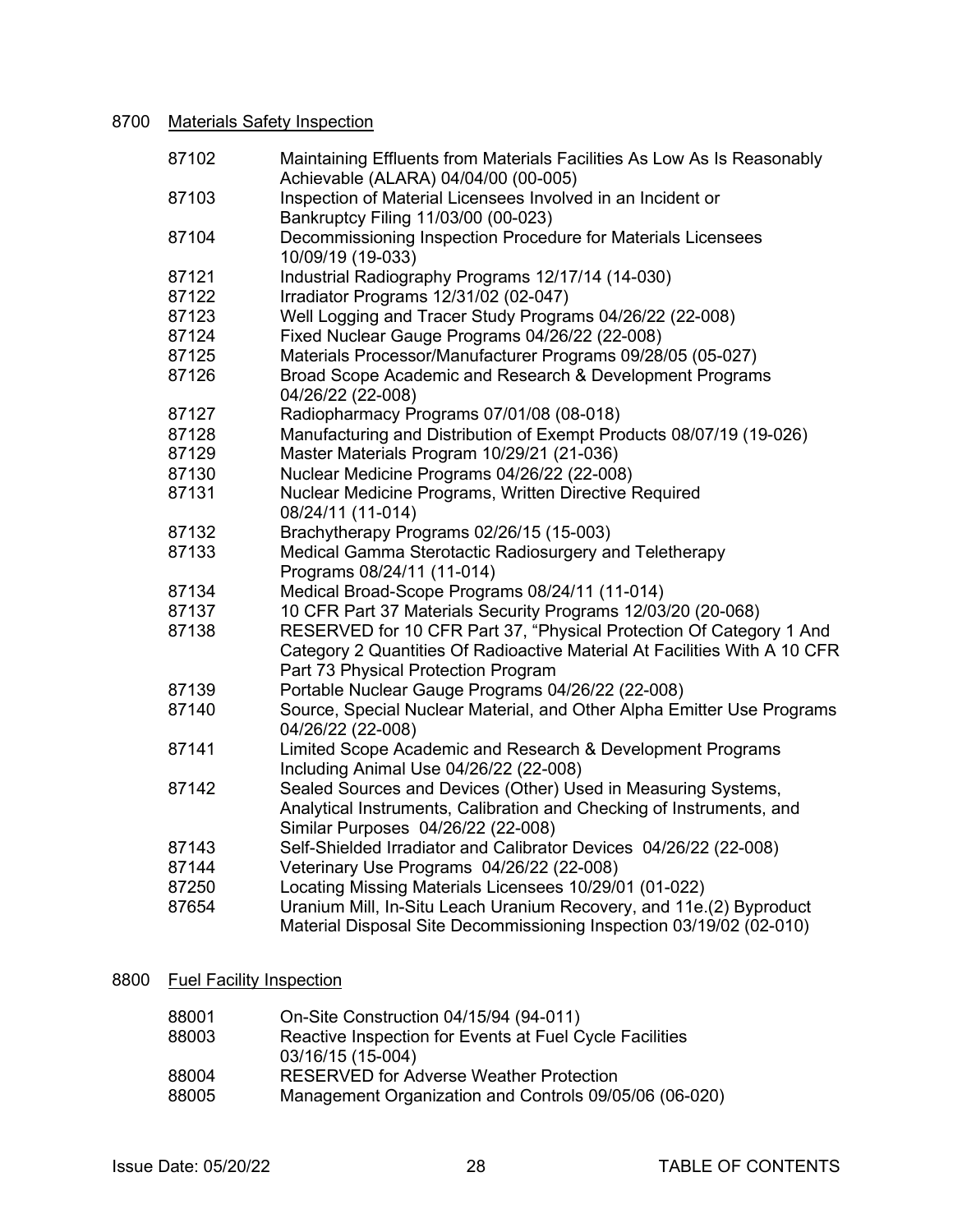| 88010 | Training 02/07/14 (14-005)                                                          |
|-------|-------------------------------------------------------------------------------------|
| 88015 | Nuclear Criticality Safety 10/20/20 (20-052)                                        |
| 88020 | Operational Safety 12/14/20 (20-071)                                                |
| 88025 | Maintenance and Surveillance of Safety Controls 01/23/14 (14-003)                   |
| 88030 | Radiation Protection 01/29/21 (21-007)                                              |
| 88035 | Radioactive Waste Processing, Handling, Storage, and Transportation                 |
|       | 02/07/14 (14-005)                                                                   |
| 88045 | Effluent Control and Environmental Protection 03/12/21 (21-013)                     |
| 88050 | Emergency Preparedness 12/17/20 (20-074)                                            |
| 88051 | Evaluation of Exercises and Drills 11/12/20 (20-062)                                |
| 88055 | Fire Protection 11/09/20 (20-061)                                                   |
| 88070 | Plant Modification (Annual) 12/14/20 (20-071)                                       |
| 88071 | Configuration Management Program 03/06/14 (14-007)                                  |
| 88072 | Plant Modifications (Triennial) 08/21/18 (18-027)                                   |
|       |                                                                                     |
| 88075 | Event Follow-up 03/16/15 (15-004)                                                   |
| 88100 | Plant Operations 12/30/96 (96-026)                                                  |
| 88101 | Configuration Control 12/30/96 (96-026)                                             |
| 88102 | Surveillance Observations 12/30/96 (96-026)                                         |
| 88103 | Maintenance Observations 12/30/96 (96-026)                                          |
| 88104 | Decommissioning Inspection Procedure for Fuel Cycle Facilities<br>10/09/19 (19-033) |
| 88106 | Quality Assurance: Program Development and Implementation                           |
|       | (Pre-licensing and Construction) 02/07/07 (07-006)                                  |
| 88107 | Quality Assurance: Design and Documentation Control (Pre-licensing and              |
|       | Construction) 05/18/05 (05-013)                                                     |
| 88108 | Quality Assurance: Control of Materials, Equipment, and Services                    |
|       | (Pre-licensing and Construction) 02/07/07 (07-006)                                  |
| 88109 | Quality Assurance: Inspection, Test Control, and Control of Measuring               |
|       | and Test Equipment (Pre-licensing and Construction) 06/20/07 (07-020)               |
| 88110 | Quality Assurance: Problem Identification, Resolution and Corrective                |
|       | Action (PIRCA) (Construction, Pre-Operation and Operation) 05/18/05                 |
|       | $(05-013)$                                                                          |
| 88111 | 10 CFR, Part 21, Inspection-Facility Construction 02/07/07 (07-006)                 |
| 88112 | <b>RESERVED for Software Validation</b>                                             |
| 88113 | Control of the Electronic Management of Data 02/07/07 (07-006)                      |
| 88114 | Quality Affecting Item Procurement (10 CFR Part 21) and Commercial                  |
|       | Grade Item Dedication Process (Reactive) 10/25/06 (06-030)                          |
| 88115 | Supplier/Vendor Inspection (Construction Phase) 10/25/06 (06-030)                   |
|       |                                                                                     |
| 88117 | Facility Changes (License Application) and Change Process (10 CFR                   |
|       | 70.72) (Pre-Licensing and Construction) 09/20/16 (16-023)                           |
| 88120 | <b>RESERVED Draft Construction and Operational Readiness Inspections</b>            |
|       | for the Internal Isotopes Uranium Deconversion Facility                             |
| 88121 | RESERVED for Draft Operational Readiness Reviews for Uranium                        |
|       | <b>Deconversion Facilities</b>                                                      |
| 88130 | Resident Inspection Program for On-Site Construction Activities at the              |
|       | Mixed-Oxide Fuel Fabrication Facility 03/02/16 (16-009)                             |
| 88131 | Geotechnical/Foundation Activities 10/25/06 (06-030)                                |
| 88132 | Structural Concrete Activities 10/25/06 (06-030)                                    |
| 88133 | Structural Steel and Supports Activities 7/25/07 (07-023)                           |
| 88134 | Piping Systems Relied on for Safety 05/18/05 (05-013)                               |
| 88135 | Resident Inspection Program for Category I Fuel Cycle Facilities                    |
|       |                                                                                     |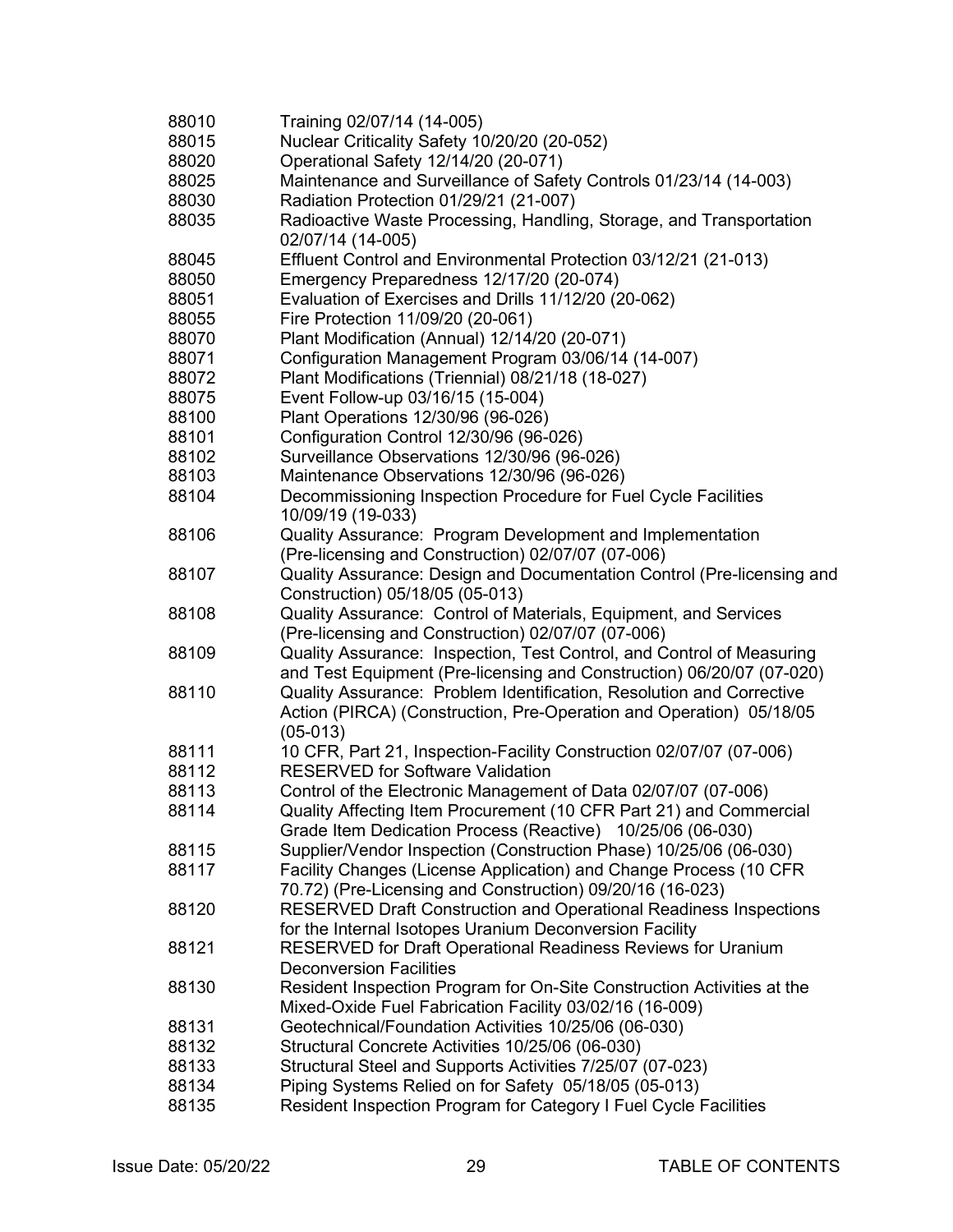|          | 12/02/20 (20-067)                                                       |
|----------|-------------------------------------------------------------------------|
| 88135.02 | Resident Inspection Program Plant Status Activities 12/02/20 (20-067)   |
| 88135.04 | Resident Inspection Program Operational Safety 12/02/20 (20-067)        |
| 88135.05 | Resident Inspection Program Fire Protection (Annual/Quarterly)          |
|          | 12/02/20 (20-067)                                                       |
| 88135.17 | Resident Inspection Program Plant Modifications 12/02/20 (20-067)       |
| 88135.19 | Resident Inspection Program Post-Maintenance Testing 12/02/20 (20-      |
|          | 067)                                                                    |
| 88135.22 | Resident Inspection Program Surveillance Testing 12/02/20 (20-067)      |
| 88136    | Mechanical Components 7/25/07 (07-023)                                  |
| 88137    | Electrical Cable 04/01/10 (10-010)                                      |
| 88138    | Electrical Components and Systems 08/08/07 (07-024)                     |
| 88139    | Ventilation and Confinement Systems 08/08/07 (07-024)                   |
| 88140    | Instrumentation and Control Systems 04/01/10 (10-010)                   |
| 88141    | Fire Prevention and Protection 08/08/07 (07-024)                        |
| 88142    | Underground Fire Water Loop and Equipment Installation                  |
|          | 08/08/07 (07-024)                                                       |
| 88143    | Pipe Supports and Restraints 7/25/07 (07-023)                           |
| 88150    | RESERVED for Training and Qualification of Plant Personnel              |
| 88151    | RESERVED for Facility Changes and Change Process (10 CFR70.72)          |
| 88152    | RESERVED for Physical Protection Equipment and Barriers                 |
| 88153    | <b>RESERVED for Material Control and Accounting</b>                     |
| 88154    | <b>RESERVED for Fire Safety and Protection Systems</b>                  |
| 88155    | RESERVED for Functional Verifications of IROFS                          |
| 88156    | RESERVED for Integrated Safety Analysis Implementation                  |
| 88157    | RESERVED for Waste Management Equipment and Systems                     |
| 88158    | <b>RESERVED for Environmental Protection - Initial and Periodic</b>     |
|          | Inspections                                                             |
| 88159    | <b>RESERVED for Process Enclosures and Vessels</b>                      |
| 88160    | <b>RESERVED for Utilities and Bulk Chemicals</b>                        |
| 88161    | Corrective Action Program (CAP) Implementation at Fuel Cycle Facilities |
|          | 07/28/14 (14-017)                                                       |
|          |                                                                         |

# 8900 Fuel Facility and Materials Special Program

| 89001 | In-Situ Leach (ISL) Facilities 09/02/97 (97-013)                        |
|-------|-------------------------------------------------------------------------|
| 89002 | RESERVED for Uranium Mill program                                       |
| 89003 | RESERVED for Uranium Mill program                                       |
| 89005 | Management Organization and Controls at Uranium Recovery and            |
|       | 11e.(2) Byproduct Material Facilities 10/08/21 (21-034)                 |
| 89010 | Disposal Cell Construction at Uranium Recovery and 11e.(2) Byproduct    |
|       | Material Facilities 10/08/21 (21-034)                                   |
| 89015 | Construction and Preoperational Inspection Program at Uranium           |
|       | Recovery and 11e.(2) Byproduct Material Facilities 10/08/21 (21-034)    |
| 89020 | Groundwater and Water Management at Uranium Recovery and 11e.(2)        |
|       | Byproduct Material Facilities 10/08/21 (21-034)                         |
| 89030 | Radiation Protection at Uranium Recovery and 11e.(2) Byproduct Material |
|       | Facilities 10/08/21 (21-034)                                            |
|       |                                                                         |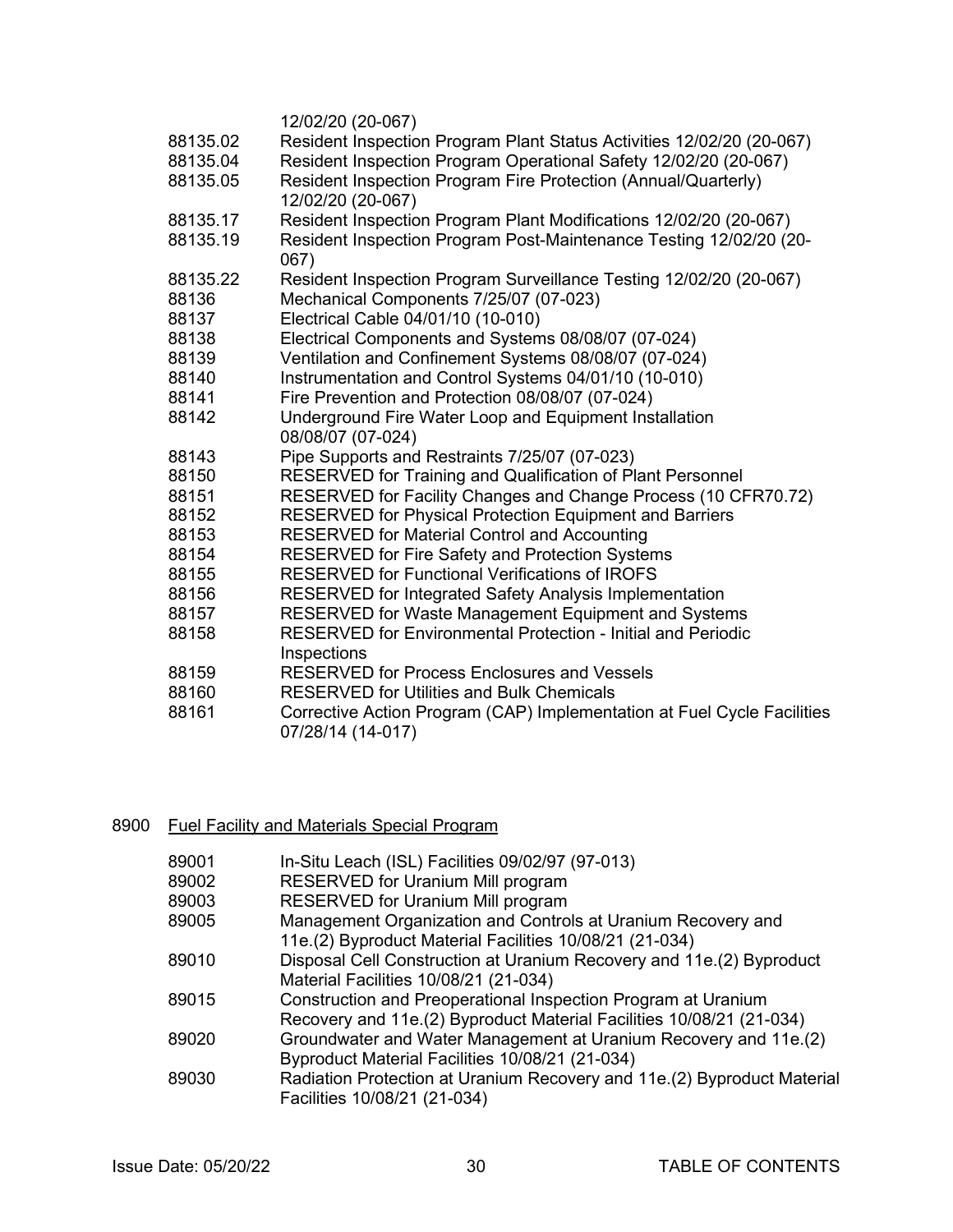| 89035 | Radioactive Waste Management and Transportation at Uranium            |
|-------|-----------------------------------------------------------------------|
|       | Recovery and 11e.(2) Byproduct Material Facilities 10/08/21 (21-034)  |
| 89045 | Effluent Control and Environmental Protection at Uranium Recovery and |
|       | 11e.(2) Byproduct Material Facilities 10/08/21 (21-034)               |
| 89050 | Emergency Preparedness and Fire Protection at Uranium Recovery and    |
|       | 11e.(2) Byproduct Material Facilities 10/08/21 (21-034)               |

### 9000 Reportable Matters and Report Reviews

| 90001 | Construction Regulatory Response Column Inspections 10/27/10<br>$(10-022)$                                                                                                        |
|-------|-----------------------------------------------------------------------------------------------------------------------------------------------------------------------------------|
| 90002 | Construction Degraded Performance Column Inspections 10/28/14<br>$(14-026)$                                                                                                       |
| 90003 | <b>Construction Supplemental Inspection for Repetitive Degraded</b><br>Cornerstones, Multiple Degraded Cornerstones, Multiple Yellow Inputs or<br>One Red Input 10/28/14 (14-026) |
| 90502 | RESERVED for Part 52 Reportable Matters - Test Program                                                                                                                            |
| 90700 | Feedback of Operational Experience Information at Operating Power<br>Reactors 03/23/05 (05-008) R                                                                                 |
| 90712 | In-office Review of Written Reports of NonRoutine Events at Power<br>Reactor Facilities 12/31/98 (98-020) R                                                                       |

### 9100 Title 10 Requirements

# 9200 Planned Non-Routine Activities

| 92050 | Review of Quality Assurance for Extended Construction Delay                            |
|-------|----------------------------------------------------------------------------------------|
| 92700 | 04/04/00 (00-005)<br>Onsite Follow-up of Written Reports of NonRoutine Events at Power |
|       | Reactor Facilities 12/31/98 (98-020) R                                                 |
| 92701 | Followup 03/13/07 (07-010)                                                             |
| 92702 | Follow-Up On Traditional Enforcement Actions Including Violations,                     |
|       | Deviations, Confirmatory Action Letters, and Orders 10/26/20 (20-055)                  |
| 92703 | Followup of Confirmatory Action Letters or Orders 05/13/09 (09-012)                    |
| 92707 | Security Inspection of Facilities Impacted by a Local, State, or Federal               |
|       | Emergency Where the U.S. Nuclear Regulatory Commission's Ability to                    |
|       | Conduct Triennial Force-On-Force Exercises is Limited 02/08/21 (21-008)                |
| 92708 | RESERVED for operating reactors pandemic response                                      |
| 92709 | Contingency Plans for Licensee Strikes or Lockouts 05/16/19 (19-015)                   |
| 92711 | Implementation of Licensee Contingency Plans During a Strike/Lockout                   |
|       | 05/16/19 (19-015)                                                                      |
| 92712 | Resumption of Normal Operations after a Strike/Lockout                                 |
|       | 05/16/19 (19-015)                                                                      |
| 92714 | RESERVED for Part 52 Follow-up                                                         |
| 92720 | Corrective Action 09/28/98 (reactivated 07-034)                                        |
| 92721 | RESERVED for Part 52 Follow-up on Corrective Actions for Violations                    |
|       | and Deviations                                                                         |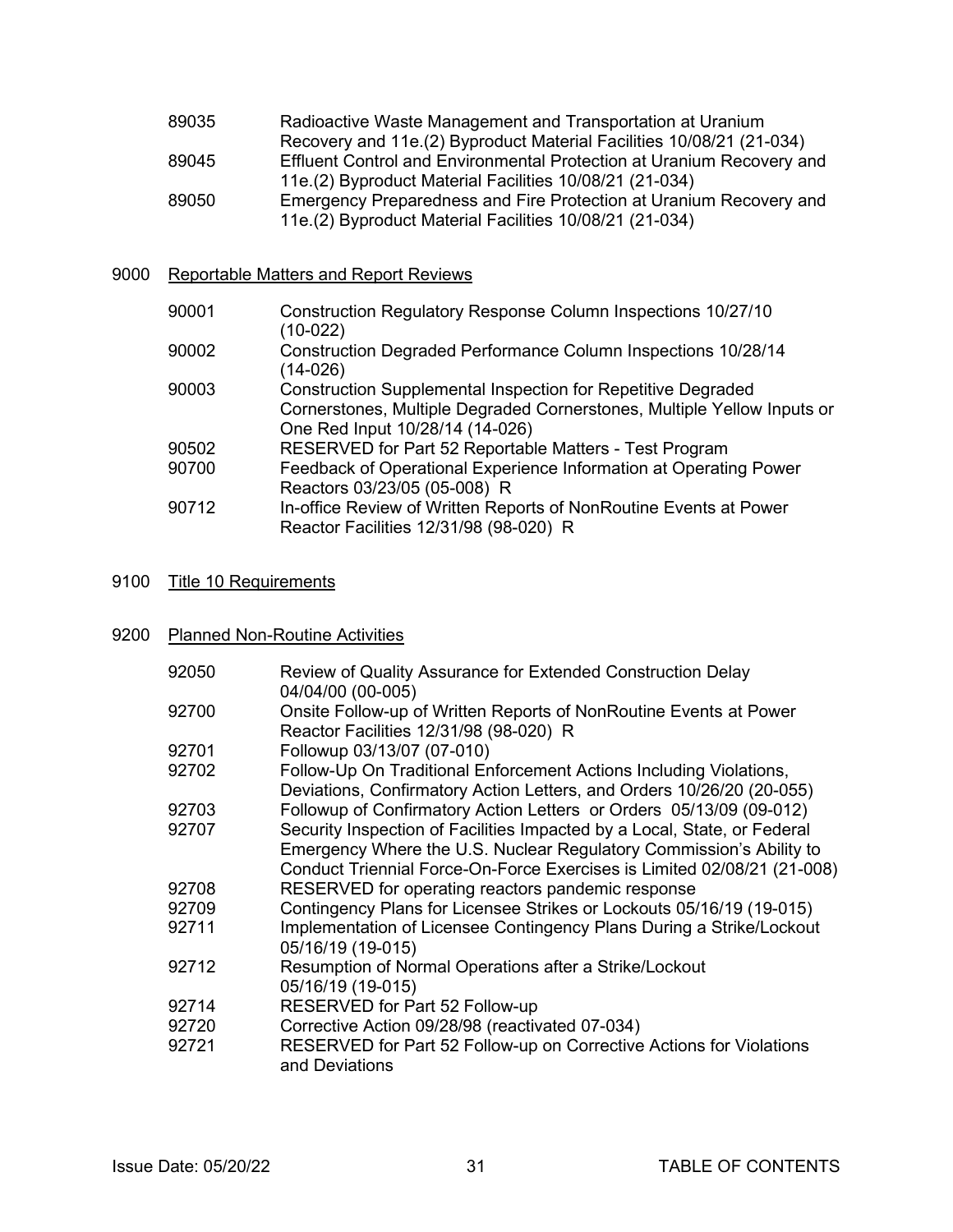- 92722 Follow-Up Inspection for Any Severity Level I or II Traditional Enforcement Violation or for Two or More Severity Level III Traditional Enforcement Violations in a 12-Month Period 09/16/21 (21-031) 92723 Follow-Up Inspection for One Severity Level III and Two Severity Level IV Traditional Enforcement Violations or for Three or More Severity Level IV Traditional Enforcement Violations in the Same Area in a 12-Month Period 09/16/21 (21-031)
- 9300 Non-Routine Activities

| 93002 | Managing Fatigue 09/17/19 (19-027)                                       |
|-------|--------------------------------------------------------------------------|
| 93100 | Safety-Conscious Work Environment Issue of Concern Follow-up             |
|       | 07/14/21 (21-024)                                                        |
| 93800 | Augmented Inspection Team 04/02/19 (19-012)                              |
| 93801 | Safety System Functional Inspection (SSFI) 07/25/96 (96-016)             |
| 93802 | Operational Safety Team Inspection (OSTI) 11/27/89 (89-015)              |
| 93803 | Safety Systems Outage Modifications Inspection 04/27/89 (89-008)         |
| 93804 | Risk-Based Operational Safety and Performance Inspection                 |
|       | 01/15/92 (92-001)                                                        |
| 93805 | Maintenance Program 08/06/93 (93-070)                                    |
| 93806 | Operational Readiness Assessment Team Inspections 09/29/98 (98-015)      |
| 93807 | Systems Based Instrumentation and Control Inspection 01/29/93 (93-001)   |
| 93810 | Service Water System Operational Performance Inspection                  |
|       | (SWSOPI) 09/14/98 (98-013)                                               |
| 93811 | Electrical Distribution System Functional Inspection (EDSFI)             |
|       | 02/03/99 (99-002)                                                        |
| 93812 | Special Inspection Team 04/28/21 (21-020)                                |
| 93813 | RESERVED for Part 52 Operational Readiness Assessment Team<br>Inspection |
|       |                                                                          |

- 9400 Technical Activities of an Administrative Nature
	- 94301 RESERVED for Part 52 Status of 10 CFR 52 Plant Readiness for Fuel Load

### 9500 Strategic Determination Actions

| 95001    | Supplemental Inspection Response to Action Matrix Column 2             |
|----------|------------------------------------------------------------------------|
|          | (Regulatory Response) Inputs 08/19/2021 (21-028)                       |
| 95002    | Supplemental Inspection Response to Action Matrix Column 3 (Degraded   |
|          | Performance) Inputs 03/19/2021 (CN 21-014)                             |
| 95003    | Supplemental Inspection for Repetitive Degraded Cornerstones, Multiple |
|          | Degraded Cornerstones, Multiple Yellow Inputs or One Red Input         |
|          | 12/18/15 (15-031)                                                      |
| 95003.01 | Emergency Preparedness 01/15/09 (09-002)                               |
| 95003.02 | Guidance for Conducting an Independent NRC Safety Culture              |
|          | Assessment 04/01/19 (19-011)                                           |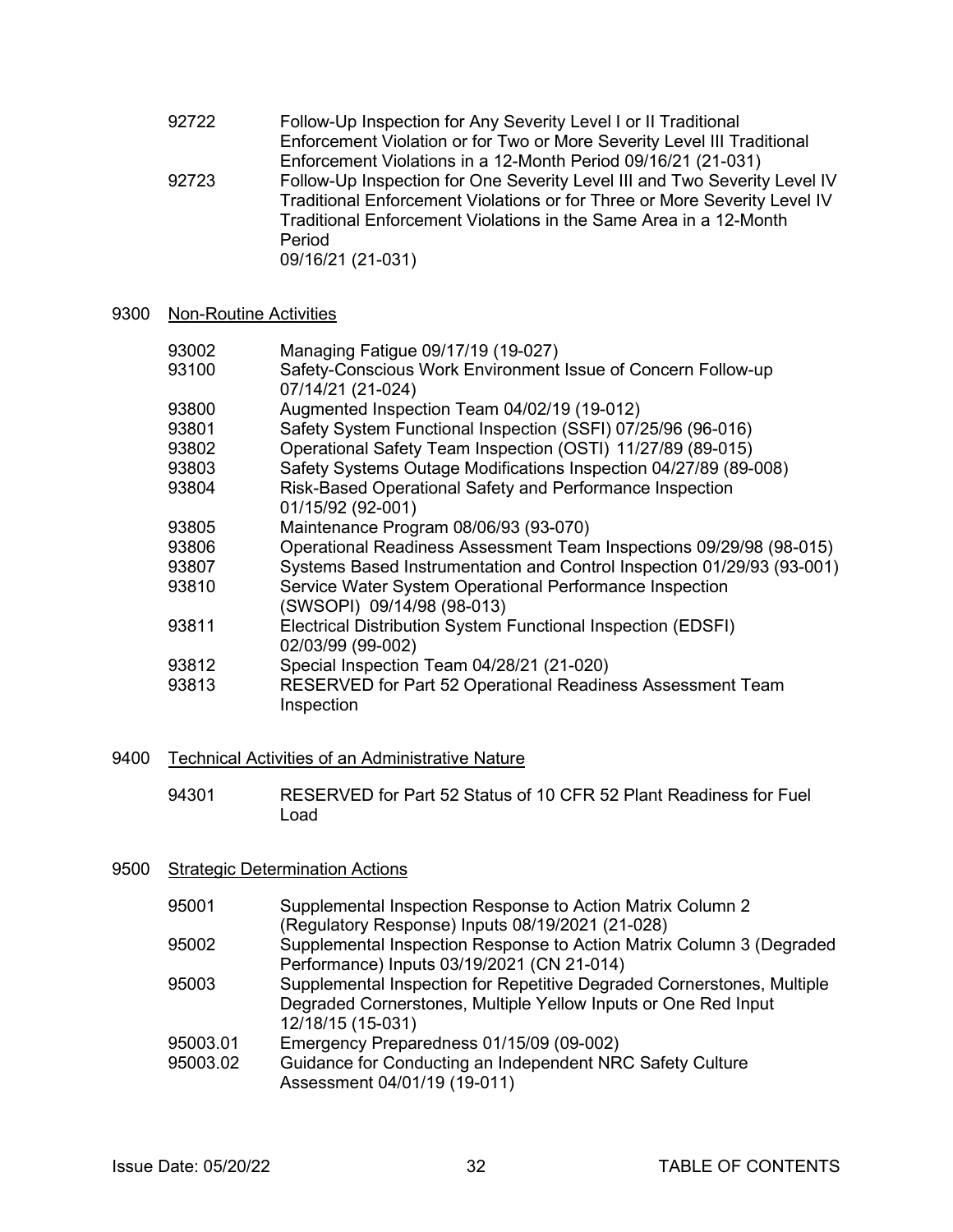| 9600 | <b>Materials Safety and Security</b> |                                                                                         |  |  |
|------|--------------------------------------|-----------------------------------------------------------------------------------------|--|--|
|      | 96001                                | NRC Force-on-Force Inspections at Category 1 Fuel Cycle Facilities<br>03/11/19 (19-010) |  |  |
| 9700 | Reserved                             |                                                                                         |  |  |
| 9800 | Reserved                             |                                                                                         |  |  |
| 9900 | Guidance <sup>2</sup>                |                                                                                         |  |  |
|      | 9900                                 | Technical Guidance 05/12/86 (86-26)                                                     |  |  |

PART

### **GUIDANCE**

### **Technical Guidance**

| <b>ASME Section III</b>         | American Society of Mechanical Engineers ASME Boiler and Pressure<br>Vessel Code, Section III 06/16/89 (89-011)      |
|---------------------------------|----------------------------------------------------------------------------------------------------------------------|
| <b>ASME Section III</b><br>& XI | American Society of Mechanical Engineers ASME Boiler and Pressure<br>Vessel Code, Section III & XI 11/12/96 (96-022) |
| <b>ASME Section XI</b>          | American Society of Mechanical Engineers ASME Boiler and<br>Pressure Vessel Code, Section XI 12/08/86 (86-54)        |
| <b>ASME Section XI</b>          | American Society of Mechanical Engineers ASME, Section XI<br>05/12/86 (86-26)                                        |
| STS Sec 1.0                     | Operability 05/12/86 (86-26)                                                                                         |
| STS Sec 1.0                     | Definitions 12/08/86 (86-54)                                                                                         |
| STS Sec 3.0                     | Acceptable Measurement Tolerances for Technical                                                                      |
|                                 | Specification Limits 10/01/78 (78-35)                                                                                |
| STS Sec 3/4.6.4                 | Containment and Drywell Isolation Valves 06/09/88 (88-06)                                                            |
| STS Sec 3.7.5                   | Ultimate Heat Sink 11/25/88 (88-17)                                                                                  |
| STS Sec 3/4.8.1                 | TDI Diesel Generator Air Roll Tests 06/09/88 (88-06)                                                                 |
| STS Sec 4.2.8.X.X               | Surveillance Requirements - 125-Volt Battery Bank<br>10/01/79 (79-22)                                                |
| <b>STS Sec 4.5.1</b>            | Standard Technical Specifications (BWR) 05/12/86 (86-26)                                                             |
| STS Sec 4.8.1.1.2               | Surveillance Testing of Diesel Generator Lockout Feature<br>05/12/86 (86-26)                                         |
| <b>STS</b>                      | Surveillance Sections - Locked or Otherwise Secured<br>Components 10/01/77 (77-25)                                   |
| <b>STS Interp</b>               | Licensee Technical Specification Interpretations 02/03/97 (97-001)                                                   |
|                                 |                                                                                                                      |

<span id="page-32-0"></span><sup>&</sup>lt;sup>2</sup> [XXXX.XX] attached to each document in Part 9900, is the file name for that document.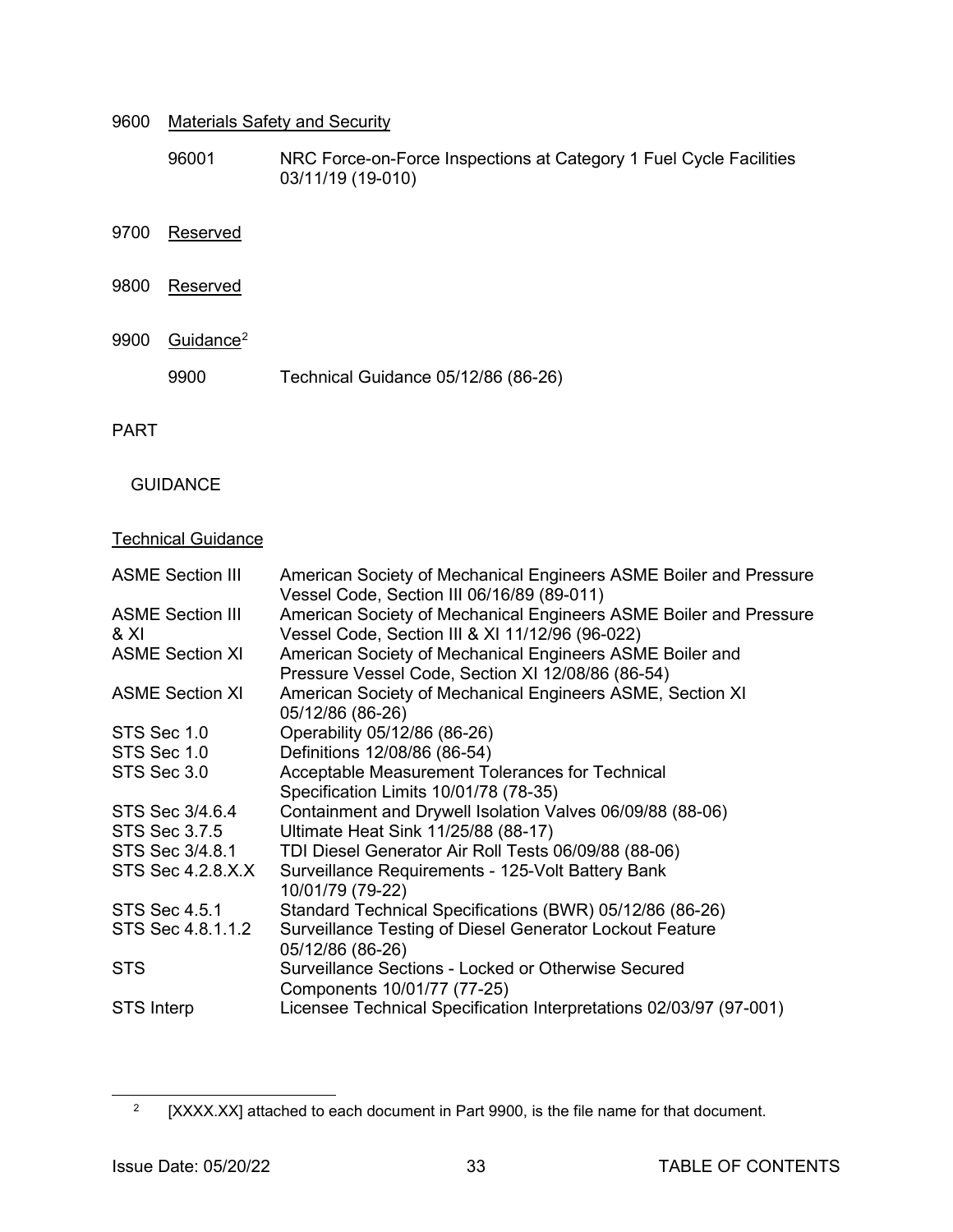### Maintenance

| Voluntary Entry into Limiting Conditions for Operation Action<br>Statements to Perform Preventive Maintenance 01/17/02 (02-001)<br>Assessing On-Line Leak Sealing of ASME Code Class 1 & 2<br>07/15/97 (97-011) |
|-----------------------------------------------------------------------------------------------------------------------------------------------------------------------------------------------------------------|
|                                                                                                                                                                                                                 |

 Filled Organic Coatings Used in Maintenance of Safety Related Equipment 10/11/94 (94-018) **Preconditioning of Structures, Systems, and Components (SSCs)** Before Determining Operability 09/28/98 (98-014) [PRECOND.TG]

### **Mechanical**

 Freeze Plugs 06/14/93 (93-005) Steam Generator Plugs and Sleeving Repairs 08/01/94 (94-014) Steam Generator Tube-to-Secondary Leakage 09/09/03 (03-033) [TG\_Mech SGTUBELKG.wpd] Ice Condenser System Inspections 06/06/05 (05-015)

### **Operations**

 Notice of Enforcement Discretion for Gaseous Diffusion Plants 05/03/99 (99-008) [NOEDGAS.TG] Operation - Safety and Compliance 09/11/07 (07-028) [TG 9900 SAFETY]

### **PART**

### **10 CFR GUIDANCE**

| 10                            | Title 10 of the Code of Federal Regulations 12/08/86 (86-54)                              |
|-------------------------------|-------------------------------------------------------------------------------------------|
| 10 CFR71 and<br>49 CFR171-178 | Transportation of Radioactive Material 12/01/04 (04-027)                                  |
| 50.55(e)                      | Construction Deficiency Reporting 01/31/89 (89-002)                                       |
| 50.55a                        | Codes and Standards 02/22/73 (73-9)                                                       |
| Part 50, App A                | Definition of Leak-Before-Break Analysis 09/26/96 (96-020)                                |
| Part 50                       | Appendix J, Containment Integrated Leak Rate Testing 12/08/86 (86-54)                     |
| 70.51                         | Material Balance, Inventory, and Records Requirements<br>12/19/74 (74-11)                 |
| 70.52                         | Report of Accidental Criticality or Loss of Special Nuclear Material<br>11/15/74 (74-010) |